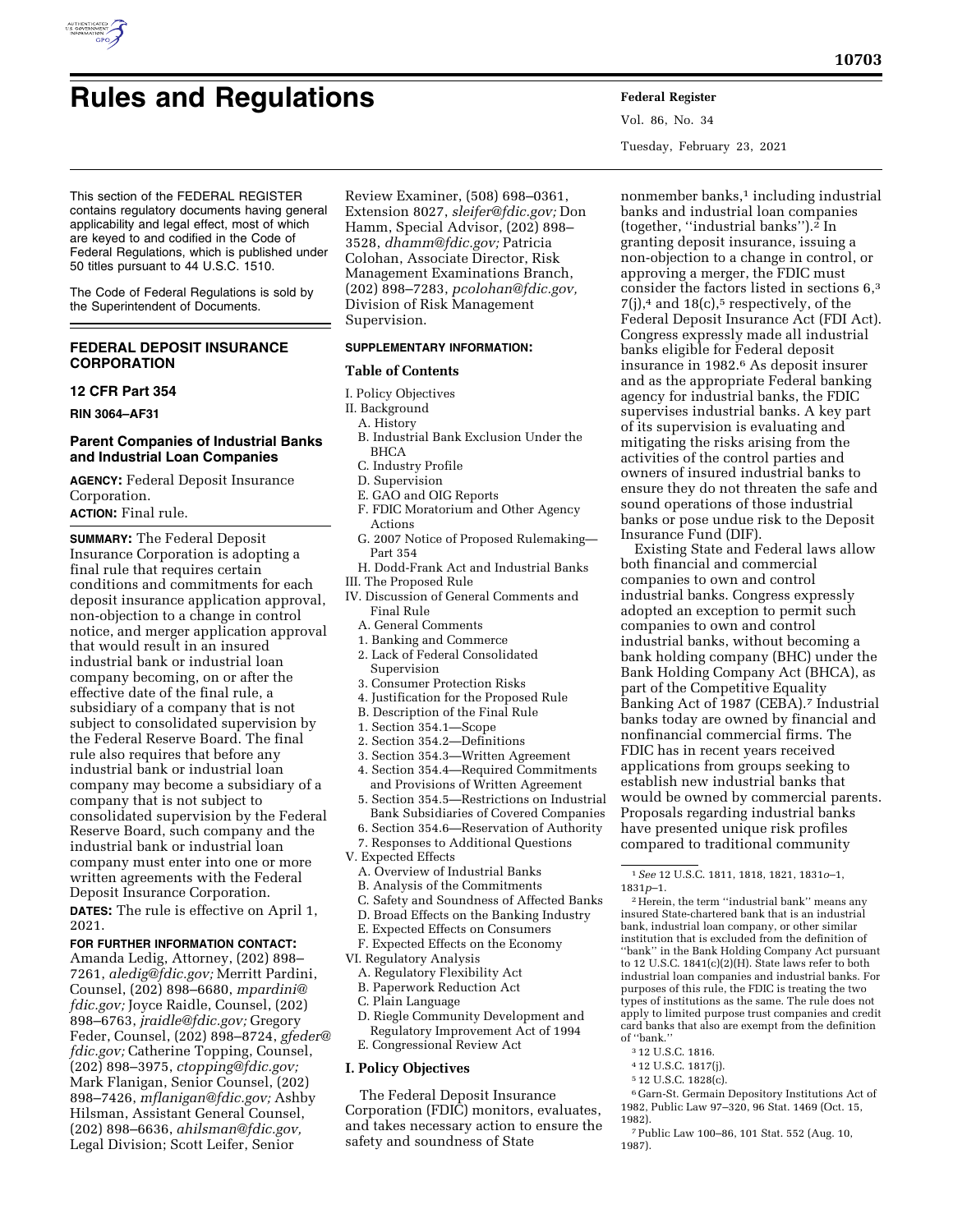bank proposals. These profiles have included potential owners that would not be subject to Federal consolidated supervision,<sup>8</sup> affiliations with organizations whose activities are primarily commercial in nature, and non-community bank business models.9

Given the continuing interest in the industrial bank charter and the evolving business models, the FDIC proposed a rule in March 2020 to codify existing practices utilized by the FDIC to supervise industrial banks and their parent companies, to mitigate undue risk to the DIF that may otherwise be presented in the absence of Federal consolidated supervision of an industrial bank and its parent company, and to ensure that the parent company that owns or controls an industrial bank serves as a source of financial strength for the industrial bank, consistent with section 38A of the FDI Act.10 The proposed rule described certain commitments that would be required as a condition of the FDIC's approval of, or non-objection to, each deposit insurance application, change in control notice, or merger application resulting in an industrial bank becoming a subsidiary of a company not subject to consolidated supervision by the Federal Reserve Board (FRB; each such parent company a Covered Company). The proposed rule required such a company and the subsidiary industrial bank to enter into one or more written agreements with the FDIC that contain certain commitments to be undertaken by the company to ensure the safe and sound operation of such industrial bank. The required commitments include capital and liquidity support from the parent to the industrial bank that have been incorporated in some form in the FDIC's prior actions to create an appropriate supervisory structure for

9*See* FDIC Deposit Insurance Applications, Procedures Manual Supplement, Applications from Non-Bank and Non-Community Bank Applicants, FIL–8–2020 (Feb. 10, 2020).

10Parent Companies of Industrial Banks and Industrial Loan Companies, 85 FR 17771, 17772–73 (Mar. 31, 2020). *See also* 12 U.S.C. 1831*o*–1(b).

industrial banks and their parent companies.11

The FDIC is now issuing a final rule, which is largely consistent with the proposed rule. The final rule makes four substantive changes to the proposed rule. First, the final rule requires compliance from covered entities on or after the effective date of the rule rather than simply after, as proposed. Second, the final rule requires additional reporting by Covered Companies regarding systems for protecting the security, confidentiality, and integrity of consumer and nonpublic personal information. Third, the threshold regarding the limitation of a Covered Company's representation on the board of a subsidiary industrial bank has been raised in the final rule from 25 percent, as proposed, to less than 50 percent. Lastly, the final rule modifies the restrictions on industrial bank subsidiaries concerning the appointment of directors and senior executive officers to apply to the industrial bank only during the first three years after becoming a subsidiary of a Covered Company. These changes are discussed in sections IV.B.1., IV.B.4., and IV.B.5. of this Supplementary Information section below. In addition to providing this comprehensive framework for supervision, the final rule also provides interested parties with certainty and transparency regarding the FDIC's practices when making determinations on filings involving industrial banks.

#### **II. Background**

#### *A. History*

Industrial banks began as small Statechartered loan companies in the early 1900s to provide small loans to industrial workers. Initially, many industrial banks did not accept any deposits and funded themselves instead by issuing investment certificates. However, the Garn-St. Germain Depository Institutions Act of 1982,12 among other effects, made all industrial banks eligible for Federal deposit insurance. This expanded eligibility for Federal deposit insurance brought industrial banks under the supervision

12 96 Stat. 1469.

of both a State authority and the FDIC.<sup>13</sup> The chartering States gradually expanded the powers of their industrial banks so that today industrial banks generally have the same commercial and consumer lending powers as commercial banks.

Under the FDI Act, industrial banks are ''State banks'' 14 and all of the existing FDIC-insured industrial banks are ''State nonmember banks.'' 15 As a result, the FDIC is the appropriate Federal banking agency for industrial banks.16 Each industrial bank is also regulated by its respective State chartering authority. The FDIC generally exercises the same supervisory and regulatory authority over industrial banks as it does over other State nonmember banks.

# *B. Industrial Bank Exclusion Under the BHCA*

In 1987, Congress enacted the CEBA, which exempted industrial banks from the definition of ''bank'' in the BHCA. As a result, parent companies that control industrial banks are not BHCs under the BHCA and are not subject to the BHCA's activities restrictions or FRB supervision and regulation. The industrial bank exception in the BHCA therefore allows for commercial firms to own or control a bank. By contrast, BHCs and savings and loan holding companies (SLHCs) are subject to Federal consolidated supervision by the FRB and are generally prohibited from engaging in commercial activities.17

More specifically, the CEBA redefined the term ''bank'' in the BHCA to include: (1) Any FDIC-insured institution, and (2) any other institution that accepts demand or checkable deposit accounts and is engaged in the

 $^{\rm 17}$  Section 4 of the BHCA generally prohibits a BHC from acquiring ownership or control of any company which is not a bank or engaging in any activity other than those of banking or of managing or controlling banks and other subsidiaries authorized under the BHCA. *See* 12 U.S.C. 1843(a)(1) and (2). The Home Owners' Loan Act (HOLA) governs the activities of SLHCs, as amended by the Dodd-Frank Act, which generally subjects these companies to the permissible financial holding company activities under section  $4(k)$  of the BHCA (12 U.S.C. 1843(k), activities that are financial in nature or incidental to a financial activity). *See* 12 U.S.C. 1467a(c)(2)(H).

<sup>8</sup> In the context of the proposed rule, ''Federal consolidated supervision'' referred to the supervision of a parent company and its subsidiaries by the Federal Reserve Board (FRB). Consolidated supervision of a bank holding company by the FRB encompasses the parent company and its subsidiaries, and allows the FRB to understand ''the organization's structure, activities, resources, and risks, as well as to address financial, managerial, operational, or other deficiencies before they pose a danger to the BHC's subsidiary depository institutions.'' *See* SR Letter 08–9, ''Consolidated Supervision of Bank Holding Companies and the Combined U.S. Operations of Foreign Banking Organizations'' (Oct. 16, 2008).

 $\overline{{}^{11}\ln}$  March of 2020, the FDIC approved two deposit insurance applications for industrial banks owned by firms whose businesses are predominantly financial in nature, Square Financial Services, Inc., Salt Lake City, Utah (Square Financial), and Nelnet Bank, Salt Lake City, Utah (Nelnet). As part of both approvals, the FDIC required the industrial banks and their parent companies to enter into written agreements with the FDIC that are consistent with the requirements of the proposed and this final rule.

<sup>13</sup>Prior to 1982, the FDIC had allowed some industrial banks to become federally insured, but FDIC insurance was typically limited to those industrial banks chartered by States where the relevant State's law allowed them to receive ''deposits'' or to use ''bank'' in their name. For additional historical context regarding industrial bank supervision, *see The FDIC's Supervision of Industrial Loan Companies: A Historical Perspective,* Supervisory Insights (2004).

<sup>14</sup> 12 U.S.C. 1813(a)(2).

<sup>15</sup> 12 U.S.C. 1813(e)(2).

<sup>16</sup> 12 U.S.C. 1813(q)(2).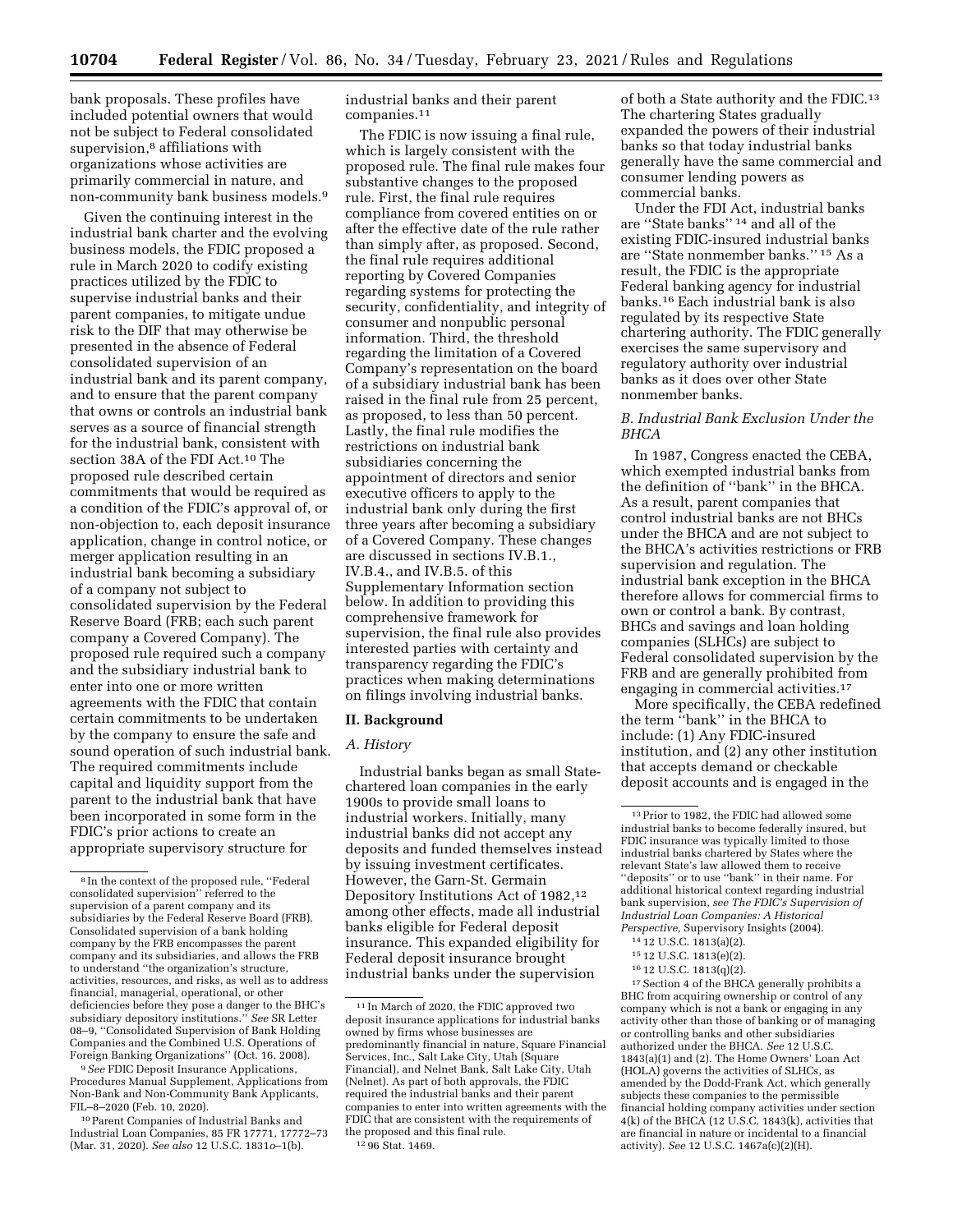business of making commercial loans.18 This change effectively closed the socalled ''nonbank bank'' exception implicit in the prior BHCA definition of ''bank.'' The CEBA created explicit exceptions from this definition for certain categories of federally insured institutions, including industrial banks, credit card banks, and limited purpose trust companies. The exclusions from the definition of the term ''bank'' created in 1987 by the CEBA remain in effect today. To be eligible for the CEBA exception from the BHCA definition of ''bank,'' an industrial bank must have received a charter from one of the limited number of States eligible to issue industrial bank charters, and the law of the chartering State must have required Federal deposit insurance as of March 5, 1987. In addition, an industrial bank must meet one of the following criteria: (i) Not accept demand deposits,19 (ii) have total assets of less than \$100 million, or (iii) have been acquired prior to August 10, 1987.20

Industrial banks are currently chartered in California, Hawaii, Minnesota, Nevada, and Utah. Under the CEBA, these States were permitted to grandfather existing industrial banks and continue to charter new industrial banks.21 Generally, industrial banks offer limited deposit products, a full range of commercial and consumer loans, and other banking services. Although some industrial banks that have total assets of less than \$100 million accept demand deposits, most industrial banks do not offer demand deposits. Negotiable order of withdrawal (NOW) accounts 22 may be

20 12 U.S.C. 1841(c)(2)(H).

21Colorado was also grandfathered but it has no active industrial banks and has since repealed its industrial bank statute.

22A NOW account is an interest-earning bank account whereby the owner may write drafts against the money held on deposit. NOW accounts were developed when certain financial institutions were prohibited from paying interest on demand deposits. The prohibition on paying interest on demand deposits was lifted when the FRB repealed its Regulation Q, effective July 21, 2011. *See* 76 FR 42015 (July 18, 2011). Many provisions of the repealed Regulation Q were transferred to the FRB's Regulation D.

offered by industrial banks.23 Industrial banks have branching rights, subject to certain State law constraints.

## *C. Industry Profile*

The industrial bank industry has evolved since the enactment of the CEBA. The industry experienced significant asset growth between 1987 and 2006 when total assets held by industrial banks grew from \$4.2 billion to \$213 billion.24 From 2000 to 2006, 24 industrial banks became insured.25 As of January 30, 2007, there were 58 insured industrial banks with \$177 billion in aggregate total assets.26 The ownership structure and business models of industrial banks evolved as industrial banks were acquired or formed by a variety of commercial firms, including, among others, BMW, Target, Pitney Bowes, and Harley Davidson. For instance, certain companies established industrial banks, in part, to support the sale of the manufactured products (*e.g.*  automobiles) or other services, whereas certain retailers established industrial banks to issue general purpose credit cards. In addition, certain financial companies also formed or acquired industrial banks to provide access to Federal deposit insurance for brokerage customers' cash management account balances. The cash balances their customers maintain with the securities affiliate are swept into insured, interestbearing accounts at the industrial bank subsidiary, thereby providing the brokerage customers with FDIC-insured deposits during the period of time that cash is held for future investment.

Since 2007, the industrial bank industry has experienced contraction both in terms of the number of institutions and aggregate total assets. As of September 30, 2020, there were 23 industrial banks 27 with \$173 billion in

25 During this time period, the FDIC received 57 applications for Federal deposit insurance for industrial banks, 53 of which were acted on. Also during this time period, 21 industrial banks ceased to operate due to mergers, conversions, voluntary liquidations, and one failure (Southern Pacific Bank, Torrance, CA, failed in 2003).

26Of the 58 industrial banks existing at this time, 45 were chartered in Utah and California. The remaining industrial banks were chartered in Colorado, Hawaii, Minnesota, and Nevada.

27Of the 23 industrial banks existing as of June 30, 2020, 14 were chartered in Utah, four in Nevada, three in California, one in Hawaii, and one aggregate total assets. Four industrial banks reported total assets of \$10 billion or more; ten industrial banks reported total assets of \$1 billion or more but less than \$10 billion. The industrial bank sector today includes a diverse group of insured financial institutions operating a variety of business models. A significant number of the existing industrial banks support the commercial or specialty finance operations of their parent company and are funded through non-core sources.

The reduction in the number of industrial banks from 2007 to 2020 was due to a variety of factors, including mergers, conversions, voluntary liquidations, and the failure of two small institutions.28 For business, marketplace, or strategic reasons, several industrial banks converted to commercial banks and thus became ''banks'' under the BHCA. Four industrial banks were approved in 2007 and 2008; however, none of those institutions exist today.29 Moratoria imposed by the FDIC and Congress (as discussed below) were also a factor.

Since the beginning of 2017, the FDIC has received 12 Federal deposit insurance applications related to proposed industrial banks. Of those, two have been approved,<sup>30</sup> eight have been withdrawn, and two are pending.<sup>31</sup> The FDIC anticipates potential continued interest in the establishment of industrial banks, particularly with regard to proposed institutions that plan to pursue a specialty or limited purpose business model.

28Security Savings Bank, Henderson, Nevada, failed in February 2009, and Advanta Bank Corporation, Draper, Utah, failed in March 2010.

 $^{\rm 29}\!$  In each case, the institution pursued a voluntary transaction that led to termination of the respective institution's industrial bank charter. One institution converted to a commercial bank charter and continues to operate, one merged and the resultant bank continues to operate, and two terminated deposit insurance following voluntary liquidations. Such transactions generally result from proprietary strategic determinations by the institutions and their parent companies or investors.

30 In March of 2020, the FDIC approved the deposit insurance applications of Nelnet Bank and Square Financial. Square Financial has not yet commenced operations.

31 Decisions to withdraw an application are made at the discretion of the organizers and can be attributed to a variety of reasons. In some cases, an application is withdrawn and then refiled after changes are incorporated into the proposal. In such cases, the new application is reviewed by the FDIC without prejudice. In other cases, the applicant may, for strategic reasons, determine that pursuing an insured industrial bank charter is not in the organizers' best interests.

 $^{18}\,12$  U.S.C. 1841(c)(1).  $^{19}\,$  Regulation D, 12 CFR part 204, implements the reserve requirements of section 19 of the Federal Reserve Act and defines a demand deposit as a deposit that is payable on demand, or issued with an original maturity or required notice period of less than seven days, or a deposit representing funds for which the depository institution does not reserve the right to require at least seven days' written notice of an intended withdrawal. Demand deposits may be in the form of (i) checking accounts; (ii) certified, cashier's, teller's, and officer's checks; and (iii) traveler's checks and money orders that are primary obligations of the issuing institution. Other forms of accounts may also meet the definition of ''demand deposit.'' *See*  12 CFR 204.2(b)(1).

<sup>23</sup> 12 U.S.C. 1832(a). Only certain types of customers may maintain deposits in a NOW account. 12 U.S.C.  $1832(a)(2)$ .

<sup>24</sup>Most of the growth during this period is attributable to financial services firms that controlled industrial banks offering sweep deposit programs to provide Federal deposit insurance for customers' free cash balances and to American Express moving its credit card operations from its Delaware-chartered credit card bank to its Utahchartered industrial bank.

in Minnesota. An additional industrial bank, Nelnet Bank, began operations in November of 2020. Square Financial was approved in March and has not opened for business.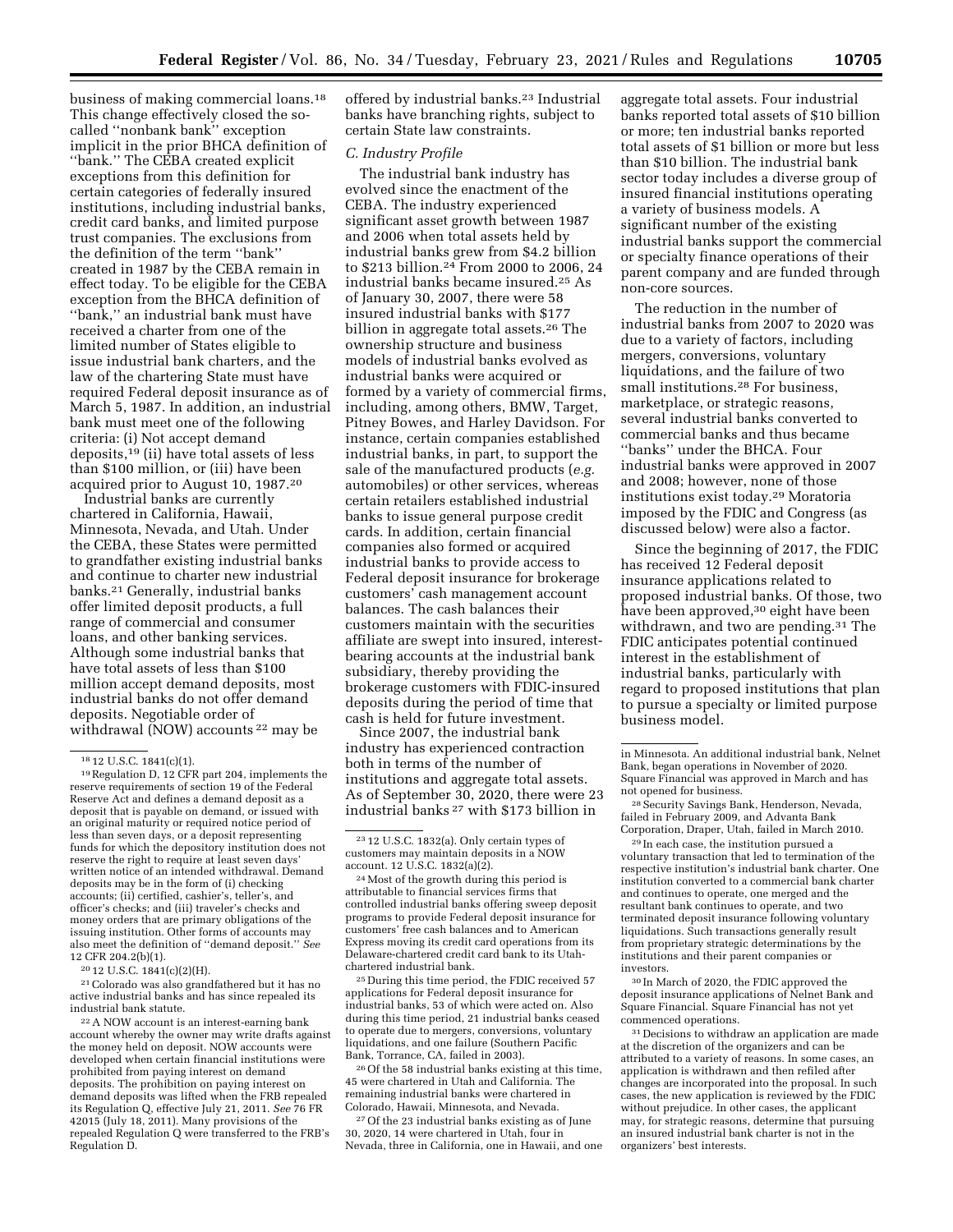#### *D. Supervision*

Because industrial banks are insured State nonmember banks, they are subject to the FDIC's Rules and Regulations, as well as other provisions of law, including restrictions under the Federal Reserve Act governing transactions with affiliates,<sup>32</sup> anti-tying provisions of the BHCA,<sup>33</sup> and insider lending regulations. Industrial banks are also subject to regular examination, including examinations focused on safety and soundness, Bank Secrecy Act and Anti-Money Laundering compliance, consumer protection including Community Reinvestment Act (CRA) compliance, information technology (IT), and trust services, as appropriate. Pursuant to section 10(b)(4) of the FDI Act, the FDIC has the authority to examine the affairs of any industrial bank affiliate, including the parent company, as may be necessary to determine the relationship between the institution and the affiliate, and the effect of such relationship on the depository institution.34

In addition, under section 38A of the FDI Act, as amended by the Dodd Frank Wall Street Reform and Consumer Protection Act (Dodd-Frank Act),<sup>35</sup> the FDIC is required to impose a requirement on companies that directly or indirectly own or control an industrial bank to serve as a source of financial strength for that institution.36 In addition, subsection (d) of section 38A of the FDI Act provides explicit statutory authority for the appropriate Federal banking agency to require reports from a controlling company to assess the ability of the company to comply with the source of strength requirement, and to enforce compliance by such company.37

Consistent with section 38A and other authorities under the FDI Act, the FDIC has historically required capital and liquidity maintenance agreements (CALMAs) 38 and other written agreements between the FDIC and controlling parties of industrial banks as well as the imposition of prudential conditions when approving or nonobjecting to certain filings involving an

36 12 U.S.C. 1831*o*–1(b).

37*See* 12 U.S.C. 1831*o*–1(d).

industrial bank. Such written agreements provide required commitments for the parent company to provide financial resources and a means for the FDIC to pursue formal enforcement action under sections 8 and 50 of the FDI Act 39 should a party fail to comply with the agreements.

# *E. GAO and OIG Reports*

Beginning in 2004, the FDIC Office of Inspector General (OIG) conducted two evaluations and the Government Accountability Office (GAO) conducted a statutorily mandated study regarding the FDIC's supervision of industrial banks, including its use of prudential conditions.40 An OIG evaluation published in 2004 focused on whether industrial banks posed greater risk to the DIF than other financial institutions, and reviewed the FDIC's supervisory approach in identifying and mitigating material risks posed to those institutions by their parent companies. A July 2006 OIG evaluation reviewed the FDIC's process for reviewing and approving industrial bank applications for deposit insurance and monitoring conditions imposed with respect to industrial bank business plans. A September 2005 GAO study cited several risks posed to banks operating in a holding company structure, including adverse intercompany transactions, operations risk, and reputation risk. The GAO study also discussed concerns about the FDIC's ability to protect an industrial bank from those risks as effectively as the Federal consolidated supervisory approach under the BHCA.41

These reports acknowledged the FDIC's supervisory actions to ensure the independence and safety and soundness of commercially owned industrial banks. The reports further acknowledged the FDIC's authorities to protect an industrial bank from the risks posed by its parent company and affiliates. These authorities include the FDIC's authority to conduct examinations, impose conditions on and enter into written agreements with an industrial bank parent company, terminate an industrial bank's deposit

39*See* 12 U.S.C. 1818 and 1831*aa.* 

41 GAO–05–621.

insurance, enter into written agreements during the acquisition of an insured depository institution, and to pursue enforcement actions.

# *F. FDIC Moratorium and Other Agency Actions*

In 2005, Wal-Mart Bank's application for Federal deposit insurance drew extensive public attention to the industrial bank charter. The FDIC received more than 13,800 comment letters regarding Wal-Mart's proposal. Most of the commenters were opposed to the application. Commenters also raised broader concerns about industrial banks, including the risk posed to the DIF by industrial banks owned by parent companies that are not subject to Federal consolidated supervision. Similar concerns were expressed by witnesses during three days of public hearings held by the FDIC in the spring of 2006 concerning the Wal-Mart application. Also in 2006, The Home Depot filed a change in control notice in connection with its proposed acquisition of EnerBank, a Utahchartered industrial bank. The FDIC received approximately 830 comment letters regarding the notice, almost all of which expressed opposition to the proposed acquisition. Ultimately, the Wal-Mart application and The Home Depot's notice were withdrawn.

To evaluate the concerns and issues raised with respect to the Wal-Mart and The Home Depot filings and industrial banks generally, on July 28, 2006, the FDIC imposed a six-month moratorium on FDIC action with respect to deposit insurance applications and change in control notices involving industrial banks.42 The FDIC suspended agency action in order to further evaluate (i) industry developments; (ii) the various issues, facts, and arguments raised with respect to the industrial bank industry; (iii) whether there were emerging safety and soundness issues or policy issues involving industrial banks or other risks to the DIF; and (iv) whether statutory, regulatory, or policy changes should be made in the FDIC's oversight of industrial banks in order to protect the DIF or important Congressional objectives.43

In connection with this moratorium, on August 23, 2006, the FDIC published a notice and request for comment on a wide range of issues concerning industrial banks.44 The FDIC received

<sup>32</sup>*See* 12 U.S.C. 1828(j)(1)(A). 33For purposes of section 106 of the BHCA, an industrial bank is treated as a ''bank'' and is subject to the anti-tying restrictions therein. *See* 12 U.S.C.

<sup>1843(</sup>f)(1). 34 12 U.S.C. 1820(b)(4). 35Public Law 111–203, 124 Stat. 1376 (July 21, 2010).

<sup>38</sup>When the FDIC has required a CALMA, the capital levels required generally have exceeded the average thresholds required of community banks, due to the risks involved in the business plans of many industrial banks.

<sup>40</sup>*See* OIG Evaluation 04–048, *The Division of Supervision and Consumer Protection's Approach for Supervising Limited-Charter Depository Institutions* (2004), available at *[https://](https://www.fdicig.gov/reports04/04-048.pdf) [www.fdicig.gov/reports04/04-048.pdf;](https://www.fdicig.gov/reports04/04-048.pdf)* OIG Evaluation 06–014, *The FDIC's Industrial Loan Company Deposit Insurance Application Process*  (2006), available at *[https://www.fdicig.gov/](https://www.fdicig.gov/reports06/06-014.pdf)  [reports06/06-014.pdf;](https://www.fdicig.gov/reports06/06-014.pdf)* U.S. Gov't Accountability Office, GAO–05–621, *Industrial Loan Corporations: Recent Asset Growth and Commercial Interest Highlight Differences in Regulatory Authority* (Sept. 2005), available at *[https://www.gao.gov/products/](https://www.gao.gov/products/GAO-05-621(GAO-05-621)  [GAO-05-621\(GAO-05-621\).](https://www.gao.gov/products/GAO-05-621(GAO-05-621)* 

<sup>42</sup>*See* Moratorium on Certain Industrial Loan Company Applications and Notices, 71 FR 43482 (Aug. 1, 2006).

<sup>43</sup> *Id.* at 43483.

<sup>44</sup>*See* Industrial Loan Companies and Industrial Banks, 71 FR 49456 (Aug. 23, 2006). The Notice included questions concerning the current risk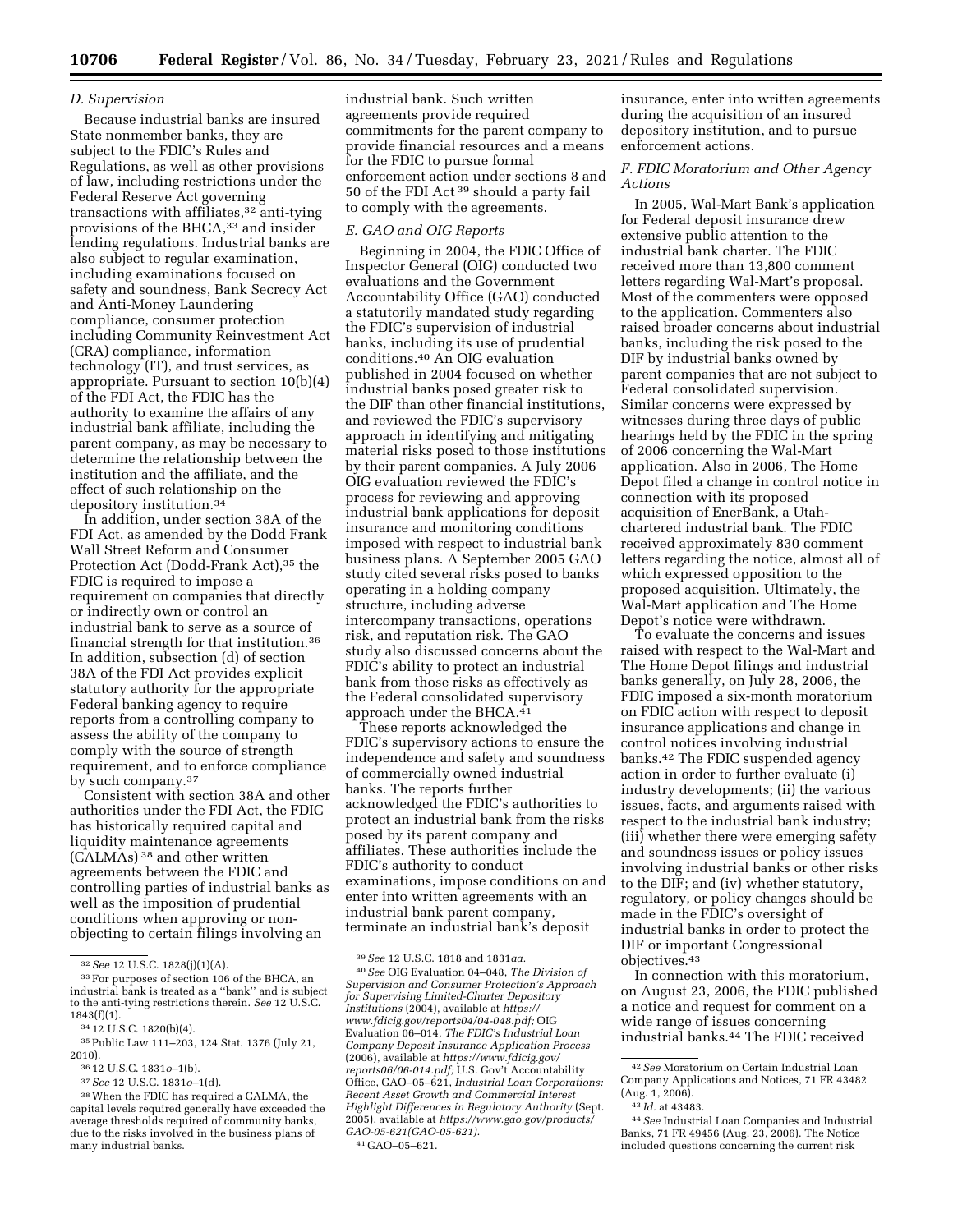over 12,600 comment letters in response to the notice.45 The substantive comments related to the risk profile of the industrial bank industry, concerns over the mixing of banking and commerce, the FDIC's practices when making determinations in industrial bank applications and notices, whether commercial ownership of industrial banks should be allowed, and perceived needs for supervisory change.

The moratorium was effective through January 31, 2007, at which time the FDIC extended the moratorium one additional year for deposit insurance applications and change in control notices for industrial banks that would be owned by commercial companies.<sup>46</sup> The moratorium was not applicable to industrial banks to be owned by financial companies.

#### *G. 2007 Notice of Proposed Rulemaking (NPR)—Part 354*

In addition to extending the moratorium for one year with respect to commercial parent companies, the FDIC published for comment a proposed rule designed to strengthen the FDIC's consideration of applications and notices for industrial banks to be controlled by financial companies not subject to Federal consolidated bank supervision, identified as part 354 (2007 NPR).47 The 2007 NPR would have imposed requirements on applications for deposit insurance, merger applications, and notices for change in control that would result in an industrial bank becoming a subsidiary of a company engaged solely in financial activities that is not subject to Federal consolidated bank supervision by either the FRB or the then-existing Office of Thrift Supervision (OTS). The rule would have established safeguards

45Approximately 12,485 comments on the notice were generated either supporting or opposing the proposed industrial bank to be owned by Wal-Mart or the proposed acquisition of Enerbank, also an industrial bank, by The Home Depot. The remaining comment letters were sent by individuals, law firms, community banks, financial services trade associations, existing and proposed industrial banks or their parent companies, the Conference of State Bank Supervisors, and two members of Congress.

46*See* Moratorium on Certain Industrial Bank Applications and Notices, 72 FR 5290 (Feb. 5, 2007).

47*See* Industrial Bank Subsidiaries of Financial Companies 72 FR 5217 (Feb. 5, 2007); *see also [https://www.fdic.gov/news/news/press/2007/](https://www.fdic.gov/news/news/press/2007/pr07007.html) [pr07007.html.](https://www.fdic.gov/news/news/press/2007/pr07007.html)* 

to assess the parent company's continuing ability to serve as a source of strength for the insured industrial bank, and to identify and respond to problems or risks that may develop in the company or its subsidiaries.

Similar to this final rule, the 2007 NPR would have required a parent company to enter into a written agreement with the FDIC containing required commitments related to the examination of, and reporting and recordkeeping by, the industrial bank, the parent company, and its affiliates. The majority of commenters did not oppose these requirements, noting the FDIC already has authority to collect such information under section 10(b)(4) of the FDI Act.48 Many commenters, however, objected to limiting parent company representation on the industrial bank subsidiary's board of directors to 25 percent, and argued instead for requiring that a majority of directors be independent. The majority of commenters stated that the FDIC should not impose capital requirement commitments as contemplated in the 2007 NPR on commercial parents of industrial banks because a one-size-fits all regulatory approach to capital requirements would not be appropriate due to the idiosyncratic business models and operations of such parent companies.

Though the 2007 NPR did not affect industrial banks that would be controlled by companies engaged in commercial activities, several commenters addressed the distinction between industrial banks owned by financial and nonfinancial companies. Two commenters contended that the FDIC lacked authority to draw a distinction between financial and nonfinancial industrial bank owners absent a change in law. Several commenters argued that drawing such a distinction would essentially repeal the exception of industrial banks from the definition of ''bank'' in the BHCA. There was little consensus among commenters as to whether commercially owned industrial banks pose unique safety and soundness issues.

The FDIC did not finalize the 2007 NPR. Although multiple factors contributed to the FDIC's decision to not advance a final rule, the most significant factor was the onset of two interconnected and overlapping crises: the financial crisis of 2008–09, and the banking crisis from 2008 to 2013.49 With

the advent of the crises, applications to form *de novo* insured institutions, or to acquire existing institutions, declined significantly, including with respect to industrial banks.

## *H. Dodd-Frank Act and Industrial Banks*

As discussed above and in reaction to the 2008–09 financial crisis, the Dodd-Frank Act amended the FDI Act by adding section 38A.50 Under section 38A, for any insured depository institution that is not a subsidiary of a BHC or SLHC, the appropriate Federal banking agency for the insured depository institution must require any company that directly or indirectly controls such institution to serve as a source of financial strength for the institution.51

Through the Dodd-Frank Act, Congress also imposed a three-year moratorium on the FDIC's approval of deposit insurance applications for industrial banks that were owned or controlled by a commercial firm.52 The Dodd-Frank Act moratorium also applied to the FDIC's non-objection to any change in control of an industrial bank that would place the institution under the control of a commercial firm.53 The moratorium expired in July 2013, without any further action by Congress.

In addition, the Dodd-Frank Act directed the GAO to conduct a study of the implications of removing all exceptions from the definition of ''bank'' under the BHCA. The GAO report was published in January of 2012.54 This report examined the number and general characteristics of

51 12 U.S.C. 1831*o*–1(b). This amendment also requires the appropriate Federal banking agency for a BHC or SLHC to require the BHC or SLHC to serve as a source of financial strength for any subsidiary of the BHC or SLHC that is a depository institution. 12 U.S.C. 1831*o*–1(a).

52Public Law 111–203, title VI, section 603(a), 124 Stat. 1597 (2010). Section 603(a) also imposed a moratorium on FDIC action on deposit insurance applications by credit card banks and trust banks owned or controlled by a commercial firm. The Dodd-Frank Act defined a ''commercial firm'' for this purpose as a company that derives less than 15 percent of its annual gross revenues from activities that are financial in nature, as defined in section 4(k) of the BHCA (12 U.S.C. 1843(k)), or from ownership or control of depository institutions. 53 *Id.* 

profile of the industrial bank industry, safety and soundness issues uniquely associated with ownership of such institutions, the FDIC's practice with respect to evaluating and making determinations on industrial bank applications and notices, whether a distinction should be made when the industrial bank is owned by an entity that is commercial in nature, and the adequacy of the FDIC's supervisory approach with respect to industrial banks.

<sup>48</sup>*See* 12 U.S.C. 1820(b)(4).

<sup>49</sup>*See Crisis and Response, An FDIC History, 2008–2013,* available at *[https://www.fdic.gov/bank/](https://www.fdic.gov/bank/historical/crisis/) [historical/crisis/.](https://www.fdic.gov/bank/historical/crisis/)* The financial crisis in 2008 and 2009 threatened large financial institutions of all

kinds, both inside and outside the traditional banking system, and thus endangered the financial system itself. Second, a banking crisis, accompanied by a swiftly increasing number of both troubled and failed insured depository institutions, began in 2008 and continued until 2013.

<sup>50</sup>*See* 12 U.S.C. 1831*o*–1.

<sup>54</sup>*See* U.S. Government Accountability Office, GAO–12–160, *Characteristics and Regulation of Exempt Institutions and the Implications of Removing the Exemptions* (Jan. 2012), available at *[https://www.gao.gov/products/GAO-12-160.](https://www.gao.gov/products/GAO-12-160)*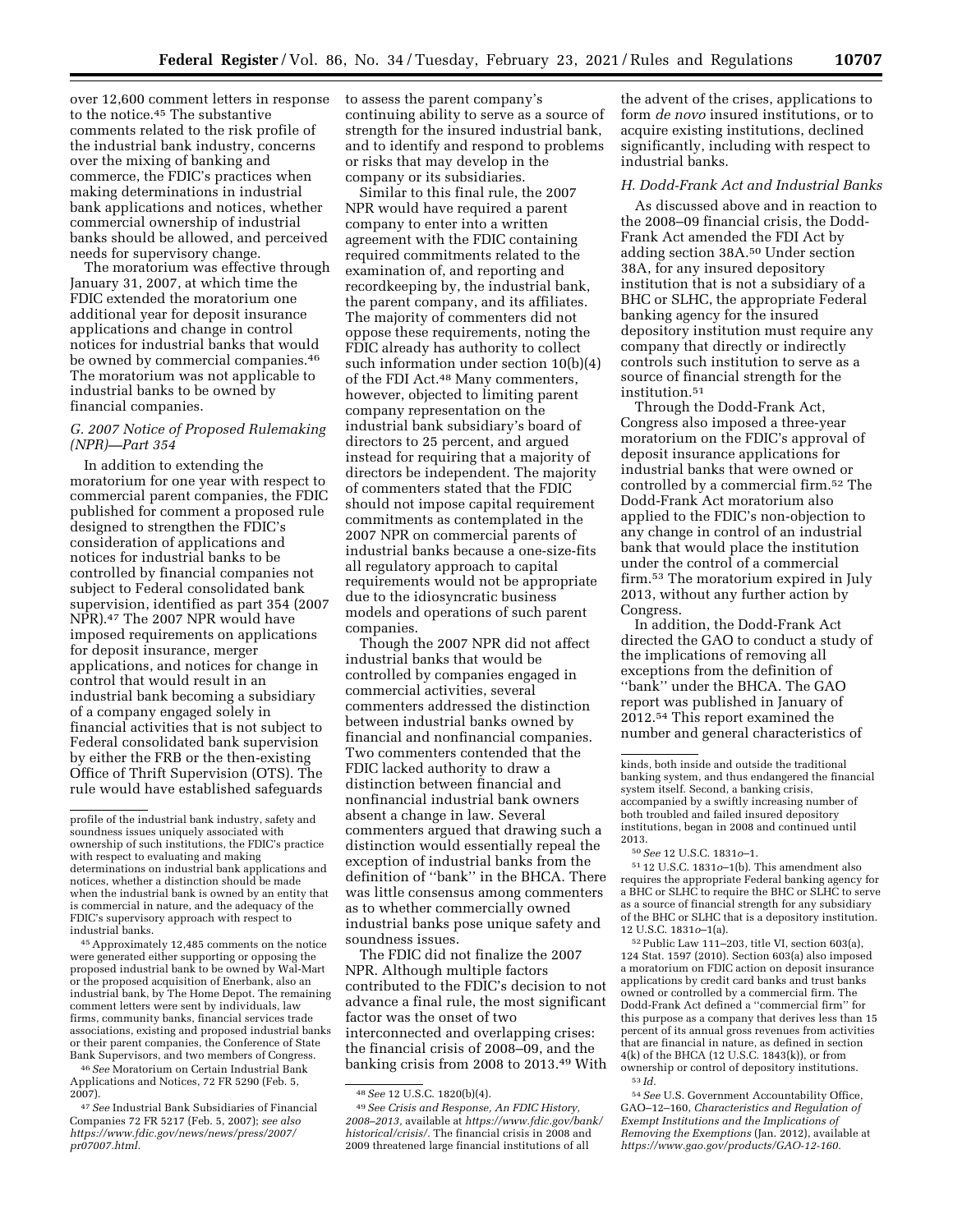exempt institutions, the Federal regulatory system for such institutions, and potential implications of subjecting the holding companies of such institutions to BHCA requirements. The GAO report noted that the industrial bank industry experienced significant asset growth in the 2000s and, during this time, the profile of industrial banks changed: Rather than representing a class of small, limited-purpose institutions, industrial banks became a diverse group of insured institutions with a variety of business lines.<sup>55</sup> Ultimately, the GAO found that Federal regulation of the exempt institutions' parent companies varied, noting that FDIC officials interviewed in connection with the study indicated that supervision of exempt institutions was adequate, but also noted the added benefit of Federal consolidated supervision. Finally, data examined by the GAO suggested that removing the BHCA exceptions would likely have a limited impact on the overall credit market, chiefly because the overall market share of exempt institutions was, at the time of the study, small.56

#### **III. The Proposed Rule**

On March 31, 2020, the FDIC published a notice of proposed rulemaking (NPR or proposal) to establish a supervisory framework for industrial banks and their parent companies that are not subject to Federal consolidated supervision.57 The proposed rule required certain conditions, commitments, and restrictions for each deposit insurance application approval, non-objection to a change in control notice, and merger application approval that would result in an industrial bank becoming a subsidiary of a company not subject to consolidated supervision by the FRB. The proposal required such a Covered Company to enter into one or more written agreements with the FDIC and the industrial bank subsidiary. The commitments included:

• Furnishing an initial listing, with annual updates, of the Covered Company's subsidiaries.

• Consenting to FDIC examination of the Covered Company and its subsidiaries.

• Submitting an annual report on the Covered Company and its subsidiaries, and such other reports as requested.

• Maintaining such records as the FDIC deemed necessary.

• Causing an independent annual audit of each industrial bank.

• Limiting the Covered Company's representation on the industrial bank's board of directors or managers (board), as the case may be, to 25 percent.

• Maintaining the industrial bank's capital and liquidity at such levels as deemed appropriate and take other action necessary to provide the industrial bank with a resource for additional capital or liquidity.

• Entering into a tax allocation agreement.58

The proposal also set forth the FDIC's authority to require, as an additional commitment, a contingency plan that, among other items, provides a strategy for the orderly disposition of the industrial bank without the need for the appointment of a receiver or conservator.

Recently, a number of companies have considered options for providing financial products and services by establishing an industrial bank subsidiary. Many companies have publicly noted the benefits of deposit insurance and establishing a deposittaking institution. Although many interested parties operate business models focused on traditional community bank products and services, others operate unique business models, some of which are focused on innovative technologies and strategies, including newer business models employed by fintech firms that utilize novel or unproven products or processes.

Some of the companies recently exploring an industrial bank charter engage in commercial activities or have diversified business operations and activities that would not otherwise be permissible for BHCs under the BHCA and applicable regulations. Given the continuing interest in the establishment of industrial banks, particularly with regard to proposed institutions that plan to implement specialty or limited purpose business models, including those focused on innovative technologies, the FDIC believes a rule is appropriate to provide necessary transparency for market participants. Through this final rule, the FDIC is formalizing its framework to supervise industrial banks and mitigate risk to the DIF that may otherwise be presented in the absence of Federal consolidated supervision of an industrial bank and its parent company.

The FDIC has the authority to issue rules to carry out the provisions of the

FDI Act,59 including rules to ensure the safety and soundness of industrial banks and to protect the DIF. Moreover, as the only agency with the power to grant or terminate deposit insurance, the FDIC has a unique responsibility for the safety and soundness of all insured institutions.60 In granting deposit insurance, the FDIC must consider the factors in section 6 of the FDI Act; 61 these factors generally focus on the safety and soundness of the proposed institution and any risk it may pose to the DIF. The FDIC is also authorized to permit or deny various transactions by State nonmember banks, including merger and change in bank control transactions, based to a large extent on safety and soundness considerations and on its assessment of the risk to the DIF.62

The FDIC has the responsibility to consider filings based on statutory criteria and make decisions. Following the publication of the proposed rule, the FDIC approved two deposit insurance applications, by Square Financial and Nelnet, to create *de novo* industrial banks, the first such approvals since 2008. The FDIC determined that the applications satisfied the seven statutory factors under section 6 of the FDI Act, and the FDIC's approval of deposit insurance for these industrial banks fulfilled the Agency's statutory responsibility. As part of both approvals, the FDIC required the industrial banks and their parent companies to enter into CALMAs and Parent Company Agreements to protect the industrial bank and address potential risks to the DIF.

The FDIC invited comment on all aspects of the March 2020 proposal, including questions posed by the Agency. The comment period for the proposed rule ended on July 1, 2020.63

60*See* 12 U.S.C. 1815, 1818(a).

61Such factors are the financial history and condition of the depository institution, the adequacy of the depository institution's capital structure, the future earnings prospects of the depository institution, the general character and fitness of the management of the depository institution, the risk presented by such depository institution to the DIF, the convenience and needs of the community to be served by such depository institution, and whether the depository institution's corporate powers are consistent with the purposes of the FDI Act. *See* 12 U.S.C. 1816.

62*See* 12 U.S.C. 1817(j), 1828(c), and 1828(d). 63 Given the disruptions caused by the COVID–19 global pandemic, the FDIC announced on May 27,

<sup>55</sup> *Id.* at 13.

<sup>56</sup>The GAO did not recommend repeal of the exemption.

<sup>57</sup> 85 FR 17771 (Mar. 31, 2020). 58*See* proposed § 354.4(a)(1) through (8).

<sup>&</sup>lt;sup>59</sup> "[T]he Corporation . . . shall have power . . . [t]o prescribe by its Board of Directors such rules and regulations as it may deem necessary to carry out the provisions of this chapter or of any other law which it has the responsibility of administering or enforcing (except to the extent that authority to issue such rules and regulations has been expressly and exclusively granted to any other regulatory agency).'' 12 U.S.C. 1819(a)(Tenth).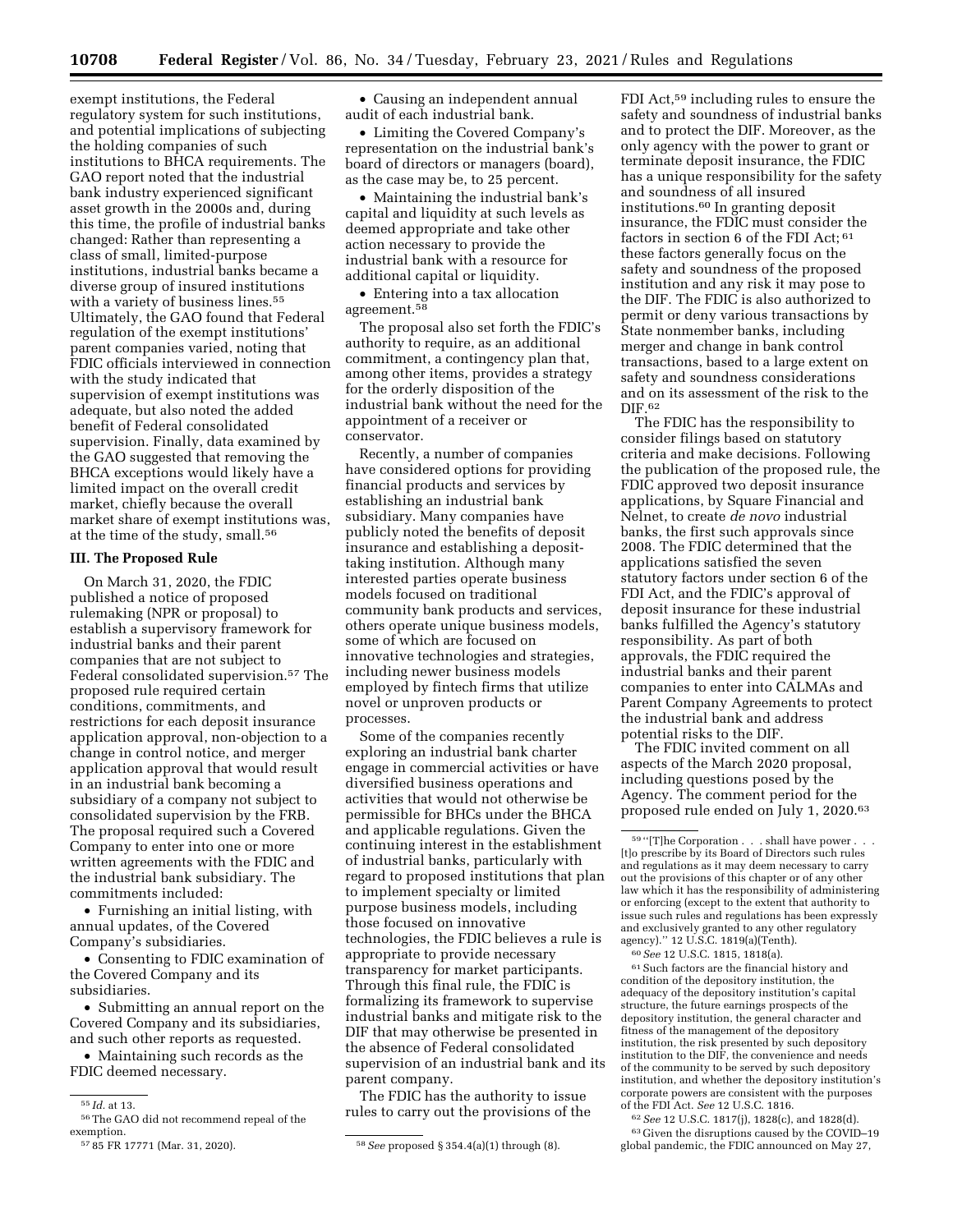The FDIC received 29 comments from industry group/trade associations, insured depository institutions, consumer and public interest groups, State banking regulator(s), law firms, a member of Congress, academics, and other interested parties.64 In addition, the FDIC received three letters related to the subject matter considered in the proposed rule prior to the formal comment period. The FDIC is now finalizing the proposed rule, with changes based on public comments, as described in detail below.

## **IV. Discussion of General Comments and Final Rule**

#### *A. General Comments*

Many commenters were supportive of the FDIC's overall effort to provide certainty, clarity, and transparency to the supervisory framework for the parent companies and affiliates of industrial banks. A number of commenters were generally supportive of the industrial bank charter citing the benefits of charter choice, increased competition, and the provision of financial services. These commenters asserted the charter poses no increased risk to the DIF. In their view, the parent companies serve as an important source of strength and governance for the subsidiary industrial bank. They asserted that in times of stress, a diversified parent may be in a better position to provide capital support to a bank subsidiary than a BHC whose assets consist almost entirely of the bank subsidiary. These commenters also argued that an industrial bank benefits from its business relationship with the parent, for example, through marketing support and fewer start-up costs. State regulators stated that the joint supervisory approach to supervising industrial banks with the FDIC has been effective, and industrial banks with commercial parents do not present an outsized safety and soundness risk.

Comments submitted by bank trade associations, consumer groups, and academics were generally critical of the proposed rule and expressed a range of concerns, which are discussed below.

#### 1. Banking and Commerce

Commenters' criticism of the industrial bank charter, and by extension the proposed rule, is focused, in part, on the mixing of banking and commerce through the commercial ownership of an industrial bank. The main argument is that commercial ownership of an industrial bank disregards the policy of separation of banking and commerce embodied in the BHCA 65 and raises risk to the DIF as a result of a lack of Federal consolidated supervision over the commercial parent company.

Although Federal banking regulation has historically advanced a policy of separating banking and commerce, there is an express Congressional exception of industrial banks from the BHCA's restrictions on commercial affiliations.66 The CEBA exception does not limit eligible parent companies to those engaged in financial activities. The FDIC's responsibility is to implement the law as it exists today. Whether commercial firms should continue to be able to own industrial banks is a policy decision for Congress to make.

Some commenters requested that the FDIC impose a new moratorium on deposit insurance applications involving industrial banks to allow for legislative action. Certain commenters argued that a moratorium, or a delay in the rulemaking more generally, was important in light of the current economic stress and uncertainty caused by the COVID–19 pandemic. The purpose of this final rule is to ensure adequate oversight of industrial banks owned by financial and commercial companies. Additional moratoria or delays in processing and considering applications are outside the scope of this rulemaking and would be inconsistent with the express

INDUSTRIAL LOAN COMPANY EXEMPTION SECTION 2(C) (2) (H) OF THE BANK HOLDING COMPANY ACT

The Senate amendment exempts from the definition of ''bank'' certain industrial banks; industrial loan companies, or other similar institutions. The House recedes to the Senate.

Conference Report to accompany H.R. 27— Competitive Equality Banking Act of 1987 (July 31, 1987), at 121.

Congressional exception of industrial banks from the BHCA's restrictions on commercial affiliations and the FDIC's statutory obligations to receive and process applications related to industrial banks.

These commenters also argued that allowing commercial firms and industrial banks to combine could potentially lead to conflicts of interest in the lending process and undue concentrations of economic power concerns they contend underlie the general prohibition against the mixing of commerce and banking in the BHCA. As noted above, the decision to allow commercial firms to own industrial banks was a decision made by Congress. Industrial banks are restricted from making favorable loans to their affiliates by sections 23A and 23B of the Federal Reserve Act, which quantitatively and qualitatively limit transactions between an industrial bank and its affiliates.67 Furthermore, section 23B of the Federal Reserve Act requires that any transaction between a bank and its affiliates must be ''on terms and under circumstances, including credit standards, that are substantially the same, or at least as favorable to [the] bank or its subsidiary as those prevailing at the time for comparable transactions'' with unaffiliated companies.68 All covered transactions between an industrial bank and its affiliates must be on terms and conditions that are consistent with safe and sound banking practices.69

Commenters' competition concerns were based on the possibility that large commercial or technology firms will acquire industrial banks and lead to commercial and financial conglomerates with concentrated and excessive economic power. These commenters were concerned that the FDIC will not adequately consider the anti-trust implications of commercial and financial conglomerates. The FDIC recognizes that there is a possibility that large and complex companies may seek to acquire an industrial bank as emerging technologies and other trends are leading to changes in the provision of banking services. The FDIC has discretion to evaluate the competitive effects of such proposals when considering a deposit insurance application, specifically the statutory factors of the risk to the DIF and the convenience and needs of the community to be served, in order to ensure the market for the provision of

<sup>2020,</sup> that it would extend the comment period from June 1, 2020, to July 1, 2020, to allow interested parties additional time to analyze the proposal and prepare comments.

<sup>64</sup>On March 15, 2020, bank trade groups, and consumer and civil rights groups sent a letter to the FDIC urging the agency not to approve deposit insurance applications submitted by industrial banks until the NPR is finalized. *See [https://](https://bpi.com/consumer-civil-rights-groups-industry-urge-fdic-halt-approval-of-industrial-bank-applications-close-ilc-loopholes-first/) [bpi.com/consumer-civil-rights-groups-industry](https://bpi.com/consumer-civil-rights-groups-industry-urge-fdic-halt-approval-of-industrial-bank-applications-close-ilc-loopholes-first/)[urge-fdic-halt-approval-of-industrial-bank](https://bpi.com/consumer-civil-rights-groups-industry-urge-fdic-halt-approval-of-industrial-bank-applications-close-ilc-loopholes-first/)[applications-close-ilc-loopholes-first/.](https://bpi.com/consumer-civil-rights-groups-industry-urge-fdic-halt-approval-of-industrial-bank-applications-close-ilc-loopholes-first/)* On July 29, 2020, some of the same groups sent a letter to Congress requesting a three-year moratorium on industrial bank licensing applications. *See [https://](https://bpi.com/banking-and-consumer-groups-call-on-congress-to-close-ilc-loophole/) [bpi.com/banking-and-consumer-groups-call-on](https://bpi.com/banking-and-consumer-groups-call-on-congress-to-close-ilc-loophole/)[congress-to-close-ilc-loophole/.](https://bpi.com/banking-and-consumer-groups-call-on-congress-to-close-ilc-loophole/)* 

<sup>65</sup>*See* Federal Reserve Bank of San Francisco, Economic Letter 1998–21, The Separation of Banking and Commerce (July 3, 1998), available at *[https://www.frbsf.org/economic-research/](https://www.frbsf.org/economic-research/publications/economic-letter/1998/july/separation-banking-commerce/) [publications/economic-letter/1998/july/separation](https://www.frbsf.org/economic-research/publications/economic-letter/1998/july/separation-banking-commerce/)[banking-commerce/.](https://www.frbsf.org/economic-research/publications/economic-letter/1998/july/separation-banking-commerce/)* 

<sup>66</sup>The legislative history of the CEBA offers no explanation of why this exception was adopted. While the industrial bank exception was included in the Senate version of the Act, the House version omitted it. The Conference report does not shed much light:

<sup>67</sup> 12 U.S.C. 371c(a)(1), 371c–1(a)(1); *see also* 12 U.S.C. 1828(j).

<sup>68</sup> 12 U.S.C. 371c–1(b).

<sup>69</sup> 12 U.S.C. 371c(a)(4).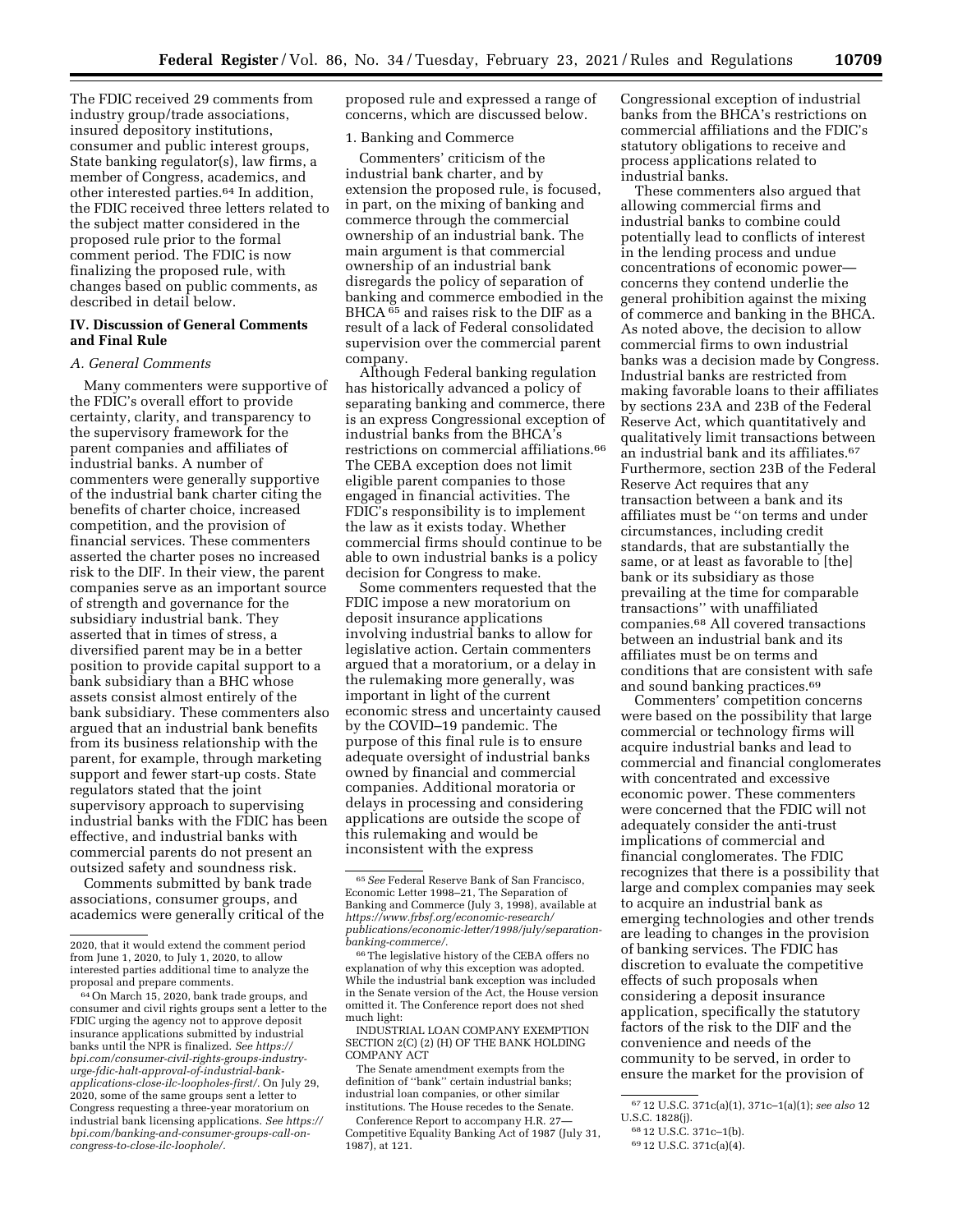banking services remains competitive and safe and sound.70 Moreover, the FDIC must consider the anticompetitive effects of a transaction when it is evaluating a notice under the Change in Bank Control Act (CBCA) or an application under the Bank Merger Act.71 Recognizing that the business models proposed by industrial banks are evolving (*e.g.,* the increasing interplay of services between the bank and its nonfinancial affiliates), the FDIC is issuing this rule in order to help ensure the safety and soundness of industrial banks that become subsidiaries of Covered Companies.

# 2. Lack of Federal Consolidated Supervision

Many commenters that were critical of the proposed rule also argued that the potential future expansion of banks operating under the CEBA exception threatens the Federal safety net because the FDIC lacks the statutory tools to adequately examine and supervise industrial banks and their parents and affiliates. These commenters noted for instance the many ecommerce affiliate relationships of a large, overseas parent company. The FDIC sought comment on whether the commitments requiring examination and reporting included in the proposed rule were the best approach to gain transparency and identify any potential risk to the industrial banks. A number of commenters argued that the eight commitments in the FDIC's proposed rule ''fail to achieve parity with the regime of consolidated supervision required for BHCs.'' Elements they viewed as lacking included consolidated capital and liquidity standards for the Covered Company, including both the industrial bank and all affiliated entities under common ownership, examination for compliance with the Volcker Rule requirements, sections 23A and 23B, and provisions in the Gramm-Leach-Bliley Act (GLBA) 72 on data safeguards and privacy of customer information. Such commenters also argued that the FDIC does not have the authority to conduct full-scope examinations across any and all affiliates, including the parent company, in their own right. Several commenters suggested that the FDIC ask Congress to transfer the supervision of parent companies of industrial banks to the FRB to conduct consolidated supervision.

As discussed in the proposed rule, the FDIC has both the authority and the capacity to effectively regulate industrial banks and their parent companies, and this rule strengthens the FDIC's supervision. The FDIC uses its supervisory authorities to mitigate the risks posed to insured depository institutions whose parent companies are not subject to consolidated supervision. In considering applications for deposit insurance and mergers, as well as change in control notices, the FDIC uses prudential conditions, as needed, to ensure sufficient autonomy and insulation of the insured depository institution from its parent and affiliates. The FDIC also requires CALMAs, which generally exceed the minimum capital requirements for traditional community banks, and other written agreements between the FDIC and controlling parties of industrial banks. These agreements are enforceable under sections 8 and 50 of the FDI Act. In addition, under section 38A of the FDI Act, the FDIC is required to impose a requirement on companies that directly or indirectly own or control an industrial bank to serve as a source of financial strength for that institution.73 Subsection (d) of section 38A of the FDI Act also provides explicit statutory authority for the appropriate Federal banking agency to require reports from a controlling company to assess the ability of the company to comply with the source of strength requirement, and to enforce compliance by such company.74 These prudential conditions and requirements will be embodied in written agreements consistent with the framework established by this final rule.

In addition, an important focus of the FDIC's examination and supervision program is evaluating and mitigating risk to insured depository institutions from affiliates. This includes examining the insured depository institution for compliance with laws and regulations, including affiliate transaction limits and capital maintenance.75 The examination reviews envisioned under this final rule provide the basis and opportunity to more fully evaluate the institution's affiliate relationships. As noted above, most conflict situations affecting banks and their affiliates can be mitigated through the supervisory process and application of the restrictions in sections 23A and 23B of the Federal

Reserve Act and need not pose excessive risk to the bank or the banking system.

The rule also strengthens the FDIC supervisory framework in the area of contingency planning. This rule allows the FDIC to impose a contingency plan requirement, as needed, which will lead the FDIC, as well as the Covered Company and its subsidiary industrial bank, to a better understanding of the interdependencies, operational risks, and other circumstances or events that could create safety and soundness concerns for the insured industrial bank and attendant risk to the DIF. When imposed, this additional commitment will provide for recovery actions that address any financial or operational stress that may threaten the industrial bank.

Finally, the FDIC's oversight and enforcement power extends to the parent or affiliates of any industrial bank whose activities affect that bank, further protecting the industrial bank from risky activities of affiliates.76

The FDIC has not found that industrial banks pose unique safety and soundness concerns based on the activities of the parent organization. Industrial banks are subject to all of the same restrictions and requirements, regulatory oversight, and safety and soundness exams as any other kind of insured depository institution. As such, the risks posed are substantially similar to those of all other charter types. A number of commenters noted that two industrial banks failed during the recent financial crisis. While these failed institutions were owned by parent companies not subject to Federal consolidated supervision, the failures were not the result of factors related to the industrial bank charter, as further discussed below.

Certain commenters also observed that several large corporate owners of industrial banks experienced stress during the 2008–09 financial crisis. In some cases, the parent organizations ultimately filed bankruptcy, while others pursued strategies to resolve the stress, including through access to government programs intended to alleviate the effects of the crisis within the financial services sector. These programs included the FDIC's Temporary Liquidity Guarantee Program (TLGP) and the Troubled Asset Relief Program (TARP) administered by the Department of the Treasury. Desired access to these programs contributed to several companies pursuing conversions of an industrial bank to a commercial bank, which required approval of the

<sup>70</sup>As part of its considerations, the FDIC may also seek the views of other Federal agencies. 71*See* 12 U.S.C. 1817(j)(7)(A), (B); 1828(c)(5).

<sup>72</sup>Financial Services Modernization Act of 1999, Public Law 106–102, 113 Stat. 1338 (1999).

<sup>73</sup> 12 U.S.C. 1831*o*–1(b).

<sup>74</sup>*See* 12 U.S.C. 1831*o*–1(d).

<sup>75</sup>*See Report to the Congress and the Financial Stability Oversight Council Pursuant to Section 620 of the Dodd-Frank Act* (Sept. 2016). The 2016 joint report evaluated the risks of bank activities and affiliations, as required by section 620 of the Dodd-

<sup>&</sup>lt;sup>76</sup> See 12 U.S.C. 1820(b) and 1820(b)(4)(A).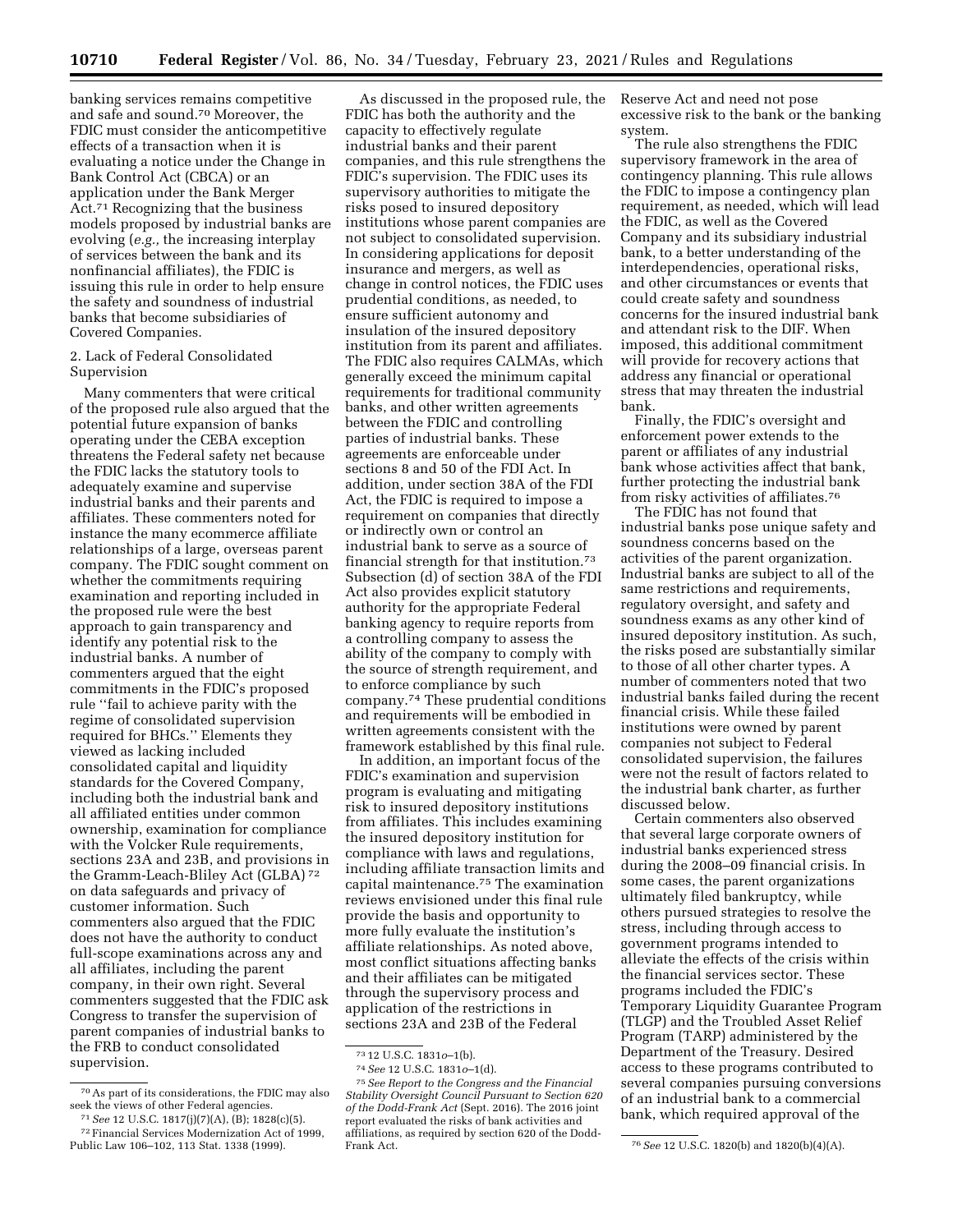parent company to become a BHC subject to regulation and supervision by the FRB.

However, it is important to note that each institution or company described in the comments was engaged in activities permissible for all Federal and State banks, BHCs, or financial holding companies, as evidenced by the ability to gain approval for the conversions to commercial banks and BHCs. Further, the types and degree of stress were also experienced by many other insured depository institutions and banking companies, some of which also sought participation in TLGP and/or TARP, failed, or pursued transactions to restructure the organization, merge, or raise capital to alleviate stress or avert failure. As such, the circumstances involving the companies highlighted in the comments were not dissimilar to those facing other banking companies, including companies subject to Federal consolidated supervision.

#### 3. Consumer Protection Risks

Commenters opposed to the proposed rule also argued that the growth in industrial banks poses broader consumer protection risks. They asserted that the parent companies of industrial banks are not subject to Federal financial privacy and information security requirements and the absence of these requirements creates risk for customers of the industrial banks, whether or not they also obtain products and services from the parent companies or nonfinancial affiliates. BHCs and SLHCs are limited in their use of consumer financial data for commercial purposes. These commenters asserted that industrial bank parent companies should be subject to the same restrictions.

While there is no general Federal regime covering how nonpublic personal information held in the U.S. may be disclosed or how it must be secured, financial institutions, including industrial banks, are subject to Title V of the GLBA.77 The GLBA and its implementing regulations, cited by some commenters, impose a range of privacy obligations on financial

institutions, including industrial banks, that exceed those imposed on most other business types. Specifically, the GLBA and implementing rules (1) impose limitations on information sharing between financial institutions and nonaffiliated third parties and require disclosure of information sharing policies and practices to consumers and customers, and (2) require financial institutions to develop, implement, and maintain comprehensive information security programs.78 However, businesses that are not subject to the GLBA are not free from all privacy and data protection requirements. There are other Federal laws that address privacy and data protection that may apply to a Covered Company and its affiliates as well as financial institutions. As one example, the Fair Credit Reporting Act (FCRA) establishes standards for collection and permissible purposes for dissemination of data by consumer reporting agencies and obligations on furnishers of information. As another example, section 5 of the Federal Trade Commission Act (FTC Act) provides broad authority to the FTC to pursue unfair and deceptive trade acts and practices against most businesses arising from privacy and data protection practices.79 Further, the Dodd-Frank Act granted the Consumer Financial Protection Bureau (CFPB) broad authority to enforce unfair, deceptive, and abusive acts and practices related to consumer financial products and services that may cover the activities of a Covered Company and its affiliates.80 Adding to the complexity at the Federal level, States have enacted laws governing the collection, use, protection, and disclosure of personal information. Many States have consumer protection and privacy laws as well as laws similar to the FTC Act that prohibit unfair or deceptive business practices.81

In the absence of a single, comprehensive Federal law regulating privacy and the collection use, processing, disclosure, security, and disposal of personal information, the FDIC will continue to supervise and examine industrial banks and enforce compliance with the GLBA and all other Federal consumer protection laws and regulations. In addition, and in response to the concerns expressed by commenters that a Covered Company and affiliates that are not engaged in financial services would not be covered by the GLBA, the FDIC is including in the final rule a requirement for a Covered Company to inform the FDIC about its systems for protecting the security, confidentiality, and integrity of consumer and nonpublic personal information, as part of the Covered Company's commitment to submit an annual report to the FDIC. This reporting will provide the FDIC with a better understanding across all of a Covered Company's financial and nonfinancial affiliates and activities and provide the means to monitor for potential consumer protection risks.

The FDIC will evaluate privacy and data protection issues presented by a deposit insurance application, a change in control notice, or a merger application involving an industrial bank on a case-by-case basis. When appropriate, the FDIC may consider imposing heightened requirements specific to industrial banks and Covered Companies regarding the use of consumer financial data for commercial purposes. Decisions will be based on the size and complexity of the industrial bank, the nature and scope of its activities, the sensitivity of any customer information at issue, and the unique facts and circumstances of the filing before the FDIC.

Certain commenters expressed concerns about industrial bank and nonbank partnerships that the commenters believe have led to increased predatory lending.82 A major

<sup>82</sup> The concern appears to arise from perceived abuses of longstanding statutory authority rather than the proposed rule. Congress enacted section 27 of the FDI Act, 12 U.S.C. 1831d, in 1980, permitting State banks to charge interest at the rate permitted by the law of the State where the bank is located, Continued

<sup>77</sup>Subtitle A of Title V of the GLBA, captioned ''Disclosure of Nonpublic Personal Information,'' limits the instances in which a financial institution may disclose nonpublic personal information about a consumer to nonaffiliated third parties, and requires a financial institution to disclose certain information sharing practices. ''Nonpublic personal information'' is defined to mean any personally identifiable financial information that is provided by the consumer to the financial institution; results from any transaction with the consumer or service performed for the consumer; or is otherwise obtained by the financial institution, but which is not ''publicly available information.'' *See* 15 U.S.C. 6801–09.

<sup>78</sup>*See, e.g.,* 12 CFR part 332, Privacy of Consumer Financial Information.

<sup>79</sup>The FTC is empowered to seek injunctive relief and voluntary consent decrees that can result in FTC oversight of a company for a period of up to 20 years and may carry financial penalties for future violations. The Federal banking agencies enforce section 5 as to financial institutions under their supervision.

 $80$  The CFPB has been active in the privacy area and recently issued an advanced notice of proposed rulemaking (ANPR) seeking input on the financial records access right granted by section 1033 of the Dodd-Frank Act pertaining to consumer information in the control or possession of consumer financial services providers. 85 FR 71003 (Nov. 6, 2020).

<sup>81</sup>For example, the California Consumer Privacy Act of 2018 serves as an omnibus law governing privacy rights. It was recently amended and expanded by the California Privacy Rights Act. 2020

Cal. Legis. Serv. Prop. 24 (2020). The Massachusetts Data Security Regulation includes State-level general data protection security requirements. 201 Mass. Code Regs. 17.00 *et seq.* The Act to Protect the Privacy of Online Consumer Information enacted by the Maine legislature is another example of a State law governing the privacy of consumer information. 35–A M.R.S. section 9301. These examples underscore the fact that although a uniform Federal law has not been enacted, privacy is increasingly in the forefront of the public and legislators alike.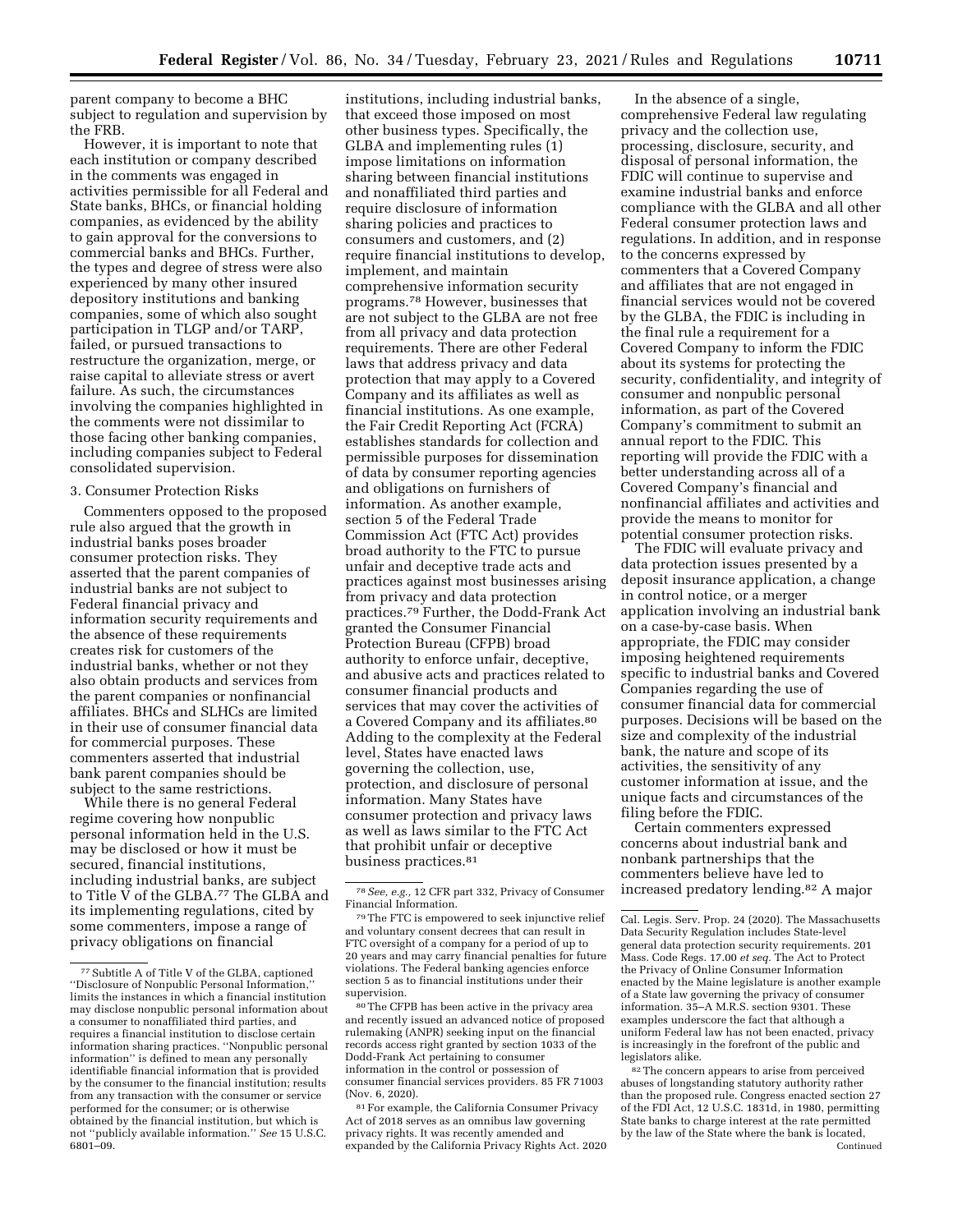component of the FDIC's mission is to ensure that financial institutions treat consumers and depositors fairly, and operate in compliance with Federal consumer protection, antidiscrimination, and community reinvestment laws. The FDIC addresses the problem of predatory lending by taking supervisory action, by encouraging and assisting banks to serve all sectors of their community, and by providing consumers with information to help make informed financial decisions.

4. Justification for the Proposed Rule

Several commenters raised concerns that the FDIC offered insufficient justification for the proposed rule. In particular, commenters argued that the proposed rule did not set out a sufficient factual, legal, or policy basis for proposed rule, and that there was insufficient discussion of the risks, public policy concerns, and statutory public interest factors concerning industrial banks.

The Administrative Procedure Act (APA) 83 requires a notice of proposed rulemaking to provide sufficient factual detail and rationale for the rule to permit interested parties to comment meaningfully.84

The proposed rule set out a clear description of the basis for the proposed rule. The NPR discussed the history of industrial banks in the U.S., both generally and in the context of controversies over the past two decades. The NPR acknowledged the arguments raised by critics, reviewing the potential risks inherent in approving and supervising industrial banks. These include concerns over the mixing of banking and commerce as well as the risk to the DIF posed by the lack of Federal consolidated supervision of parent companies. The NPR also set out the justification for the proposed rule, including the need to codify and clarify supervisory expectations for industrial banks and the importance of imposing commitments on parent companies to ensure the parent company can serve as a source of strength for its subsidiary industrial bank. The NPR provided sufficient discussion of the factual,

legal, and policy considerations for the proposed rule, such that interested parties were able to—and did—submit a variety of comments on a number of issues raised in and by the proposed rule.

A few commenters argued that the NPR did not adequately discuss the FDIC's decision to allow industrial bank applications in the wake of both the temporary moratorium the FDIC put into place from 2006 to 2008 and the subsequent 2010 to 2013 moratorium Congress enacted through the Dodd-Frank Act. To reverse the industrial bank moratorium without additional details, these commenters suggest, is arbitrary and capricious and violates the APA.

As the Supreme Court has noted, ''Agencies are free to change their existing policies as long as they provide a reasoned explanation for the change.'' 85 The explanation need not prove that ''the reasons for the new policy are better than the reasons for the old one; it suffices that the new policy is permissible under the statute, that there are good reasons for it, and that the agency believes it to be better, which the conscious change of course adequately indicates.'' 86 Specifically, ''the agency must examine the relevant data and articulate a satisfactory explanation for its action including a rational connection between the facts found and the choice made.'' 87

The NPR provided a reasoned discussion of the decision to move forward with the proposed rule, as discussed above. Furthermore, the NPR also explained why it was proceeding now when it chose not to do so with the 2007 rulemaking. The NPR noted that the FDIC's decision not to go forward with the 2007 proposal was rooted in a number of factors. More specifically, while the FDIC considered the comments received on the 2007 rulemaking, industry conditions and other factors had the effect of reducing organizer interest in establishing new industrial banks. Most notably, interest in organizing new institutions of all charter types, including industrial banks, diminished given the deteriorating economic and market conditions identified as early as mid-2007. In part, this diminished interest reflected the market uncertainty, restricted liquidity, reduced availability of capital, and difficult interest rate environment experienced by all

institutions across the banking industry. In addition, interest in industrial bank charters was affected by changes in certain State laws that limited the ability to form or acquire industrial banks, and was reflected in the number of industrial banks seeking conversions to commercial bank charters. The factors, collectively, argued against moving forward with a final rule, as did the opportunity to closely monitor the performance of industrial banks during a period of significant stress.<sup>88</sup>

Overall, the performance and condition of industrial banks during the most recent banking crises was generally consistent with other FDICinsured institutions based on assigned supervisory ratings, which consider each institution's unique business model, complexity, and risk profile. From the beginning of 2009 through 2011, on average, industrial banks were assigned composite and component ratings similar to other charter types with regard to safety and soundness, consumer protection, and the CRA. Further, the portfolio of industrial banks reflected similar proportions of institutions that were composite rated 3, 4, or 5 89 during the crisis, as well as a similar rate of failure as the portfolio of traditional community banks.

Looking more specifically at financial performance, and notwithstanding their general focus on nontraditional business models, industrial banks have experienced, by most key measures of performance and condition, comparable results to other insured institutions. Industrial banks tend to maintain higher levels of capital and generate higher earnings. At year-ends 2009 through 2011, industrial banks maintained a median tier 1 leverage capital (T1LC) ratio between 13.1 percent and 15.4 percent, whereas, other insured institutions maintained a median T1LC ratio between 9.3 percent and 9.7 percent. As of June 30, 2020, the median T1LC ratio for industrial banks was 14.6

even if that rate exceeds the rate permitted by the law of the borrower's State. Federal court precedents reviewing this authority have upheld this practice for decades. Section 27 also permits States to opt out of its coverage by adopting a law, or certifying that the voters of the State have voted in favor of a provision which states explicitly that the State does not want section 27 to apply with respect to loans made in such State.

<sup>83</sup> 5 U.S.C. 551 *et seq.* 

<sup>84</sup> 5 U.S.C. 553(b); *see, e.g., National Lifeline Association* v. *F.C.C.,* 921 F.3d 1105, 1115 (D.C. Cir. 2019).

<sup>85</sup>*Encino Motorcars, LLC* v. *Navarro,* 136 S.Ct.

<sup>2117, 2126 (2016). 86</sup> *F.C.C.* v. *Fox Television Stations, Inc.,* 556 U.S.

 $57$  *Motor Vehicle Mfrs. Ass'n v. State Farm Mut. Auto. Ins. Co.,* 463 U.S. 29, 43 (1983).

<sup>88</sup>As noted above in section II.H of this Supplementary Information section, after 2013, the moratorium imposed by Congress in the Dodd-Frank Act expired by its terms and was not renewed.

<sup>89</sup>Each financial institution is assigned composite and component ratings for safety and soundness under the Uniform Financial Institutions Rating System (UFIRS). Under the UFIRS, composite ratings are based on an evaluation and rating of six essential components of an institution's financial condition and operations: Adequacy of capital, the quality of assets, the capability of management, the quality and level of earnings, the adequacy of liquidity, and the sensitivity to market risk. Evaluations of the components take into consideration the institution's size and sophistication, the nature and complexity of its activities, and its risk profile.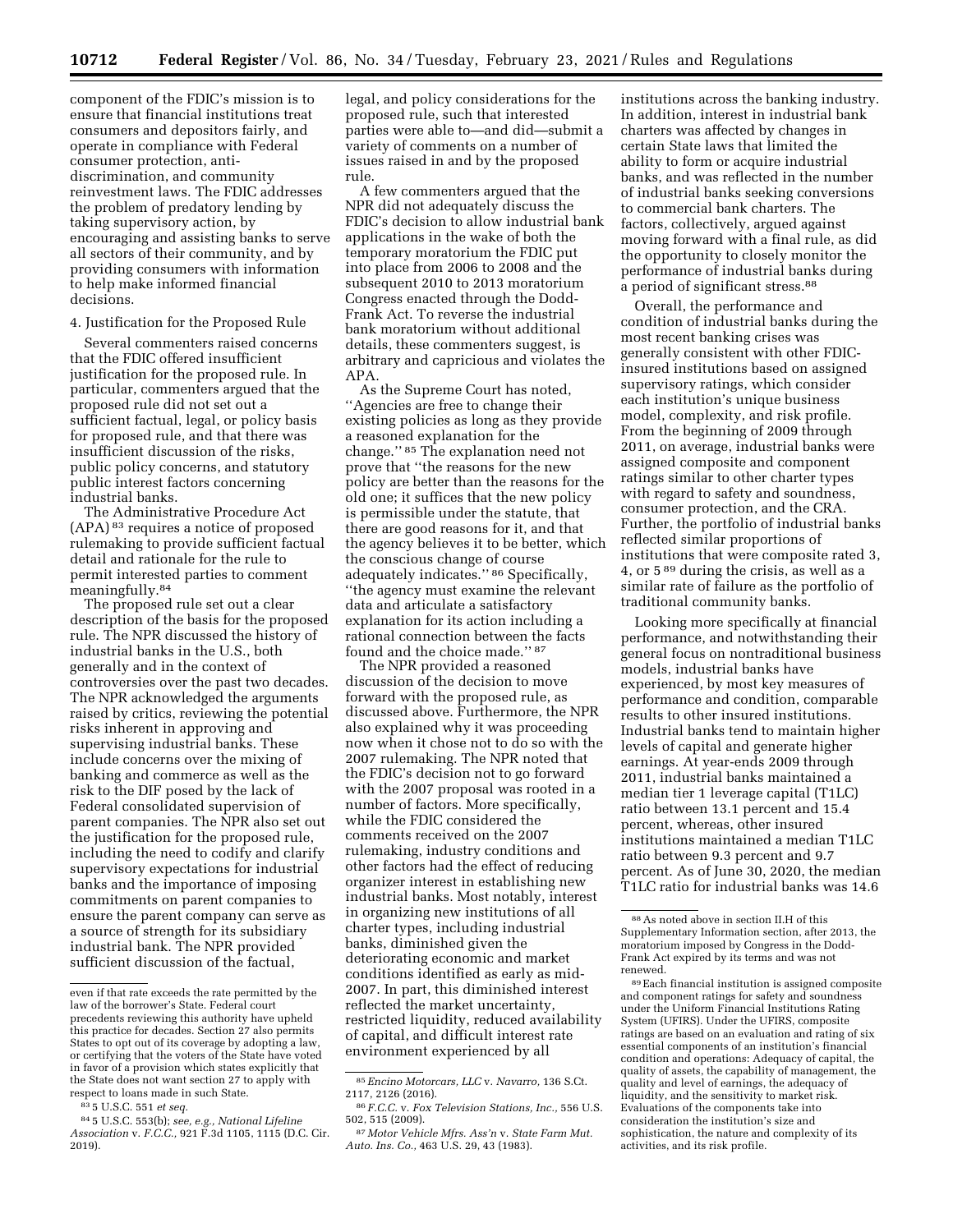percent as compared to 10.3 percent for other insured institutions.90

Similarly, industrial banks reported a median return on average assets (ROAA) ratio of between 0.6 percent and 2.5 percent at year-ends 2009 through 2011, versus a median ROAA ratio of between 0.4 percent and 0.7 percent for other insured institutions. The median ROAA ratio for industrial banks and other insured institutions as of June 30, 2020, were 1.1 percent and 0.9 percent, respectively.91

The capital and earnings ratios for industrial banks is reflective of the higher degree of risk inherent in their business models. The specialty nature of most industrial bank business models, particularly when compared to traditional community banks (which constitute a large proportion of all other insured institutions), have contributed to the maintenance of higher levels of capital and earnings, generally. Additionally, since the mid-2000s, approved filings for industrial banks have largely included CALMAs that required higher capital requirements than other insured institutions.

Further, industrial banks have been assigned examination ratings for the capital and earnings components that, on average, were very similar to those of other insured institutions. This generally indicates that industrial banks have implemented and maintained appropriate risk management practices that, given financial condition and performance, have adequately compensated for the risks inherent in the business models.

When compared to other insured institutions, industrial banks typically maintain a lower volume of liquid assets and rely more heavy on non-core liabilities to fund longer-term earning assets. As a result, while still satisfactory, the liquidity posture for industrial banks was considered slightly lower both during and subsequent to the 2008–09 financial crisis. In the FDIC's experience, asset quality has been comparable between industrial banks and other insured institutions, indicating both a manageable volume of past due loans or other problem assets, as well as satisfactory risk management practices. In addition, management practices for industrial banks also have been in line with that of other insured institutions, both during and after the financial crisis.

Despite the above, it is important to note that some industrial banks experienced stress during the 2008–09 financial crisis. The circumstances

experienced by industrial banks during the crisis were not dissimilar from the circumstances confronting other insured institutions and were not the result of factors related to the industrial bank charter. In general, the FDIC's supervision helped to isolate the insured industrial bank from the stress of the parent organization, which helped in managing the potential risk to the industrial bank and the DIF.

Nevertheless, as discussed above, several commenters noted the participation of industrial banks or their parent organizations in various government programs established during the crisis. There were six industrial banks (or their parent companies) among the more than 110 companies that accessed the debt guarantee program component of the TLGP, including several owned by parent companies organized as thrift holding companies. However, it is important to note that establishment of the TLGP was prompted by the unexpected and precipitous market conditions brought on by the related housing, financial, and banking crises that occurred over the period of 2007 through 2011.92 These conditions impacted even the largest banking companies in the U.S. and abroad.<sup>93</sup>

Some comments noted the crisis-era conversions of industrial banks and their parent organizations to commercial banks and BHCs. Of the conversions noted by commenters, the majority involved industrial banks that were fundamentally sound, based on the most recent examinations prior to the conversions. The same held with respect to the respective parent companies, one of which converted from a thrift holding company to a bank holding company during the crisis. In each case, the FRB determined that

93Some of the industrial banks that were owned by thrift holding companies had sister financial institutions that were also FDIC-insured. Ownership of an industrial bank was not the driving force that caused or allowed these entities to issue guaranteed debt through the TLGP. Rather, the companies could have accessed the program simply by virtue of being a thrift holding company or owning an FDIC-insured institution.

approval of the BHC applications was warranted, based on evaluation of the relevant statutory factors and regulatory requirements. Given these circumstances, the conversions and participation in crisis-related programs reflected responses to the broader conditions in all segments of the economy, including the financial sector.

Finally, industrial banks did not experience a disproportionate rate of failures when compared to other types of institutions, and there have not been any industrial bank failures since 2010.94

This experience with supervision in the industrial banking space informs the present rulemaking. The heightened source of strength requirements, along with other regulatory requirements included in the final rule, are examples of how the FDIC is applying lessons learned in this rulemaking process.

Some commenters also questioned why the proposed rule applies to industrial banks that would be owned by financial and commercial companies, when the FDIC's 2007 rulemaking was limited to financial companies and the FDIC's extended moratorium applied only to commercial companies. As the FDIC discussed in the proposed rule, commenters on the 2007 rulemaking observed that the FDIC lacked authority to draw a distinction between financial and nonfinancial industrial bank owners absent a change in law. The FDIC agrees that the CEBA exception does not distinguish between commercial and financial parent companies of industrial banks in excluding them from the definition of ''bank.'' As discussed above, the FDIC's supervisory experience has shown that a distinction based on the activities of the parent company is not warranted in this final rule.

Most crucial, though, is the fact that the most recent of the moratoriums commenters reference expired in 2013. In the ensuing years, Congress has declined to act with regard to industrial banks. The FDIC, as all agencies, is charged with enacting the laws as they exist today. Therefore, given that the rule is permissible under the statute, that it is sufficiently supported by the reasoning presented in the NPR and this Supplementary Information section, and that there is a clear connection between the facts at hand and the choice to proceed, the rule is a permissible change in policy.

The FDIC believes that the final rule, which is largely consistent with the

<sup>90</sup>FDIC Call Report Data, June 30, 2020. 91 *Id.* 

<sup>92</sup>As has been noted in *Crisis and Response,* the housing bubble that developed during the early 2000s burst in 2007, bringing the financial system ''relatively quickly to the brink of collapse'' and resulted in the worst economic dislocation in decades. Large losses in economic output and large declines in economic indicators were evident, including with respect to steep declines in employment and household wealth, among other indicators. The related banking crisis was also severe, with almost 500 institutions failing during the period of 2008 through 2013. In addition, between March 2008 and December 2009, the number of problem banks rose from 90 to over 700, and ultimately peaked at almost 900 in early 2011. This level constituted nearly 12 percent of all FDICinsured institutions. *See* note 49.

<sup>94</sup>As noted above, Security Savings Bank, Henderson, Nevada, failed in February 2009, and Advanta Bank Corporation, Draper, Utah, failed in March 2010.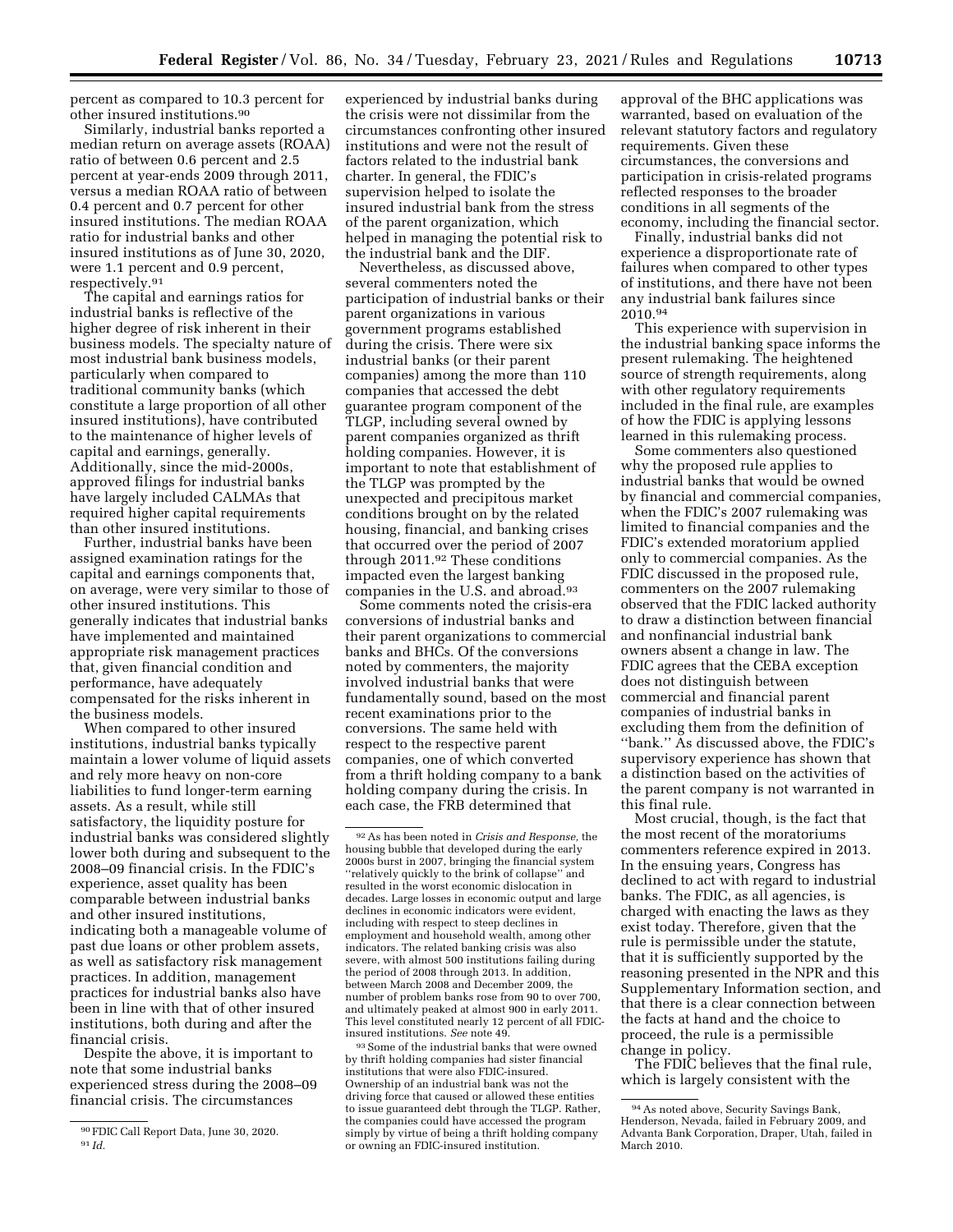proposed rule, is an appropriate response to safety and soundness issues surrounding financial and commercial ownership of industrial banks under existing law. Specific suggestions from commenters on the regulation itself are described below in the appropriate sections of this preamble on the specific sections of the rule.

# *B. Description of the Final Rule*

## 1. Section 354.1—Scope

This section of the proposed rule described the industrial banks and parent companies that would be subject to the rule. The proposed rule applied to industrial banks that, after the effective date, become subsidiaries of companies that are Covered Companies, as such term is defined in § 354.2. Industrial bank subsidiaries of companies that are subject to Federal consolidated supervision by the FRB would not have been covered by the proposed rule. An industrial bank that, on or before the effective date, is a subsidiary of a company that is not subject to Federal consolidated supervision by the FRB (a grandfathered industrial bank) generally would not have been covered by the proposed rule.95 A grandfathered industrial bank could become subject to the proposed rule following a grant of deposit insurance, change in control, or merger occurring on or after the effective date in which the resulting institution is an industrial bank that is a subsidiary of a Covered Company. Thus, a grandfathered industrial bank would have been subject to the proposed rule, as would its parent company that is not subject to Federal consolidated supervision, if such a parent company acquired control of the grandfathered industrial bank pursuant to a grant of deposit insurance after the effective date, a change in bank control transaction that closes after the effective date, or if the grandfathered industrial bank is the surviving institution in a merger transaction that closes after the effective date. Industrial banks that are not subsidiaries of a company, for example, those wholly owned by one or more individuals, would not have been subject to the proposed rule.

The FDIC specifically sought comment on whether to apply the rule prospectively or to all industrial banks

that, as of the effective date, are a subsidiary of a parent company that is not subject to Federal consolidated supervision by the FRB. A number of commenters expressed the view that the rule, if adopted, should apply only prospectively; that is, to industrial banks that become a subsidiary of a parent company that is a Covered Company as of the effective date of the rule, noting that existing industrial banks and their parents are subject to most of the standards of the proposed rule. Three commenters requested that the rule apply to a parent company and its subsidiary industrial bank if the parent company became a Covered Company after either the date of FDIC's notice announcing the FDIC board meeting at which the proposed rule was considered or the date of the FDIC board meeting, rather than the effective date.

Some commenters supported the retroactive application of the proposed rule to all industrial banks that, as of the effective date, are a subsidiary of a parent that is not subject to Federal consolidated supervision. These commenters asserted that otherwise existing industrial banks would enjoy a regulatory advantage over new industrial banks. They also argued that retroactive application would enhance the FDIC's ability to perform its supervisory responsibilities. However, other commenters expressed concerns that applying the rule retroactively would violate the APA as parent companies of existing industrial banks had no opportunity to consider these requirements in their decision to establish or acquire an industrial bank. These commenters also argued that existing industrial banks have a record of sound operations under the existing supervisory framework.

In addition, one commenter recommended that the final rule apply to grandfathered industrial banks that undergo certain *other* changes, such as when the industrial bank parent company acquires a subsidiary engaged in nonfinancial activities, or the industrial bank parent company engages in new nonfinancial activities. The final rule operates prospectively on the basis of a filing that would result in an industrial bank becoming a subsidiary of a company not subject to consolidated Federal supervision. In contrast, the suggested triggers, as described, would be applied to existing industrial banks and their parent companies, would not be related to a filing, and would not necessarily result in any impact to the industrial bank. Should such an impact be identified, the FDIC would rely on its supervisory or enforcement authority as the

appropriate means to ensure the safe and sound operation of the industrial bank. Further, the commenter's suggestion would be difficult to administer because the recommended triggers for applicability of the rule engaging in ''nonfinancial'' activities historically has proven difficult to define and measure. Accordingly, the final rule does not adopt the commenter's recommendation. However, the FDIC will continue to apply all appropriate supervisory and enforcement authorities to existing industrial banks and their parent organizations, as appropriate, to ensure the continued safety and soundness of the industrial bank.

The FDIC also sought comment on whether the rule should apply to industrial banks that do not have a parent company or to industrial banks that are controlled by an individual rather than a company. Several commenters asserted that it was not necessary to apply the requirements of the proposed rule to industrial banks without parent companies (or that are controlled by an individual rather than a company), in part because industrial banks themselves are subject to the same regulatory treatment as State nonmember banks. By contrast, several commenters asserted the requirements should be applied to such industrial banks and/or also to an individual that controls an industrial bank. The FDIC believes that industrial banks that are owned by individuals or do not have a parent company generally do not present the same potential risks as industrial banks owned by companies. Industrial banks that are controlled by a parent company, whether engaged in commercial or financial activities, that are not subject to Federal consolidated supervision present the risks that are addressed by the safeguards in this final rule. In addition, applying the rule to industrial banks that have a parent company and requiring that the parent company provide capital support is consistent with the statutory requirements of section 38A of the FDI Act.

After considering these comments regarding the scope of the proposed rule, the final rule will apply only prospectively as of the effective date of the rule, to industrial banks that become subsidiaries of companies that are Covered Companies.96 The FDIC must

<sup>95</sup>Although generally not subject to the rule, grandfathered industrial banks and their parent companies that are not subject to Federal consolidated supervision by the FRB will remain subject to FDIC supervision, including but not limited to examinations and capital requirements. *See also* the discussion of the reservation of authority in section IV.B.6. of this Supplementary Information.

<sup>96</sup>The proposed rule divided the rule into two temporal states, on or before the effective date on the one hand, and after the effective date on the other hand. The final rule amends the dividing line so that the relevant timeframes would be before the effective date and on or after the effective date. This change was made because the effective date is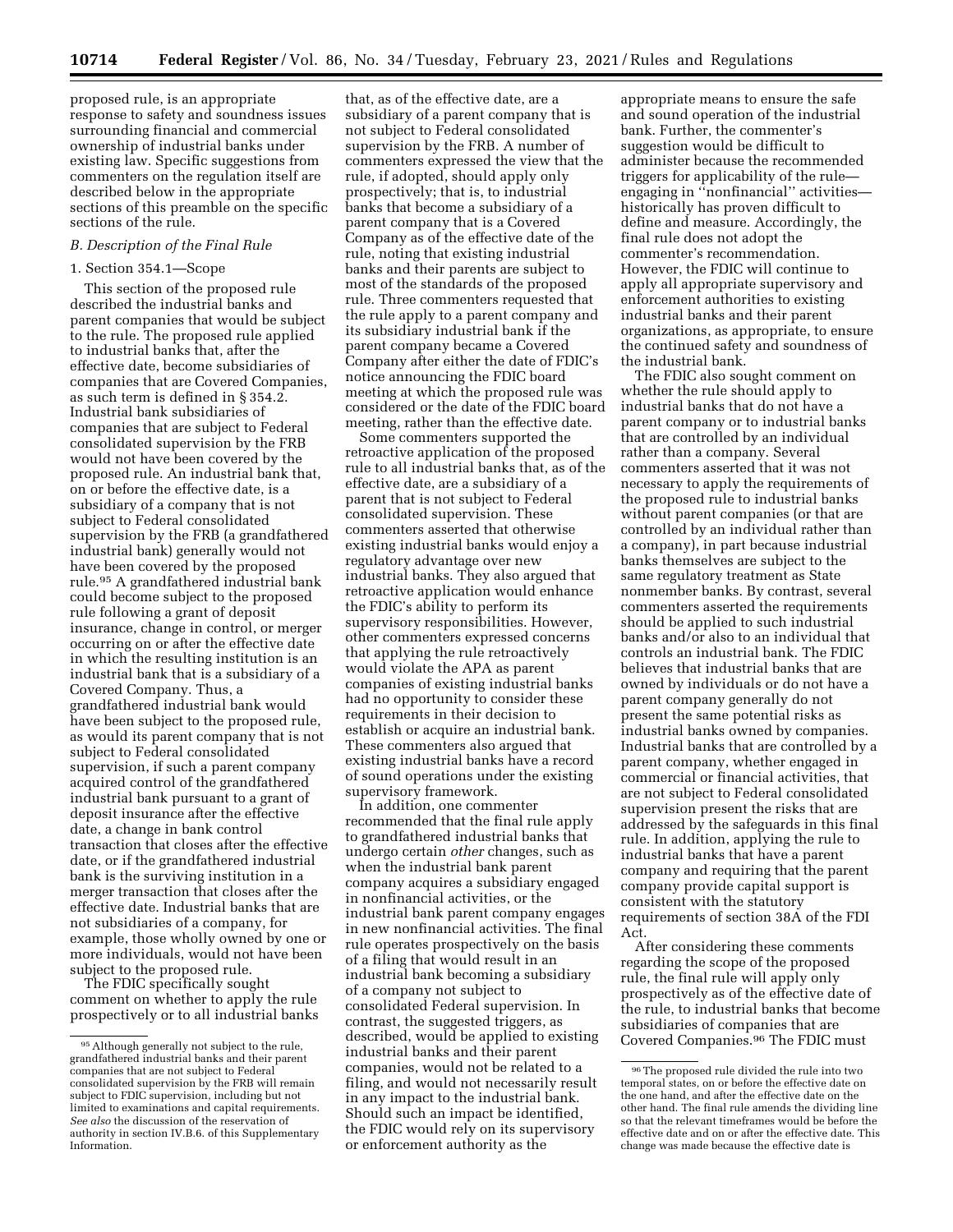consider the requirements of the APA and the Riegle Community Development and Regulatory Improvement Act (RCDRIA) in determining the effective date of new regulations, and both of these statutory schemes generally provide for an effective date that follows the date on which the regulations are published in final form. Thus, the final rule will be effective on April 1, 2021.97

The FDIC also sought comment on whether an individual that controls the parent company of an industrial bank should be responsible for the maintenance of the industrial bank's capital and liquidity at or above FDICspecified levels and for causing the parent company to comply with the written agreements, commitments, and restrictions imposed on the industrial bank. The FDIC also asked whether an individual who is the dominant shareholder of a Covered Company should be required to commit to the maintenance of appropriate capital and liquidity levels. As discussed below, § 354.3(b) of the proposed rule provided that the FDIC may condition a grant of deposit insurance, issuance of a nonobjection to a change in control, or approval of a merger on an individual who is a controlling shareholder of a Covered Company joining as a party to the written agreements required under the rule. In such cases where the FDIC would require the controlling shareholder to join as a party, the controlling shareholder would be required to cause the Covered Company to fulfill its obligations under the written agreements through the voting of shares, or otherwise. These obligations include, among other things, maintaining each subsidiary industrial bank's capital and liquidity at such levels as the FDIC deems necessary for the safe and sound operation of the industrial bank (commitment (7)).

Several commenters criticized the controlling shareholder requirement. Some commenters argued that an individual who controls or owns a parent company should not be held personally liable for maintaining the industrial bank's capital or liquidity. These commenters expressed concern that such a requirement would make it more difficult to attract shareholders and capital. As noted above, in cases

where the FDIC would require a person that controls a Covered Company to join as a party, such person would be required to vote their shares or take such other appropriate actions to cause the Covered Company to fulfill its obligations under the written agreements. The obligation to maintain the subsidiary industrial bank's capital and liquidity rests with the Covered Company.

Other commenters noted that the parent company already commits in the CALMA to provide support and were concerned that requiring the parent company's shareholders to also provide a guarantee of support will drive away investors. These commenters, however, were not opposed to a requirement for the controlling shareholder to commit to vote his or her shares to comply with the CALMA. One commenter noted that the Office of the Comptroller of the Currency (OCC) may impose certain commitments on the controlling shareholder related to the ownership of shares and how the controlling shareholder exercises shareholder rights.

Several commenters supported the approach of imposing certain conditions at the level of the Covered Company's controlling shareholder as necessary to ensure the safety and soundness of the subsidiary industrial bank. Some commenters asserted that the FDIC should require the dominant shareholders of a parent company to maintain appropriate levels of capital and liquidity. Another commenter argued that the choice of ownership structure should not relieve an individual from source of strength and other obligations.

The FDIC believes that in order to ensure that a Covered Company serves as a continuing source of financial strength to the subsidiary industrial bank, the FDIC may exercise its supervisory discretion to require a controlling, or dominant, shareholder of a Covered Company to join as a party to the written agreements required under the rule. An individual with controlling ownership has a direct and effective means by which to influence the major decisions of the Covered Company by voting shares or by exercising an influence as a member of the Covered Company's board of directors. Accordingly, the FDIC is finalizing this requirement in § 354.3(b) as proposed. As discussed in the proposed rule, in such cases where FDIC would require the controlling shareholder to join as a party, the controlling shareholder would be required to cause the Covered Company to fulfill its obligations under the written agreements through voting

shares, or otherwise, including to maintain the capital and liquidity levels of the subsidiary industrial bank at or above FDIC-specified levels. The FDIC intends to make such a determination on a case-by-case basis and will consider the business plan, capital structure, risk profile, and business activities of the Covered Company.

#### 2. Section 354.2—Definitions

This section of the proposed rule listed the definitions that applied to part 354. Terms that were not defined in the proposed rule that are defined in section 3 of the FDI Act had the meanings given in section 3 of the FDI Act.98

The term ''control'' was defined to mean the power, directly or indirectly, to direct the management or policies of a company or to vote 25 percent or more of any class of voting securities of a company and specifically would have included the rebuttable presumption of control at 12 CFR 303.82(b)(1) and the presumptions of acting in concert at 12 CFR 303.82(b)(2)  $99$  in the same manner and to the same extent as if they applied to an acquisition of securities of a company instead of a ''covered institution.'' These definitions are nearly the same as the definitions of ''control'' in the CBCA 100 and the FDIC's regulations implementing the CBCA 101 except that they would have broadened the term to apply to control of a company and not solely insured depository institutions so that the definition can accurately describe the relationship between the parent company of an industrial bank and any of its nonbank subsidiaries, which also would be affiliates of the industrial bank.

Two commenters suggested that the rule should incorporate the definition of control used in the BHCA and its implementing regulations. One trade group commenter argued that such an approach would lead to consistency in the treatment of parent companies of insured depository institutions. An industrial bank commenter suggested that aligning the proposed rule's definition of control with the BHCA and the FRB's regulatory framework 102 would create a more uniform system that would make it easier for investors

commonly understood to be the date upon which a rule is effective, not the day before a rule would take effect.

<sup>97</sup> During the period before the effective date of the final rule, the FDIC will consider pending deposit insurance applications, change in control notices, and merger applications for industrial banks on a case-by-case basis and impose conditions and requirements as appropriate and that are consistent with current practice.

<sup>98</sup> 12 U.S.C. 1813.

<sup>99</sup>The proposed rule erroneously referred to the presumptions set forth at 12 CFR 303.83(b)(1) and (2). The final rule corrects that technical error to correctly refer to § 303.82(b)(1) and (2).

<sup>100</sup> 12 U.S.C. 1817(j)(8)(B).

<sup>101</sup> 12 CFR 303.80 through 303.88.

<sup>102</sup> 85 FR 12398 (Mar. 2, 2020); *see also*  Regulation Y—Frequently Asked Questions, available at *[https://www.federalreserve.gov/](https://www.federalreserve.gov/supervisionreg/reg-y-faqs.htm)  [supervisionreg/reg-y-faqs.htm.](https://www.federalreserve.gov/supervisionreg/reg-y-faqs.htm)*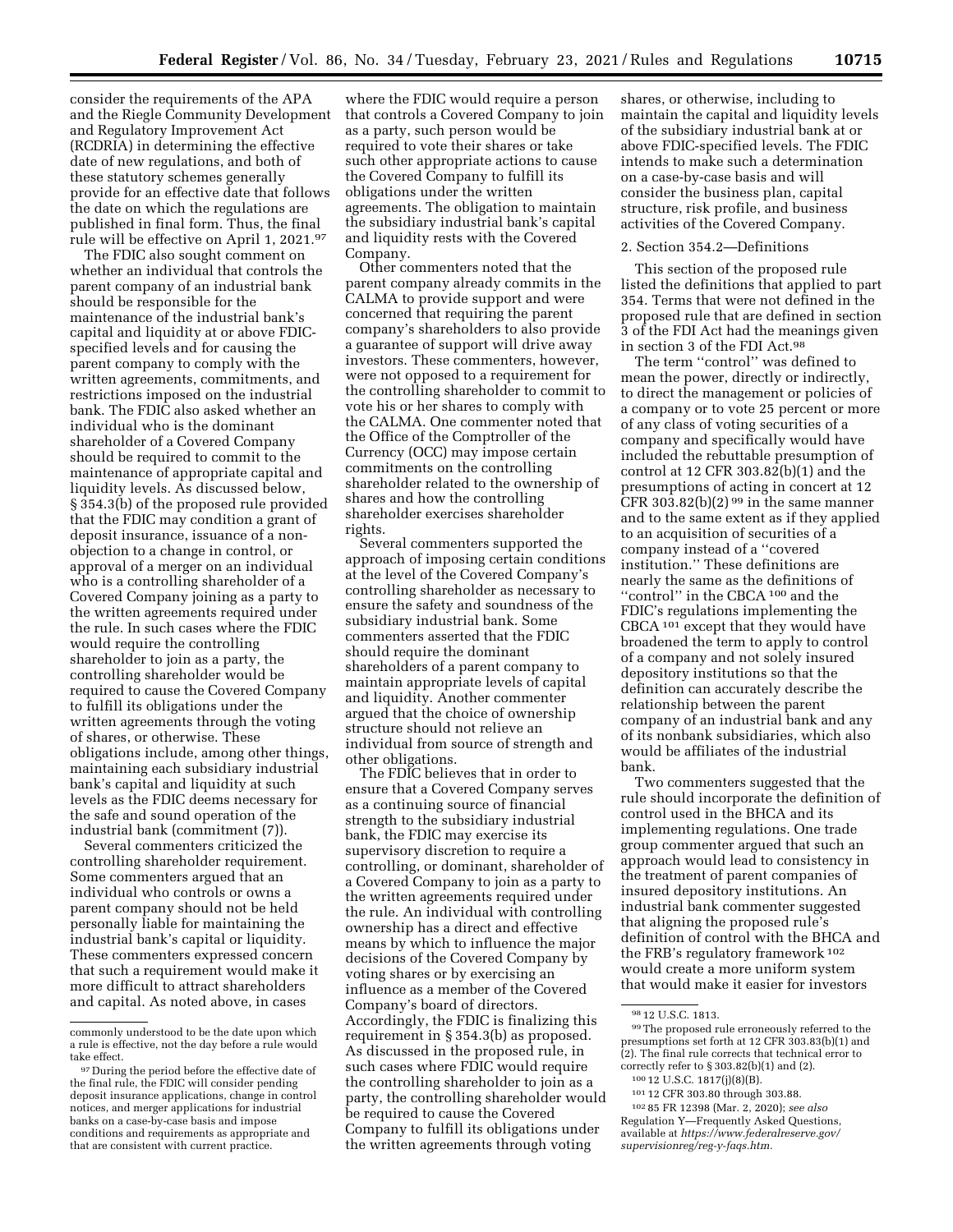to balance their investment decisions with the regulatory implications of certain levels of investment.

The FDIC has considered these comments and has decided to retain the definition used in the proposed rule. First, the definition of control proposed in the NPR is consistent with the definition of control that the FDIC uses in other contexts, namely changes in bank control. The FDIC in 2015 amended its filing requirements and processing procedures for notices filed under the CBCA with respect to proposed acquisitions of State nonmember banks and certain parent companies thereof.103 Among other things, the FDIC's CBCA implementing regulations adopted the best practices of the related regulations of the OCC and FRB, rendering more consistent the CBCA implementing regulations of the Federal banking agencies.

Second, the FDIC is not the Federal banking agency responsible for implementing and interpreting the BHCA and has not developed precedent for the implementation of the BHCA. In adopting the CBCA implementing regulations, the FDIC noted that it found the logic of the FRB's interpretations regarding control under the BHCA useful in analyzing fact patterns under the CBCA, but did not adopt the FRB's interpretations, preferring instead to review each case based on the facts and circumstances presented.104

The term ''Covered Company'' meant any company that is not subject to Federal consolidated supervision by the FRB and that, directly or indirectly, controls an industrial bank (i) as a result of a change in bank control under section  $7(j)$  of the FDI Act,<sup>105</sup> (ii) as a result of a merger transaction pursuant to section  $18(c)$  of the FDI Act,<sup>106</sup> or (iii) that is granted deposit insurance under section 6 of the FDI Act,<sup>107</sup> in each case after the effective date of the rule.

Under these provisions, a company would control an industrial bank if the company would have the power, directly or indirectly, (i) to vote 25 percent or more of any class of voting shares of any industrial bank or any company that controls the industrial bank (*i.e.,* a parent company), or (ii) to direct the management or policies of any industrial bank or any parent company. In addition, the FDIC presumes that a company would have the power to direct the management or

policies of any industrial bank or any parent company if the company will, directly or indirectly, own, control, or hold with power to vote at least 10 percent of any class of voting securities of any industrial bank or any parent company, and either the industrial bank's shares or the parent company's shares are registered under section 12 of the Securities Exchange Act of 1934, or no other person (including a company) will own, control, or hold with power to vote a greater percentage of any class of voting securities. If two or more companies, not acting in concert, will each have the same percentage, each such company will have control. As noted above, control of an industrial bank can be indirect. For example, company A may control company B, which in turn may control company C which may control an industrial bank. Company A and company B would each have indirect control of the industrial bank, and company C would have direct control. As a result, the industrial bank would be a subsidiary of companies A, B, and C.

One commenter observed that the Supplementary Information for the proposed rule characterized BHCs and SLHCs as generally prohibited from engaging in commercial activities.108 This commenter noted that grandfathered unitary SLHCs are permitted to engage in certain ''grandfathered'' activities, which may include commercial activities and requested that the FDIC clarify its position with respect to grandfathered unitary SLHCs. The FDIC recognizes that certain grandfathered unitary SLHCs may be able to engage in commercial activities. Further, as the FDIC intends to apply the final rule prospectively, a grandfathered unitary SLHC that is subject to Federal consolidated supervision would not be subject to the final rule.

In response to question 5 in the NPR, commenters were split on whether to require a Covered Company to form an intermediate holding company from which to conduct its financial activities.

One commenter suggested that there would be limited benefit to requiring a Covered Company that conducts activities other than financial activities to conduct some or all of its financial activities (including ownership and control of an industrial bank) through an intermediate holding company, observing that any potential benefit could be significantly outweighed by the complexity and cost of implementing an intermediate holding company structure, and may only serve

to organizationally distance the bank from the primary source of strength, most commonly the top tier parent company. Another commenter strongly opposed the possible requirement, arguing that in many cases it would not make sense to create a corporate structure in service of an industrial bank that is a small part of the overall activities or assets of a Covered Company.

Another commenter argued that complex diversified Covered Companies that conduct nonfinancial activities must be required to structure their financial activities under an intermediate holding company so that the intermediate holding company may be subjected to enhanced supervision.

The final rule will not require a Covered Company that conducts activities other than financial activities to conduct some or all of its financial activities (including ownership and control of an industrial bank) through an intermediate holding company.109 The FDIC believes that such a structure is not required to adequately supervise industrial banks and their parent companies.

The final rule includes the definition of Covered Company as proposed with one revision: The proposed rule defined a Covered Company as a company that is not subject to Federal consolidated supervision by the FRB and that controls an industrial bank as a result of the non-objection to a change in bank control, or approval of a merger transaction or deposit insurance *after*  the effective date. The final rule applies where such a non-objection or approval occurs *on or after* the effective date. This revision is not a change in FDIC policy, but rather a recognition that the effective date is commonly understood to be the date upon which a rule is effective.110

The FDIC received no comment on a number of definitions: The terms ''FDI Act," "filing," "FRB," "industrial bank,'' and ''senior executive officer.'' The final rule adopts these terms as proposed.

In the NPR, the FDIC requested comment on whether the rule should include other types of nonbank banks, in addition to industrial banks. One commenter stated that all bank and financial service companies, including industrial banks and other institutions that have been excluded from the BHCA definition of bank (such as credit card

<sup>103</sup> 80 FR 65889 (Oct. 28, 2015). The FDIC received no comments on its approach.

<sup>104</sup> 80 FR 65889, 65893.

<sup>105</sup> 12 U.S.C. 1817(j).

<sup>106 12</sup> U.S.C. 1828(c).<br><sup>107</sup> 12 U.S.C. 1816.

<sup>107</sup> 12 U.S.C. 1816. 108*See* 85 FR at 17772–73.

<sup>109</sup>The FDIC may consider requiring an intermediate holding company in the case of a Covered Company that is not located in the United States and presents unique circumstances. 110*See also supra* note 96.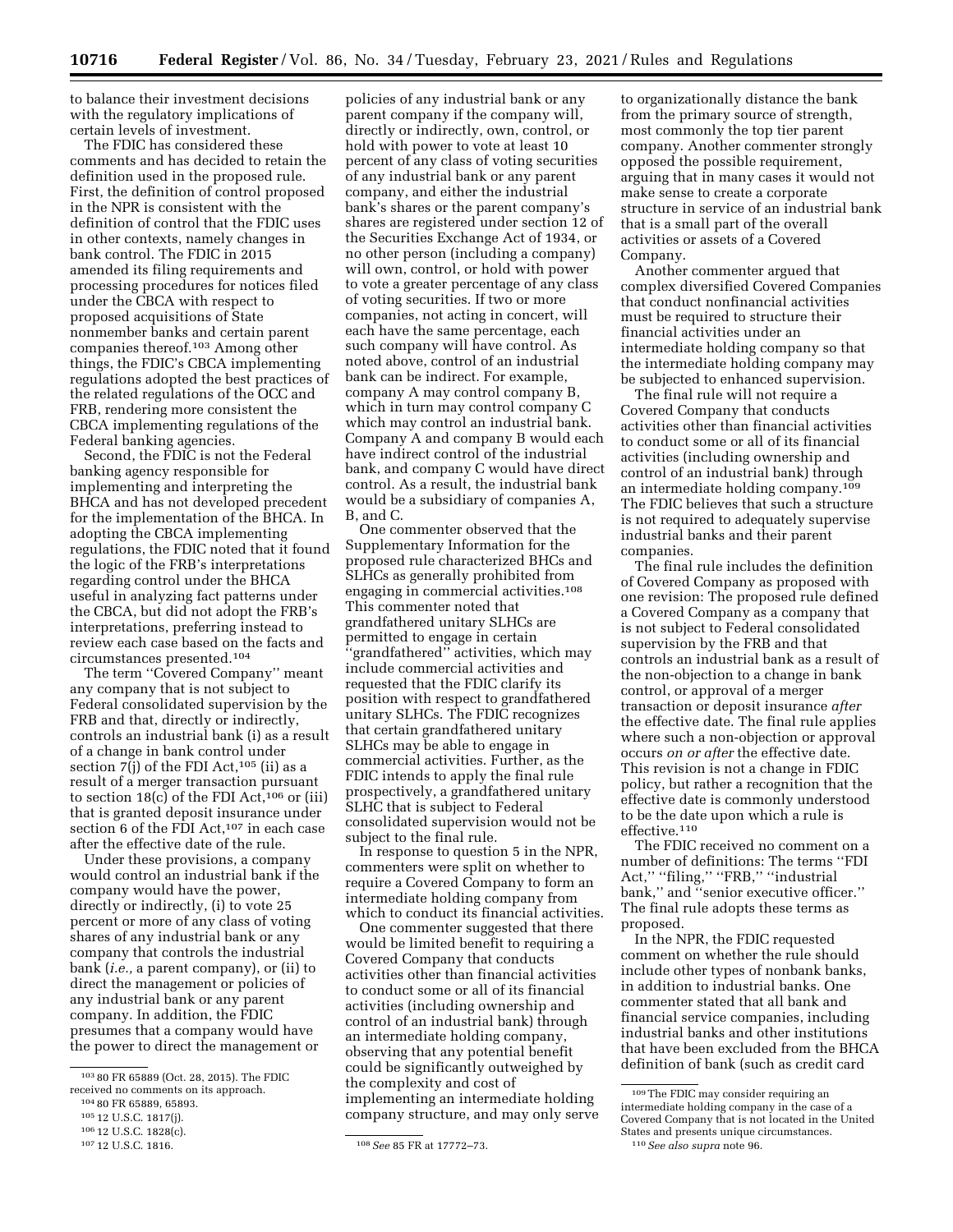and limited purpose trust banks) should be subject to a level playing field, including subjecting the parent company to Federal consolidated supervision. Another commenter stated that it was not necessary to include credit card banks and trust companies in the scope of the rule because they are limited purpose institutions. Another commenter suggested that the rule may be appropriate for other kinds of banks whose owners are not subject to the BHCA, but cautioned that there may be unique issues related to those charters that should be considered before extending the rule to such institutions.

The FDIC has decided not to extend the scope of the final rule at this time to other types of banking institutions that have parent companies not subject to Federal consolidated supervision. These other types of institutions (credit card banks and limited purpose trust companies) operate under a limited purpose charter, which narrows the range of services they may offer. As a result, the FDIC's experience indicates these charter types have generally not presented the broad issues as presented by industrial banks.

Commenters also suggested additional terms for which definitions would be useful. The FDIC believes that the final rule is sufficiently clear that such additional definitions were not determined to be necessary, although section IV.B.5. of this Supplementary Information section provides examples of what will and will not be considered a ''material change'' to a business plan requiring prior FDIC approval.

3. Section 354.3—Written Agreement

This section of the proposed rule prohibited any industrial bank from becoming a subsidiary of a Covered Company unless the Covered Company enters into one or more written agreements with the FDIC and its subsidiary industrial bank. In such agreements, the Covered Company would make certain required commitments to the FDIC and the industrial bank, including those listed in paragraphs (a)(1) through (8) of § 354.4, the restrictions in § 354.5, and such other provisions as the FDIC may deem appropriate in the particular circumstances. When two or more Covered Companies will control (as the term ''control'' is defined in § 354.2), directly or indirectly, the industrial bank, each such Covered Company would be required to execute such written agreement(s). This circumstance could occur, for example, (i) when two or more Covered Companies will each have the power to vote 10 percent or more of the voting stock of an industrial

bank or of a company that controls an industrial bank, the stock of which is registered under section 12 of the Securities Exchange Act of 1934, or (ii) when one Covered Company will control another Covered Company that directly controls an industrial bank. Section 354.3(a) of the final rule is unchanged from the proposal.

As discussed above, proposed § 354.3(b) allowed the FDIC, in its sole discretion, to require, as a condition to the approval of or non-objection to a filing, that a controlling shareholder of a Covered Company join as a party to any written agreement required in § 354.3. In such cases, the controlling shareholder would be required to cause the Covered Company to fulfill its obligations under the written agreement, through the voting of shares, or otherwise.

In addition to the written agreements, commitments, and restrictions of the final rule, the FDIC will condition an approval of an application or a nonobjection to a notice on one or more actions or inactions of the applicant or notificant, as deemed appropriate by the FDIC.111 The FDIC may enforce conditions imposed in writing in connection with any action on any application, notice, or other request by an industrial bank or a company that controls an industrial bank,<sup>112</sup> so it is not necessary to include provisions regarding conditions in the proposed rule.

4. Section 354.4—Required Commitments and Provisions of Written Agreement

The FDIC historically has included conditions in deposit insurance approval orders for industrial banks that are intended to create a sufficient supervisory structure with respect to a Covered Company. The commitments that the FDIC has required industrial banks and their parent companies to undertake in written agreements have varied on a case-by-case basis, depending on the facts and circumstances and the particular concerns the FDIC has identified during the review of the application materials.

Section 354.4 of the proposed rule required each party to a written agreement to comply with paragraphs (a)(1) through (8). These required commitments are intended to provide the safeguards and protections that the FDIC believes are prudent to impose to

maintain the safety and soundness of industrial banks that are controlled by Covered Companies. These required commitments and other provisions are intended to establish a level of information reporting and parent company obligations similar to that which would be in place if the Covered Company were subject to Federal consolidated supervision. The requirements reflect commitments and additional provisions that, for the most part, the FDIC has previously required as a condition of granting deposit insurance to industrial banks. The FDIC proposed to include these required commitments in the rule to provide transparency to current and potential industrial banks, the companies that control them, and the general public.

In order to provide the FDIC with more timely and more complete information about the activities, financial performance and condition, operations, prospects, and risk profile of each Covered Company and its subsidiaries, the proposed rule required that each Covered Company furnish to the FDIC an initial listing, with annual updates, of all of the Covered Company's subsidiaries (commitment (1)); consent to the FDIC's examination of the Covered Company and each of its subsidiaries to monitor compliance with any written agreements, commitments, conditions, and certain provisions of law (commitment (2)); submit to the FDIC an annual report on the Covered Company and its subsidiaries, and such other reports as the FDIC may request (commitment (3)); maintain such records as the FDIC deems necessary to assess the risks to the industrial bank and to the DIF (commitment (4)); and cause an independent audit of each subsidiary industrial bank to be performed annually (commitment (5)).

In the NPR, the FDIC sought comment on whether the proposed commitments requiring examination and reporting serve the supervisory purpose of transparency and identifying any potential risks to the industrial bank and whether there was a better approach for supervising a Covered Company. As discussed above in section IV.A.2. of this Supplementary Information section, a number of commenters were generally critical of the proposed commitments as being inadequate and failing to achieve parity with the regime of consolidated supervision required for BHCs. The FDIC believes that the examination reviews envisioned under the final rule enhance the existing supervisory practices and allow for a more robust evaluation of the industrial bank's affiliate relationships. In addition, the FDIC believes the enhanced reporting

<sup>111</sup>*See* 12 CFR 303.11(a) (''The FDIC may approve, conditionally approve, deny, or not object to a filing after appropriate review and consideration of the record.''). *See* 12 CFR 303.2(bb) for a list of standard conditions.

<sup>112</sup> 12 U.S.C. 1818(b); 1831*aa*(a).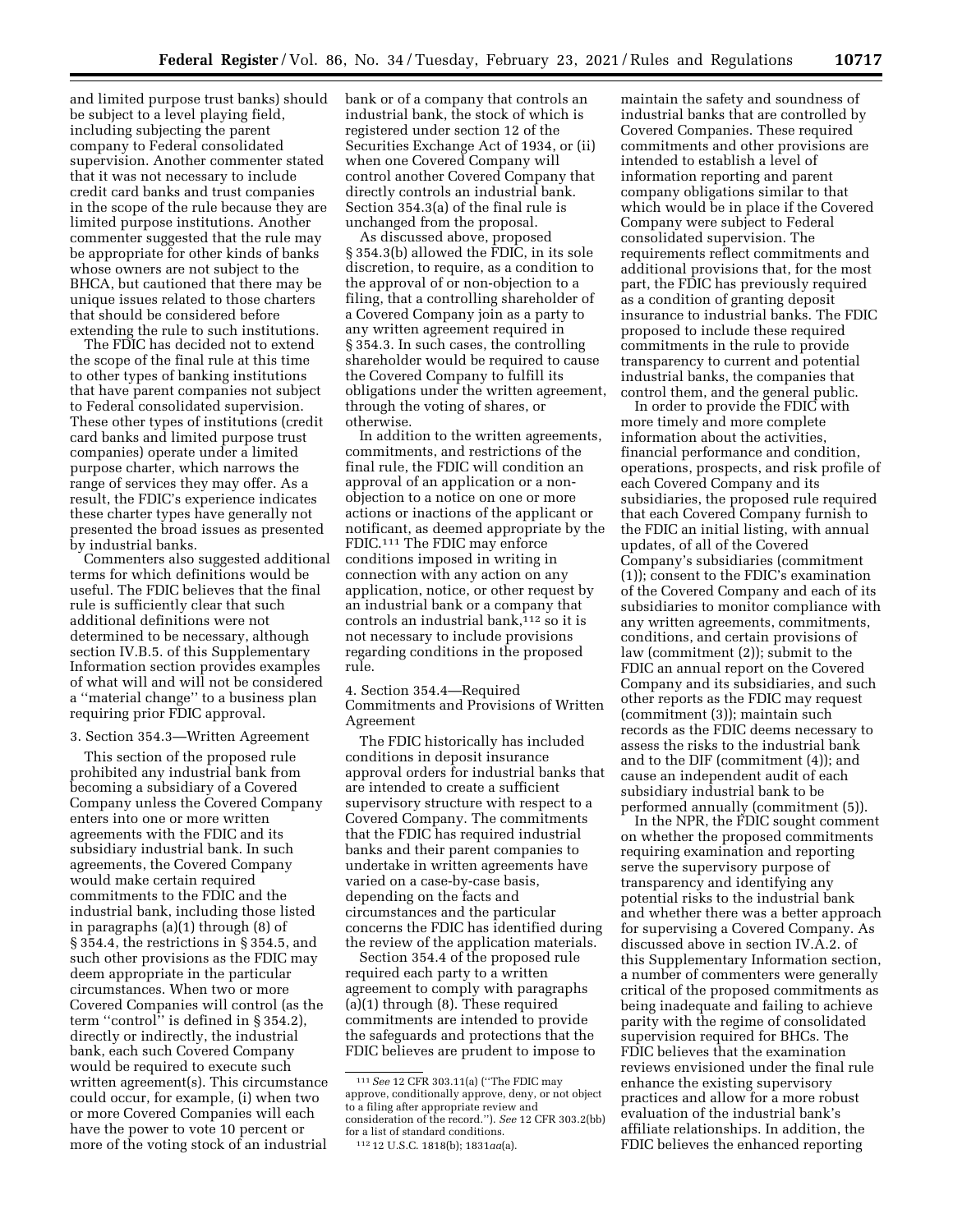requirements in the final rule are consistent with section 38A(d) of the FDI Act, which provides explicit statutory authority for the FDIC to require reports from a controlling company of an industrial bank to assess the ability of the company to comply with the source of strength requirement, and to enforce compliance by such company.113 The final rule adopts these commitments as proposed, other than as described below. Implementation of the rule positions the FDIC to better protect the industrial bank from activities of a parent organization that present heightened risk to the organization and the bank and to ensure that the parent company is a continuing source of financial strength.114

In response to the concerns expressed by commenters that a Covered Company that is not engaged in financial services would not be covered by the GLBA, the FDIC is revising the commitment in the final rule that a Covered Company submit an annual report to the FDIC (commitment (3)) to include a requirement for a Covered Company to inform the FDIC about its systems for protecting the security, confidentiality, and integrity of consumer and nonpublic personal information. This reporting will provide the FDIC appropriate information across all of a Covered Company's financial and nonfinancial activities to monitor for potential consumer protection risks.

The FDIC also sought comment on whether the commitment and requirements of the rule are appropriately tailored in light of the GLBA's restrictions on the extent to which a Federal banking agency may regulate and supervise a functionally regulated affiliate of an insured depository institution.

Most commenters supported the reporting 115 and examination requirements that enable the FDIC to monitor and evaluate financial and other conditions in the parent

organization that are relevant to the industrial bank. One commenter supported carving out functionally regulated entities from the scope of the required commitments in § 354.4 to be consistent with ''jurisdictional boundaries'' contemplated by the GLBA. While functionally regulated financial firms do not raise the types of concerns that commercial firms do with respect to industrial banks, different regulatory supervisors will have different supervisory approaches and will be focused, by design, on the aspects of a business that concern that regulator.116 The FDIC serves as the regulator for the industrial bank and exercises oversight of the parent company to the extent necessary to ensure the safety and soundness of the industrial bank subsidiary and to protect the DIF. Through examination and reporting, the FDIC will be able to gauge and monitor the operational risks an industrial bank affiliate, whether functionally regulated or unregulated, presents to the industrial bank. The FDIC may take action to prevent or redress an unsafe or unsound practice if action to address that risk when limited to the industrial bank would not effectively protect against the risk.

The FDIC sought comment on whether a Covered Company should be required to disclose to the FDIC certain additional affiliates or portfolio companies of the Covered Company because these affiliates could engage in transactions with, or otherwise impact, the subsidiary industrial bank. One trade association commenter opposed any further extension of the reporting requirement as being burdensome. A number of commenters acknowledged the FDIC's authority to understand affiliate relationships and their impact on the industrial bank, but suggested that the reporting be tailored by including a materiality threshold. Otherwise, these commenters believed the reporting would be burdensome while potentially providing information with no real relevance to the industrial bank.

Other commenters argued that the final rule should require a Covered Company to disclose its affiliates and portfolio companies that could engage in transactions with, or otherwise impact, the subsidiary industrial bank in order to provide the FDIC a complete and transparent picture of the business model. These commenters observed that related entities may impact the financial condition and results of operations of the Covered Company, which may negatively impact its ability to serve as a source of strength for the industrial bank.

The FDIC believes that the relationship of a bank with its affiliated organizations is important to the analysis of the condition of the bank itself. Because of commonality of ownership or management that may exist, transactions with affiliates may not be subject to the same sort of objective analysis that exists in transactions between independent parties. Also, affiliates offer an opportunity to engage in types of business activities that are prohibited to the bank itself yet those activities may affect the condition of the bank. In recognition of the importance of these relationships, the FDIC has been granted authority, under certain conditions to examine affiliates in connection with its examination of a bank to disclose the relationship between the bank and a given affiliate, as well as the effect of that relationship on the bank.117 The FDIC also has been granted authority to bring enforcement actions against insured State nonmember banks and their institution-affiliated parties.118 As discussed above in section IV.A.2., industrial banks are subject to these same examination and enforcement authorities as other banks, as well as sections 23A and 23B of the Federal Reserve Act and Regulation W, which govern transactions with affiliates. In addition, section 38A of the FDI Act provides authority for the FDIC to require reports from a company that controls an industrial bank to assess the ability of the company to comply with the source of strength requirement, and to enforce compliance by such company.119 Section 38A of the FDI Act therefore provides an additional supervisory tool to the FDIC in regulating Covered Companies, including their subsidiaries.

In supervising industrial banks, the FDIC considers each industrial bank's purpose and placement within the organizational structure and tailors reporting and other requirements accordingly. Requiring the disclosure of the Covered Companies' subsidiaries along with the other reporting tools available to the FDIC as discussed above are sufficient and will appropriately cover those affiliates of the industrial bank of most concern to the FDIC. Accordingly, the FDIC is adopting § 354.4(a)(1) as proposed.

<sup>113</sup>*See* 12 U.S.C. 1831*o*–1(d).

<sup>114</sup>*See* 12 U.S.C. 1820(b) and 1820(b)(4)(A).

<sup>115</sup> If the Covered Company is required to submit reports to the Securities and Exchange Commission (SEC), the requirement to submit an annual report may be satisfied through submission of SEC Form 10–K (or equivalent), along with the company's annual audit report and management letter (with management responses), provided that the combination of reports addresses each requirement as stated in the rule. In some cases, it may be necessary or appropriate to also submit evaluations of the Covered Company's internal operations, along with management responses, satisfying the Statement on Standards for Attestation Engagements (SSAE) Number 18, *Report on Controls at a Service Organization Relevant to User Entities' Internal Control over Financial Reporting,*  as issued or amended by the Auditing Standards Board, or similar reports or evaluations.

<sup>116</sup>For example, in a situation where a parent company issues securities, the SEC's role and expertise lies in supervising the parent company as an issuer of securities, not in the role of a parent company of an industrial bank.

<sup>117</sup> 12 U.S.C. 1820(b)(4).

<sup>118</sup> 12 U.S.C. 1813(u) and 1818.

<sup>119</sup>*See* 12 U.S.C. 1831*o*–1(d).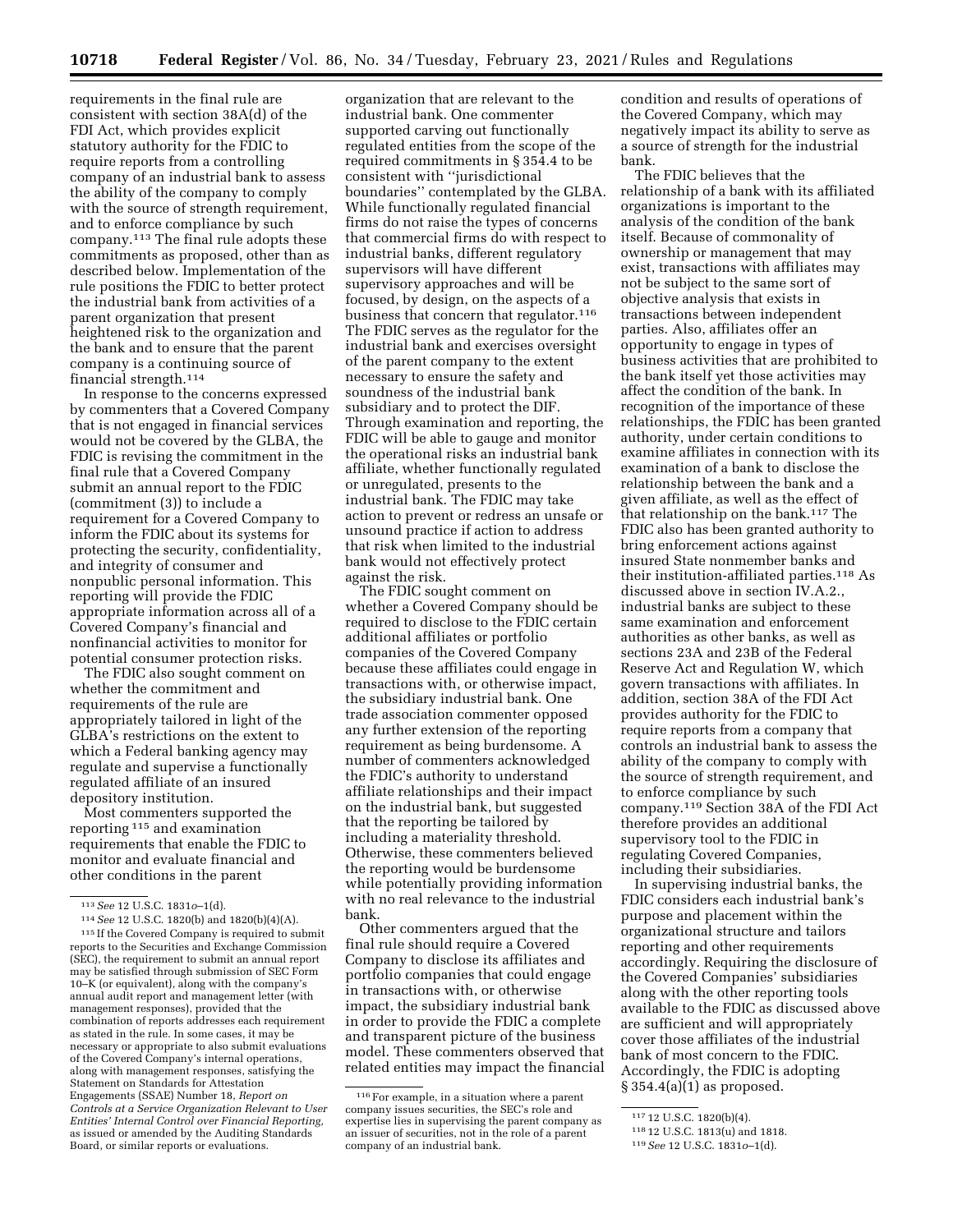In order to limit the extent of each Covered Company's influence over a subsidiary industrial bank, the proposed rule required each Covered Company to commit to limit its representation on the industrial bank's board of directors to 25 percent of the members of the board, or if the bank is organized as a limited liability company and is managed by a board of managers, to 25 percent of the members of the board of managers, or if the bank is organized as a limited liability company and is managed by its members, to 25 percent of managing member interests (commitment (6)). For example, if company A, which has 15 percent representation on the subsidiary industrial bank's board, controls company B, then the companies' representation would be aggregated and limited to no more than 25 percent. Thus, company B's representation would be limited to no more than 10 percent.

The FDIC sought comment on whether this threshold is appropriate. Three commenters argued against any limitation of a Covered Company's representation on the board of a subsidiary industrial bank. These commenters noted the burden in identifying independent director candidates and obtaining the prior approval for candidates associated with a Covered Company. In addition, these commenters argued that the restriction would limit the coordination necessary and appropriate among entities within an organization. One commenter expressed the concern that there could be a negative effect on the remaining directors if an independent director leaves a board. That is, the potential need to eliminate a director associated with a Covered Company in order to comply with the rule on a continuing basis.

One commenter asserted that there may be conflicts between the rule limitation and unspecified State law, while another noted the lack of comparable limitations on other legal structures, creating a distinct difference between Covered Companies and other operating entities. A number of commenters also suggested that relying on the simple majority of independent directors, as has been applied in other instances, has not led to issues or concerns regarding the subsidiary industrial bank.

To address the concerns regarding the limitation, commenters suggested either raising the threshold from 25 percent to one-third, or requiring that a simple majority be independent. While acknowledging the need for some degree of director independence to limit the potential influence from Covered

Companies, these commenters noted that the higher threshold may enhance coordination between the industrial bank and Covered Companies. By extension, the increased coordination would enable the Covered Companies to have a better understanding of the industrial bank's obligations. One comment also noted that the FDIC would retain its full enforcement authority should circumstances require action.

The FDIC understands the challenges involved in the selection of directors of insured institutions. However, the prior approval requirement should not substantially interfere in a wellqualified candidate's ability to assume the responsibilities of the position in a timely manner, and thereby to achieve the noted benefits of appropriate coordination between the industrial bank and the Covered Company. As to the possibility that an independent director's departure from a board may result in temporary non-compliance with the established threshold, the FDIC's construction and use of written agreements provides sufficient mechanisms by which compliance can be timely achieved without the extreme consequence of removing other directors or requiring FDIC actions to enforce the commitment.

As to the specific threshold, the FDIC is revising the commitment in the final rule to establish a less than 50 percent threshold, which will maintain a sufficient number of independent directors while addressing a number of the commenters' concerns. In making this change, the FDIC considered the potential numeric challenges that could confront industrial banks whose boards are comprised of a comparatively small number of directors. In addition, the change enables Covered Companies and industrial banks to select director candidates believed to be most qualified to direct and oversee the institution. As such, the change enables Covered Companies and industrial banks to exercise some additional flexibility when selecting directors. Nevertheless, the FDIC retains the authority, as appropriate, to require a higher threshold of director independence.

Finally, one comment requested clarification as to whether officers of the industrial bank would be included within the limitation. In short, if an officer in question is associated with a Covered Company, the individual would be counted against the limitation.

In order to ensure that a subsidiary industrial bank has available to it the resources necessary to maintain sufficient capital and liquidity, the proposed rule required each party to a

written agreement to commit to maintain each subsidiary industrial bank's capital and liquidity at such levels as the FDIC deems necessary for the safe and sound operation of the industrial bank, and to take such other actions as the FDIC finds appropriate to provide each subsidiary industrial bank with the resources for additional capital or liquidity (commitment (7)). As discussed above, the FDIC is finalizing § 354.3(b) as proposed, which provides that the FDIC may require the controlling or dominant shareholder of a Covered Company to join as a party to the written agreements required under the rule, including commitment (7). The final rule includes commitment (7) as proposed.

Lastly, the proposed rule required that each Covered Company and its subsidiary industrial bank(s) enter into a tax allocation agreement that expressly recognizes an agency relationship between the Covered Company and the subsidiary industrial bank with respect to tax assets generated by such industrial bank, and that further states that all such tax assets are held in trust by the Covered Company for the benefit of the subsidiary industrial bank and promptly remitted to such industrial bank (commitment (8)). As proposed, a tax allocation agreement would have also provided that the amount and timing of any payments or refunds to the subsidiary industrial bank by the Covered Company should be no less favorable than if the subsidiary industrial bank were a separate taxpayer.

One commenter questioned the FDIC's statutory authority to impose such a requirement. The FDIC has the power to issue rules to carry out the provisions of the FDI Act,120 including rules to ensure the safety and soundness of industrial banks and to protect the DIF. As the FDIC discussed in the proposed rule, companies and their subsidiaries, including insured depository institutions and their parent companies, will often file a consolidated income tax return. A 1998 interagency policy statement issued by the Federal banking agencies and the U.S. Department of the Treasury, and an addendum thereto 121 (collectively,

 $^{120\;\textrm{''}}[T]$  he Corporation . . . shall have power . . . [t]o prescribe by its Board of Directors such rules and regulations as it may deem necessary to carry out the provisions of this chapter or of any other law which it has the responsibility of administering or enforcing (except to the extent that authority to issue such rules and regulations has been expressly and exclusively granted to any other regulatory agency).'' 12 U.S.C. 1819(a)(Tenth).

<sup>121</sup>*See* Interagency Policy Statement on Income Tax Allocation in a Holding Company Structure, 63 Continued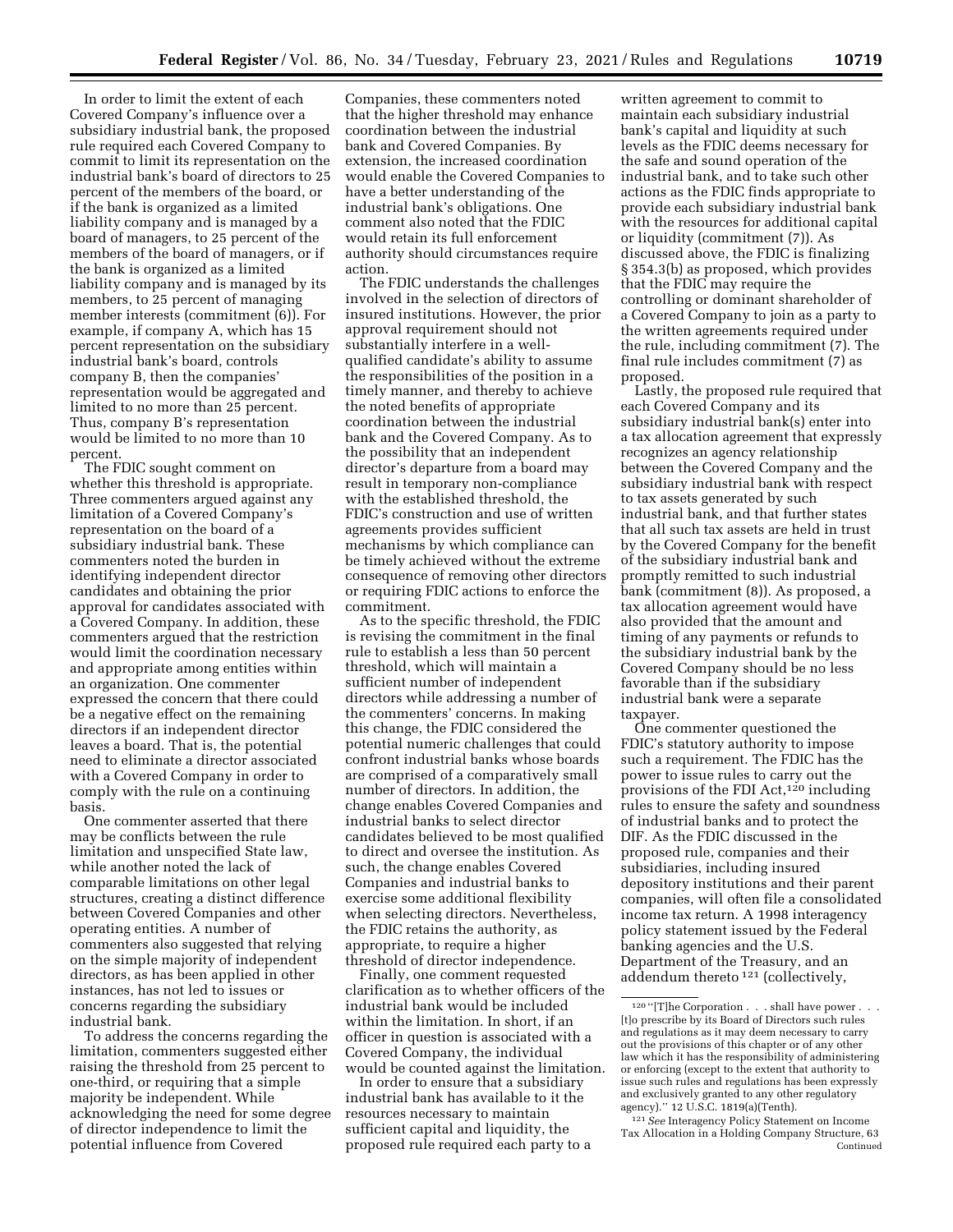Policy Statement), acknowledges this practice, noting that a consolidated group may prepare and file Federal and State income tax returns as a group so long as the interests of any insured depository institution subsidiaries are not prejudiced. Given the potential harm to insured subsidiary institutions, the Policy Statement encourages parent companies and their insured depository institution subsidiaries to enter into written, comprehensive tax allocation agreements, and notes that inconsistent practices regarding tax obligations may be viewed as an unsafe and unsound practice prompting either informal or formal corrective action. The final rule, consistent with the proposed rule, similarly seeks to avoid potential harm to a subsidiary industrial bank by requiring such a written tax allocation agreement. The final rule includes commitment (8) as proposed.

In addition to the eight commitments discussed above, § 354.4(b) of the proposed rule permitted the FDIC to condition the approval of an application or non-objection to a notice on the Covered Company and industrial bank committing to adopt, maintain, and implement an FDIC-approved contingency plan that presents one or more actions to address potential significant financial or operational stress that could threaten the safe and sound operation of the insured industrial bank. The plan also would reflect strategies for the orderly disposition of the industrial bank without the need for the appointment of a receiver or conservator. Such disposition could include, for example, sale of the industrial bank to, or merger with, a third party.

The FDIC received two comments on the contingency plan requirement. One commenter stated that the FDIC should consider size, complexity, interdependencies, and other relevant factors in requiring, reviewing, and approving a contingency plan—similar to the ''living will'' requirements under section 165(d) of the Dodd-Frank Act where the FRB has tiered certain requirements based upon an institution's asset size. This commenter also suggested that the FDIC formalize

these considerations in the final rule. The other commenter stated that, while dissolution requirements may be appropriate for large complex institutions that pose a risk to the DIF, smaller banks do not pose the same risks nor require the same level of complex planning. According to this commenter, the cost of contingency planning would outweigh its benefit for smaller institutions. This commenter also stated that, at a minimum, any contingency planning requirement should be no more stringent than the requirement for other FDIC-insured intuitions of the same size.

As discussed in the NPR, a contingency plan commitment would only be required in certain circumstances based upon the facts and circumstances presented, and after taking into consideration size, complexity, interdependencies, and other relevant factors. The final rule preserves the FDIC's supervisory discretion to tailor the contents of any contingency plan to a specific Covered Company and its insured industrial bank subsidiary. This ability to tailor the requirements of a contingency plan serves to minimize the burdens of developing and implementing such a plan. It should also be noted that contingency plans are not the same as resolution plans under section 165(d) of the Dodd-Frank Act or § 360.10 of the FDIC's Rules and Regulations, and the contents of a contingency plan (if required) would be far less complex. A contingency plan is an explanation of the steps the industrial bank and Covered Company could take to mitigate the impacts of financial and operational stress outside of the receivership process. Finally, the FDIC believes that a contingency plan, when required, may help the FDIC, the Covered Company, and its industrial bank subsidiary to better understand the relevant interdependencies, operational risks, and other circumstances or events that could create safety and soundness concerns and attendant risk to the DIF. Accordingly, the FDIC is finalizing this requirement as proposed.

While the contingency plan is one type of commitment that the FDIC would be able to require of Covered Companies and their industrial bank subsidiaries, there may be other commitments that the FDIC may determine to be appropriate given the business plan, capital levels, or organizational structure of a Covered Company or its subsidiary industrial bank. Section 354.4(c) of the proposed rule provided that the FDIC may require such additional commitments from a Covered Company or controlling

shareholder of a Covered Company in addition to those described in § 354.4(a) or (b) in order to ensure the safety and soundness of the industrial bank and reduce potential risk to the DIF.

Several commenters specifically addressed § 354.4 $(c)$ .<sup>122</sup> One commenter raised concerns that the rule would be applied to Covered Companies or controlling shareholders of existing industrial banks. As discussed above, because the rule is constructed to apply prospectively, parties will become subject to the rule only as the result of (1) the formation of an industrial bank on or after the effective date of the final rule, or (2) a merger transaction or change in control on or after the effective date of the final rule, assuming the institution retains its industrial bank charter.

A second commenter raised concerns that § 354.4(c) vests open-ended authority in the FDIC to change, at any time and for any reason, the obligations of a Covered Company or controlling shareholder. The commenter further suggested that agreements should be negotiated at the outset. Another commenter also suggested that the FDIC should rely on its enforcement authority rather than including additional commitments in the written agreements.

In response to commenters' concerns about the application of this section, the FDIC is removing § 354.4(c) to avoid confusion that the FDIC would unilaterally impose additional commitments (or restrictions). Notwithstanding this deletion, the FDIC retains its general supervision, examination, and enforcement authorities (as reserved by § 354.6) to take any actions beyond the scope of the final rule, including actions to ensure the safe and sound operation of any insured depository institution, including an industrial bank, and further to ensure that a parent of an industrial bank acts as a source of financial strength to that insured institution. For example, the FDIC may require additional, unique commitments from a Covered Company or a controlling shareholder of a Covered Company when the FDIC determines it is necessary to address specific elements of a filing or circumstances related to the filer. Additional commitments may be derived, for instance, from elements of the business model presented, including the nature and scope of activities conducted, the risk profile of the activities, and the complexity of operations. The proposed relationships

FR 64757 (Nov. 23, 1998); Addendum to the Interagency Policy Statement on Income Tax Allocation in a Holding Company Structure, 79 FR 35228 (June 19, 2014). The 2014 Addendum to the Interagency Policy Statement on Income Tax Allocation in a Holding Company Structure also clarifies that all tax allocation agreements are subject to the requirements of section 23B of the Federal Reserve Act, and tax allocation agreements that do not clearly acknowledge that an agency relationship exists may be subject to additional requirements under section 23A of the Federal Reserve Act.

<sup>122</sup>These commenters raised the same or similar concerns with respect to § 354.5(b), which the FDIC also is deleting in the final rule.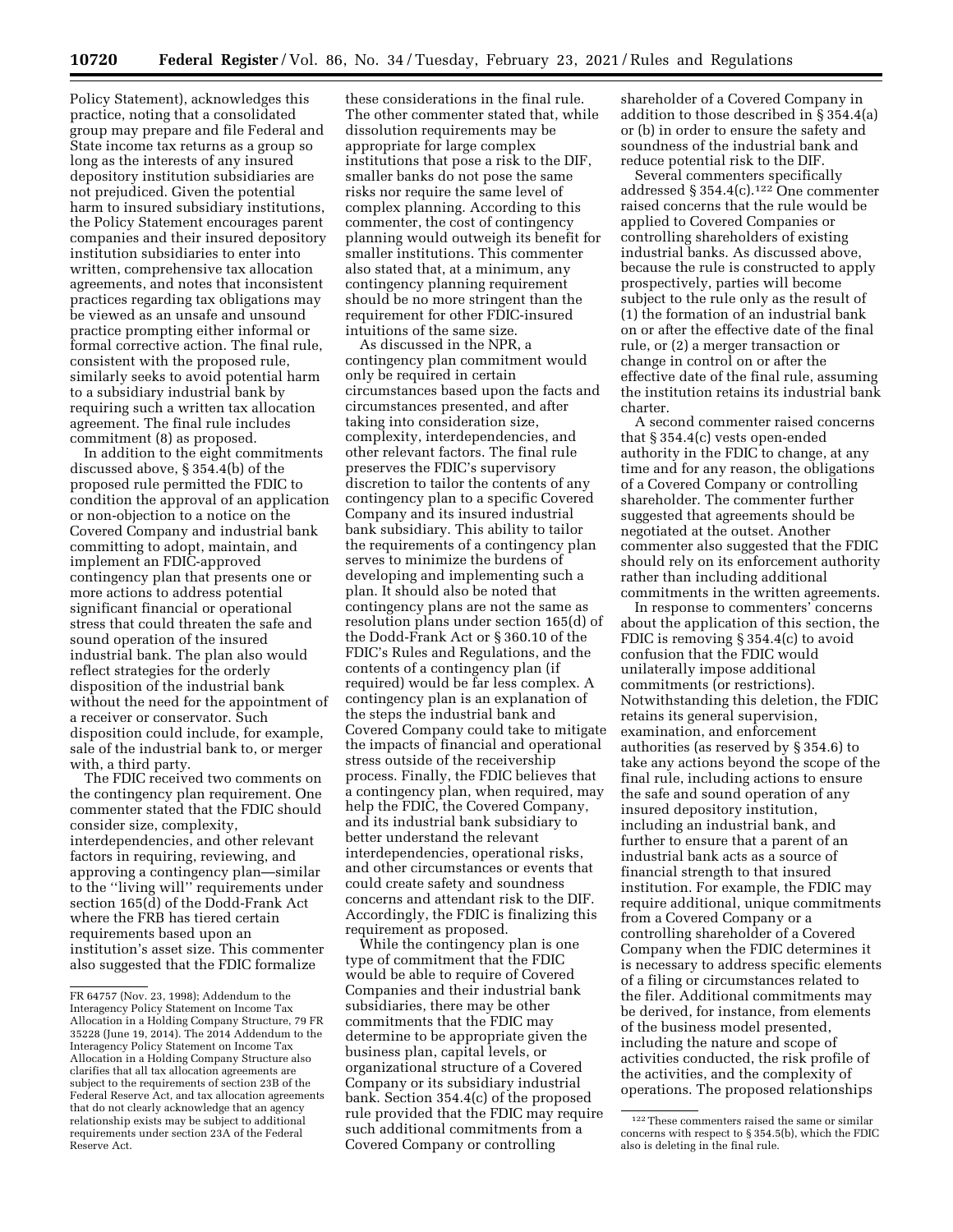and transactions with the parent organization that may impact the industrial bank also could be taken into consideration.

The FDIC also sought comment on whether the rule should include a commitment that the parent company will maintain its own capital at some defined level on a consolidated basis. A number of commenters argued that creating consolidated capital requirements for the parent company would ensure that it is able to serve as a source of strength for its subsidiary industrial bank. Some commenters argued that such capital standards should be comparable to those imposed on BHCs of similar size and systemic significance. These commenters also argued that the absence of a consolidated capital standard for the parent company creates a lower standard of supervision than is imposed by the BHCA. One commenter recommended that such requirements should be greater than the requirements applicable to other FDIC-insured depository institutions due to the enhanced risk of the Covered Company on the industrial bank and the DIF.

By contrast, several commenters argued that applying a capital standard on the parent company itself is not encompassed within the FDIC's statutory mandate to preserve the safety and soundness of insured depository institutions. Other commenters observed that for many industrial bank parent companies, measures of tangible equity are not often the most pertinent indicator of the financial health of the company or its ability to serve as a source of strength. These commenters argued that given the diversity of industrial bank parent company operations, a more tailored approach would be appropriate.

The FDIC does not believe that the final rule should impose capital requirement commitments on Covered Companies because a one-size-fits all regulatory approach to capital requirements would not be appropriate, given the idiosyncratic business models and operations of such parent companies. The FDIC believes that the final rule and its supervisory framework adequately ensure that a parent company of an industrial bank has the ability to serve as a source of strength.

## 5. Section 354.5—Restrictions on Industrial Bank Subsidiaries of Covered Companies

Section 354.5 of the proposed rule required the FDIC's prior written approval before an industrial bank that is a subsidiary of a Covered Company may take certain actions. These

restrictions, like the required commitments discussed above, are generally intended to provide the safeguards and protections that the FDIC believes would be prudent to impose with respect to maintaining the safety and soundness of industrial banks that become controlled by companies that are not subject to Federal consolidated supervision. Accordingly, the proposed rule required prior FDIC approval for the subsidiary industrial bank to take any of five actions set forth in § 354.5(a).

In order to ensure that the industrial bank does not immediately after becoming a subsidiary of a Covered Company engage in high-risk or other inappropriate activities, the subsidiary industrial bank would have been required to obtain the FDIC's prior approval to make a material change in its business plan after becoming a subsidiary of a Covered Company (paragraph (a)(1)). In order to limit the influence of the parent Covered Company, the subsidiary industrial bank would have been required to obtain the FDIC's prior approval to add or replace a member of the board of directors or board of managers or a managing member, as the case may be (paragraph (a)(2)); add or replace a senior executive officer (paragraph (a)(3)); employ a senior executive officer who is associated in any manner with an affiliate of the industrial bank, such as a director, officer, employee, agent, owner, partner, or consultant of the Covered Company or a subsidiary thereof (paragraph (a)(4)); or enter into any contract for material services with the Covered Company or a subsidiary thereof (paragraph (a)(5)). Pursuant to proposed § 354.5(b), the FDIC would have been able to, on a case-by-case basis, impose additional restrictions on the Covered Company or its controlling shareholder if circumstances warrant. The FDIC is adopting revisions to the restrictions in  $\S 354.5(a)(2)$ ,  $(3)$ , and  $(4)$ and removing § 354.5(b), as discussed below.

The FDIC sought comment on whether these restrictions should be time-limited. A number of commenters generally argued that the restrictions should only apply during the industrial bank's *de novo* period (*i.e.,* the first three-years of operation). Some commenters suggested that the FDIC should or could apply ongoing restrictions (beyond the *de novo* period) when special circumstances exist. One commenter proposed that the FDIC implement a process to allow an industrial bank to request a waiver of the requirements at the conclusion of the *de novo* period. Two commenters recommended limiting the restrictions

to the *de novo* period except for paragraph (a)(4) covering employment of a senior executive officer who is also currently associated with an affiliate of the industrial bank. Most of these commenters were concerned that the ongoing restrictions in these sections created greater burdens on industrial banks than required of non-industrial banks.

By contrast, other commenters argued that these restrictions should be perpetual in duration and viewed them as important safeguards on the actions of a Covered Company with respect to an industrial bank subsidiary. One commenter argued that given the unique and significant risks posed by industrial banks and their parent companies, the restrictions should not be limited to any number of years after an industrial bank becomes a subsidiary of a Covered Company.

The FDIC previously has imposed restrictions similar to those contained in § 354.5 in prior actions on filings involving industrial banks. The agency's experience indicates that there are advantages and disadvantages to imposing such restrictions on a perpetual basis, just as there are advantages and disadvantages to imposing the restrictions on a timelimited basis. The relative advantages and disadvantages vary depending on the nature of the particular restriction. Nevertheless, certain items are believed so directly related to the industrial bank's ongoing safe and sound operation that a perpetual restriction is warranted. As such, the FDIC is adopting the restrictions regarding material changes to business plans, entering into contracts for material services with a Covered Company or its subsidiaries, and employing a senior executive officer that is associated with an affiliate of the industrial bank as proposed, with one exception noted below.

However, having considered commenters' suggestions regarding the restrictions on the appointment of directors (paragraph (a)(2)) and senior executive officers (paragraph (a)(3)), the FDIC is modifying the final rule to apply a three-year period to filings approved by the FDIC for an industrial bank that is a subsidiary of a Covered Company. This modification provides flexibility for industrial banks to timely appoint directors and officers. The FDIC's supervisory efforts and enforcement authorities remain fully accessible if an industrial bank's director or officer selection raises concerns. Further, consistent with § 354.6 of the final rule, the FDIC may impose additional restrictions if appropriate to a particular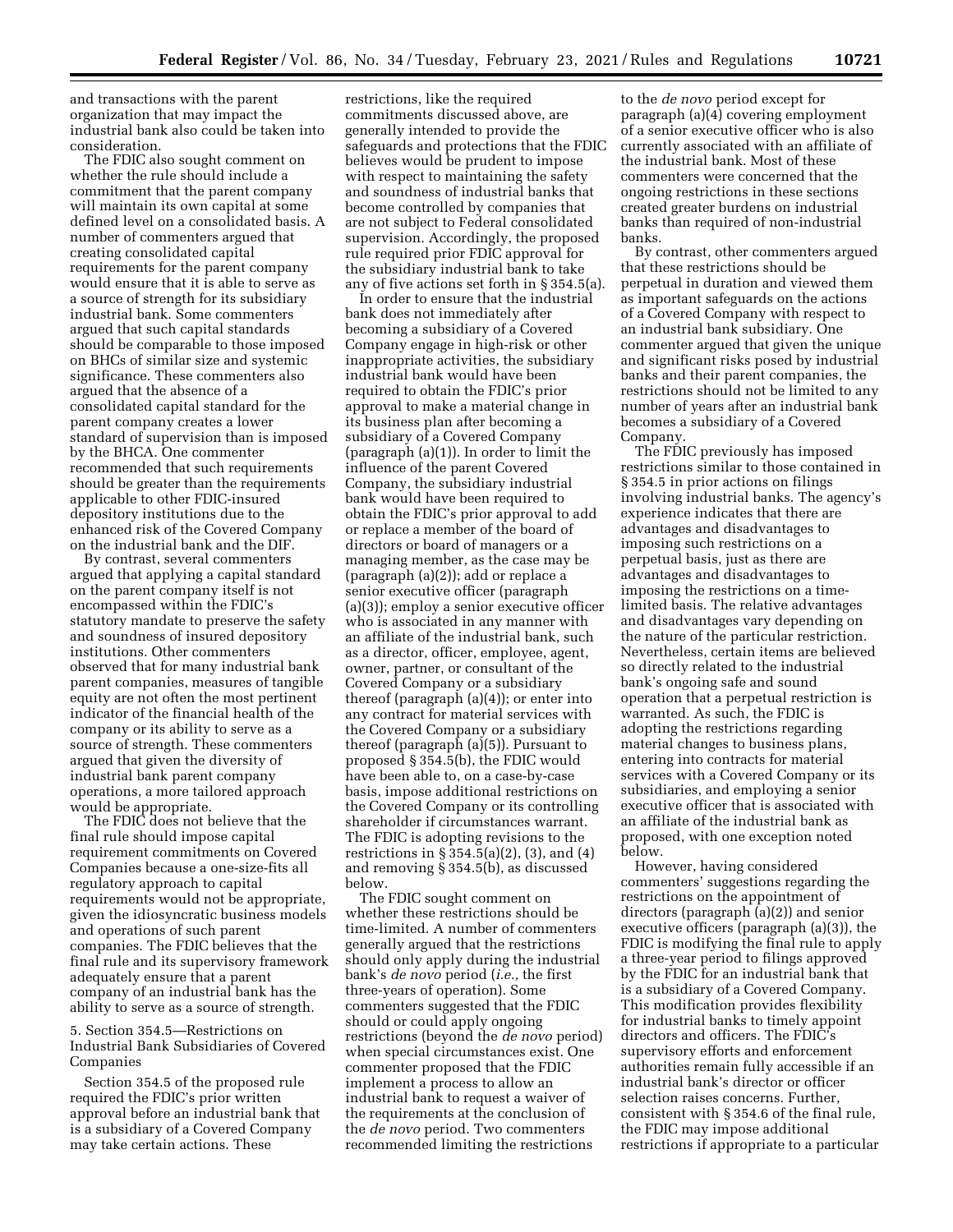filing. Thus, as circumstances warrant, the FDIC may extend the three-year period or impose the restriction on a perpetual basis.

In light of the changes to paragraphs (a)(2) and (3) above, the FDIC is also adopting a revision to the restriction on employment of a senior executive officer who is currently associated with an affiliate of the industrial bank (paragraph (a)(4)). The restriction is modified in the final rule to cover a senior executive officer who is or was during the past three years associated with an affiliate of the industrial bank to prevent evasion of the restriction. As noted above, this restriction is not otherwise modified with respect to its perpetual duration.

As discussed above, proposed § 354.5(b) has been removed to align with the change the FDIC made to § 354.4(c).

Several commenters requested that the FDIC clarify what is meant by a ''material change'' to the industrial bank's business plan that requires the FDIC's written approval prior to effecting such change. Because business plan changes or deviations may alter the facts and circumstances that supported the FDIC's action on a filing in which the business plan condition was imposed, the following generally have been determined to constitute a material change in or deviation from an institution's business plan:

• Increases in financial statement categories or subcategories (such as types of loans, funding, revenue, or capital) of 25 percent or more;

• Introduction of distinctly new or different business strategies or objectives, including products or services, target markets, delivery channels, or business development strategies;

• Changes to the institution's financial strategies, or the acquisition of assets, an operating entity, or the assumption of deposits or other liabilities; or

• Changes in organizational relationships such that the manner in which the institution implements or carries out its business strategies or objectives is impacted.

#### 6. Section 354.6—Reservation of Authority

The FDIC proposed to clarify that it retains the authority to take supervisory or enforcement actions, including actions to address unsafe or unsound practices, or violations of law.

The FDIC has broad supervision, examination and enforcement powers and authorities granted to it by the FDI

Act and other laws.123 The reservation of authority in § 354.6 clarifies that, notwithstanding the final rule, the FDIC retains the authority to exercise those powers, as it would for any insured depository institution where it is the appropriate Federal banking agency, which includes industrial banks. While the final rule establishes certain commitments and restrictions with respect to industrial banks and Covered Companies, § 354.6 recognizes that the FDIC could require industrial banks and their parent companies that are not subject to Federal consolidated supervision by the FRB to enter into written agreements, provide additional commitments, or abide by additional restrictions if necessary to maintain the safety and soundness of the industrial bank. Additionally, the FDIC's powers and authorities may be applied to require written commitments and/or to impose restrictions in the context of a particular industrial bank and its parent to mitigate risk and ensure the safe and sound operation of the insured depository institution, even if not in connection with a filing pursuant to this part.

The FDIC received only one comment that addressed the proposed reservation of authority, noting that the FDIC's use of its discretion in applying the restrictions on industrial banks contained in § 354.5, together with a reservation of its examination authority, would allow for a practical implementation of the FDIC's powers. The FDIC is adopting § 354.6 as proposed. During the period before the effective date of the final rule, the FDIC will consider pending deposit insurance applications, change in control notices, and merger applications for industrial banks on a case-by-case basis and impose conditions and requirements as appropriate and that are consistent with current practice and the FDIC's general examination, supervision, and enforcement authorities.

7. Responses to Additional Questions

In addition to the questions discussed above, the FDIC sought responses to several additional questions. In response to the FDIC's question whether there were additional categories of information that the FDIC should consider in evaluating an industrial bank's ability to meet the convenience and needs of the community to be served, some commenters opposed to the rule expressed concern that the CRA requires modernization or is otherwise inadequate to ensure industrial banks are properly serving the credit needs of

the communities in which the industrial bank operates. Two community group commenters went further indicating that the FDIC should not move forward with this rule until CRA assessment area procedures are updated.

In January of 2020, the FDIC joined the OCC in issuing a CRA proposal to modernize CRA regulations.124 On May 20, 2020, the OCC issued its CRA final rule.125 The FDIC did not move forward with a final rule following the proposal and continues to enforce its existing CRA regulation.126 More recently, on September 21, 2020, the FRB issued an ANPR to solicit public input regarding modernizing the FRB's CRA regulatory and supervisory framework.127 Modernizing CRA regulations applicable to FDIC-supervised institutions is an important endeavor, and the FDIC is considering further rulemaking in this area, which may include seeking additional public input and engaging with the other prudential regulators. For the time being, however, the FDIC will continue to operate under the existing CRA regulations, which contain provisions including public participation in strategic plans and consideration for community development activity in insured institutions' broader State-wide and regional areas.

However, the statutory factor addressing convenience and needs of the community to be served is broader than the CRA. In assessing the statutory factor convenience and needs of the community to be served, the essential considerations are the deposit and credit needs of the community to be served, the nature and extent of the opportunity available to the applicant in that location, and the willingness and ability of the applicant to serve those financial needs.128 The markets to be served and the economic and competitive conditions within the markets are important to these considerations. The applicant's CRA Plan is an important part of the FDIC's evaluation of the convenience and needs to be served, but it is not the only consideration. The FDIC believes the benefits to finalizing this rule are significant, and formalizing and strengthening FDIC's existing supervisory processes and policies that

<sup>123</sup>*See supra* notes 59–62 and accompanying text.

<sup>124</sup> 85 FR 1204.

<sup>125</sup> 85 FR 34734.

<sup>&</sup>lt;sup>126</sup> State savings associations will be examined by the FDIC under the CRA regulations of the OCC, 12 CFR part 25 and 12 CFR part 195, as may be amended from time to time.

<sup>127</sup> 85 FR 66410.

<sup>128</sup>*See* Statement of Policy on Applications for Deposit Insurance, 63 FR 44756 (Nov. 20, 1998), *amended by* 67 FR 79276 (Dec. 27, 2002).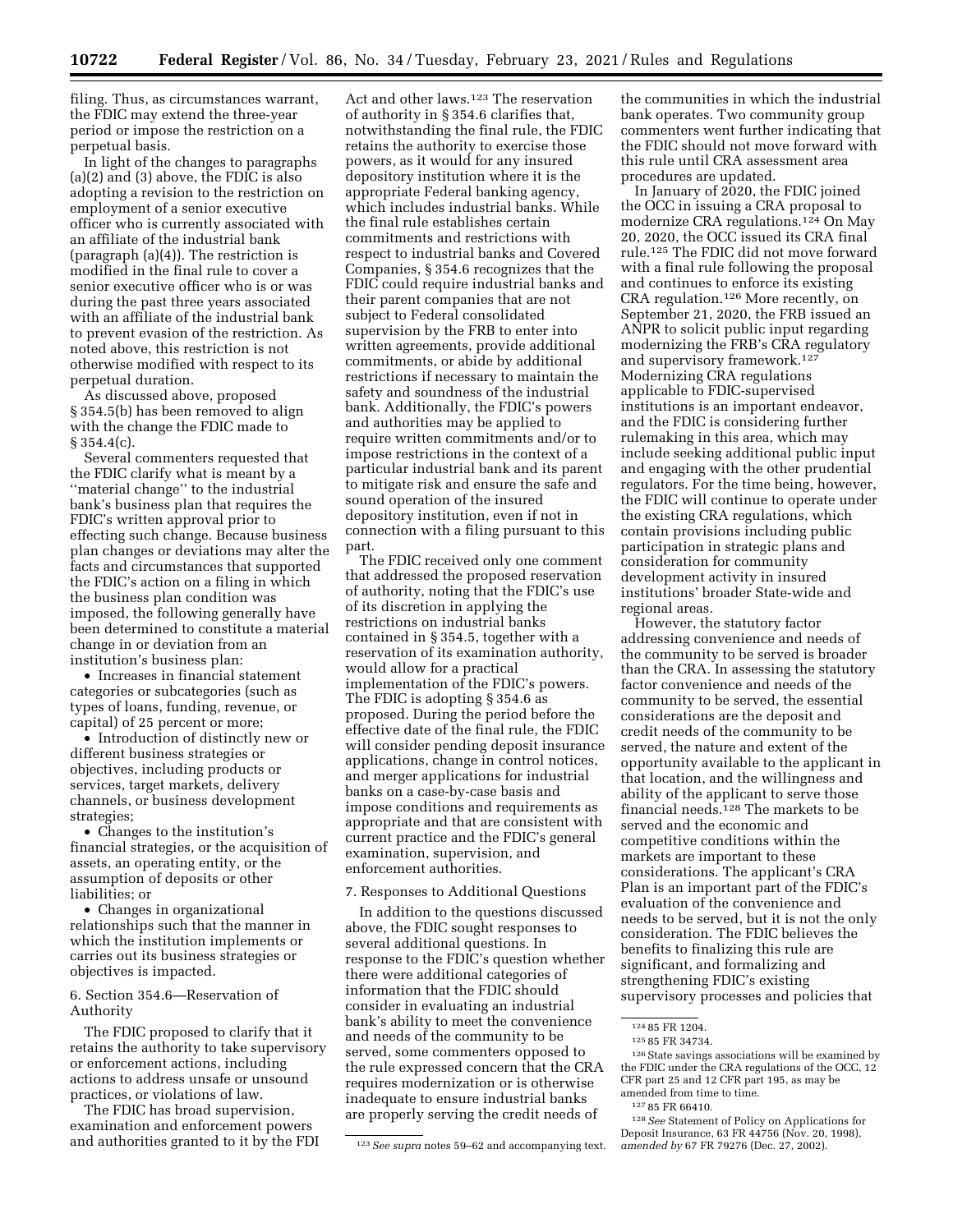apply to parent companies of industrial banks that are not subject to Federal consolidated supervision should proceed even in the absence of a unified interagency rule on CRA.

The FDIC also sought comment on the FDIC's approach to foreign ownership of industrial banks. Some commenters argued that foreign ownership of industrial banks should not be permitted, or if permitted, should be heavily regulated. A commenter argued that the FDIC would not be well positioned to foresee the risks that a might arise for a foreign Covered Company in its home market. Another commenter asserted that the proposed supervisory approach fell short of the FRB's consolidated supervision framework, leaving the FDIC with limited examination authority and therefore unable to adequately monitor foreign companies whose risks might be spread across multiple entities. Another commenter opposed foreign ownership of industrial banks, but suggested that if such arrangements were permitted, further commitments such as a high net stable funding ratio and a prefunded orderly liquidation fund should be required of foreign Covered Companies.

On the other hand, a number of commenters indicated that there was no need to build in additional restrictions specific to foreign Covered Companies. These commenters noted that the FDIC already has robust supervisory authority to address unsafe and unsound conditions impacting insured depository institutions, and that the FDIC's practice of securing additional commitments from foreign parent companies of industrial banks has been effective. Other commenters also argued for flexibility, indicating that determining what additional commitments would be necessary in such instances is a fact-specific inquiry and should be based on the parent company's ability to be a source of strength for the industrial bank.

The final rule does not contain any specific requirements for foreign Covered Companies beyond those to which U.S.-based Covered Companies are subject. The FDIC's supervisory experience with foreign parent companies of industrial banks has shown that retaining the flexibility to secure additional commitments from such entities as needed is an effective approach. Such commitments would be in addition to the substantial requirements a Covered Company is subject to in the written agreements with the FDIC required by the final rule, including examination and reporting requirements, capital maintenance of the industrial bank, and contingency

planning. These commitments allow the FDIC to ensure that a Covered Company can and will serve as a source of strength for its industrial bank, and along with the added flexibility to require additional commitments as needed, they are sufficient to address both domestic and foreign Covered Companies.129

#### **V. Expected Effects**

As previously discussed, the final rule requires or imposes certain conditions, commitments, and restrictions for each deposit insurance application approval, non-objection to a change in control notice, and merger application approval that would result in an industrial bank becoming, pursuant to the rule, a subsidiary of a Covered Company. The final rule requires such Covered Company to enter into one or more written agreements with the FDIC and the industrial bank subsidiary.

# *A. Overview of Industrial Banks*

As of June 30, 2020, the FDIC supervised 3,270 insured depository institutions, with combined assets of \$3.84 trillion. Of these, 23 institutions were industrial banks, comprising 0.7 percent of all FDIC-supervised institutions. The industrial banks hold combined assets of \$169 billion, comprising 4.54 percent of the combined assets of FDIC-supervised institutions.130 The majority of industrial banks are headquartered in Utah and Nevada, and hold nearly all of the combined assets of industrial banks. As of June 30, 2020, 14 industrial banks were headquartered in Utah, four in Nevada, three in California, one in Hawaii, and one in Minnesota.

The final rule applies prospectively to deposit insurance, change in control, and merger transactions resulting in an industrial bank that is controlled by a Covered Company. It is difficult to estimate the number of potential Covered Companies that will seek to establish or acquire an industrial bank, as such an estimate depends on considerations that affect Covered Companies' decisions. These considerations, and how they affect decision making, are difficult for the FDIC to forecast, estimate, or model, as the considerations include external parties' evaluations of potential business strategies for the industrial bank as well as future financial conditions, rates of return on capital, and innovations in the provision of

financial services, among others. However, during the period of 2017 through 2019, the FDIC received nine industrial bank deposit insurance applications and one change in control application.131 Consistent with the Paperwork Reduction Act (PRA) 132 estimates presented elsewhere in this rule, for this analysis the FDIC is estimating the final rule applies to four filings per year seeking to establish or acquire an industrial bank.

The final rule could indirectly affect subsidiaries of Covered Companies. Such Covered Companies operate through a variety of structures that include a range of subsidiaries and affiliates. Further, the final rule includes the FDIC's reservation of authority to require any industrial bank and its parent company, if not otherwise subject to part 354, to enter into written agreements, provide commitments, or abide by restrictions, as appropriate. Therefore, it is difficult to estimate the number of subsidiaries and affiliates of prospective Covered Companies, based on information currently available to the FDIC. However, based on the FDIC's experience as the primary Federal regulator of industrial banks,<sup>133</sup> the FDIC believes that the number of subsidiaries of the prospective Covered Companies affected by the final rule is likely to be small.

#### *B. Analysis of the Commitments*

Under the final rule, prospective Covered Companies are required to agree to the eight commitments, and may be required to agree to additional commitments under certain circumstances, which in summary include commitments by the Covered Company to:

• Furnish an initial listing, with annual updates, of the Covered Company's subsidiaries.

• Consent to the examination of the Covered Company and its subsidiaries.

• Submit an annual report on the Covered Company and its subsidiaries, and such other reports as requested.

• Maintain such records as deemed necessary.

• Cause an independent annual audit of each industrial bank.

• Limit the Covered Company's representation on the industrial bank's board of directors or managers (board),

131 During the same period, the FDIC did not receive any merger applications involving industrial banks.

<sup>129</sup>The FDIC may require, in the case of a Covered Company located outside the United States, United States-based capital and liquidity support of the subsidiary industrial bank. 130FDIC Call Report Data, June 30, 2020.

<sup>132</sup> 44 U.S.C. 3501 *et seq.* 

<sup>133</sup>Historically, industrial banks have elected not to become members of the Federal Reserve System. The FDIC is the primary Federal regulator for State nonmember banks and the insurer for all insured depository institutions.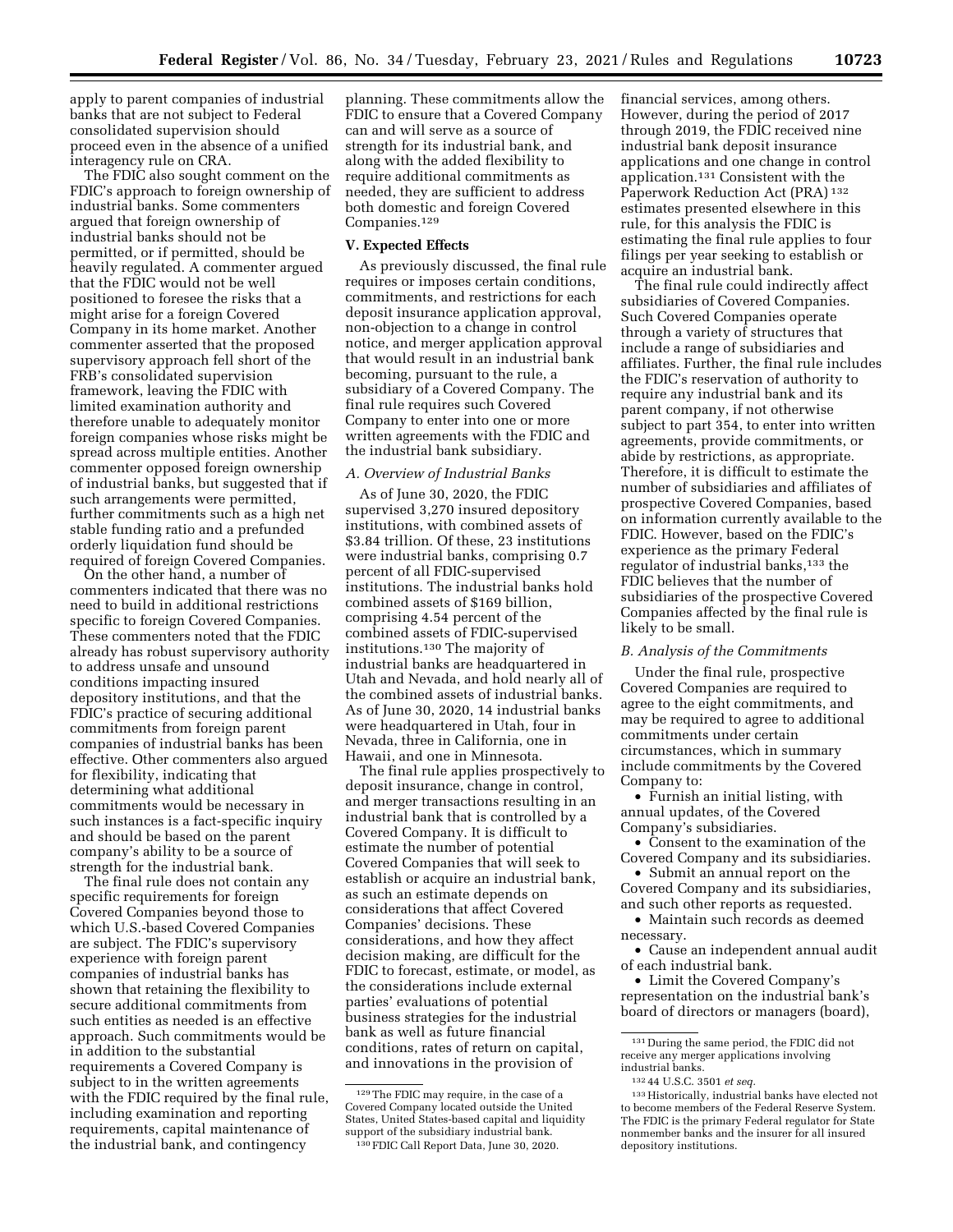as the case may be, to less than 50 percent.

• Maintain the industrial bank's capital and liquidity at such levels as deemed appropriate and take such other action to provide the industrial bank with a resource for additional capital or liquidity.

• Enter into a tax allocation agreement.

• Depending on the facts and circumstances, provide, adopt, and implement a contingency plan that sets forth strategies for recovery actions and the orderly disposition of the industrial bank without the need for a receiver or conservator.

The FDIC historically has imposed prudential conditions similar to the commitments listed above in connection with approving or not objecting to certain industrial bank filings. These conditions generally relate to the board and senior management, the business plan, operating policies, financial records, affiliate relationships, and other conditions on a case-by-case basis,

depending on the facts and circumstances identified during the review of the respective filings.134

The table below presents the FDIC's analysis of the estimated costs to institutions that would be affected by the final rule of each required commitment. In each case, the FDIC used a total hourly compensation estimate of \$94.15 per hour.135 The FDIC received no comments regarding the estimated burden of the rule as proposed.

| Proposed commitment | Estimated annual<br>compliance hours | Estimated annual<br>compliance costs |  |
|---------------------|--------------------------------------|--------------------------------------|--|
|                     |                                      | \$376.60                             |  |
|                     | 100                                  | 9.415.00                             |  |
|                     |                                      | 941.50                               |  |
|                     | 10                                   | 941.50                               |  |
|                     | 100                                  | 9,415.00                             |  |
|                     |                                      | 0.00                                 |  |
|                     |                                      | 1.129.80                             |  |
|                     |                                      | 0.00                                 |  |
| Γotal               | 236                                  |                                      |  |

<sup>1</sup>The disclosure requirement and time to fulfill it are due to satisfying regulatory inquiries about the audit, and do not include the cost of the audit itself because Covered Companies already conduct audits for other pu

<sup>2</sup> Determinations regarding board membership are considered in the normal course of business.

<sup>3</sup>Tax allocation agreements are normal and customary among affiliated corporate entities.

The final rule also authorizes the FDIC to require additional commitments, including a contingency plan that sets forth strategies for recovery actions and the orderly disposition of the industrial bank without the appointment of a receiver or conservator. The additional contingency plan commitment would be required only in certain circumstances, based on the facts and circumstances presented and taking into consideration the size, complexity, interdependencies, and other factors relevant to the industrial bank and Covered Company.

It is difficult to estimate the recordkeeping, reporting, and disclosure costs associated with the contingency plan aspect of the final rule because such an estimate would depend on the organizational structure and activities of potential future Covered Companies.

The FDIC currently lacks such detailed information on potential future Covered Companies. While the contingency plan commitment is meaningfully different from resolution plan requirements for large banks, and while industrial banks that might need to develop such contingency plans are meaningfully different from large banks subject to resolution planning requirements, the FDIC considered prior analyses regarding resolution planning requirements imposed on certain institutions to inform its analysis.

Based in part on the FDIC's experience implementing and managing the resolution planning requirements of § 360.10, the FDIC estimates that Covered Companies and their industrial banks subject to the contingency plan commitment could incur \$326,000 in recordkeeping, reporting, and disclosure

compliance costs annually. To put the estimated cost of this commitment into context, the pre-tax net income of the median industrial bank in 2019 was \$64,515,000.136 But, because the FDIC would have the supervisory discretion to tailor the contents of any contingency plan to a given Covered Company and its industrial bank, and because of the unique circumstances of the respective Covered Companies and industrial banks, the compliance costs incurred by Covered Companies would vary on a case-by-case basis, and could be lower.

The final rule incorporates an additional element as part of the reporting commitment to address Covered Companies' systems for protecting the security, confidentiality, and integrity of consumer and nonpublic personal information. However, the rule is constructed to

136FDIC Call Report Data, December 31, 2019.

<sup>134</sup>*See* FDIC Deposit Insurance Application Procedures Manual Supplement, Applications from Non-Bank and Non-Community Bank Applicants, FIL–8–2020 (Feb. 10, 2020).

<sup>&</sup>lt;sup>135</sup> Subject matter experts in the FDIC's Division of Risk Management Supervision estimated that time devoted to complying with the commitments is broken down as follows: 25 percent (Executives and Managers), 15 percent (Legal), 15 percent (Compliance Officers), 15 percent (Financial Analysts), 15 percent (IT Specialists), and 15 percent (Clerical). The Standard Occupational Classification System occupations and codes used by the FDIC are: Executives and Managers (Management Occupations, 110000), Lawyers (Lawyers, Judges, and Related Workers, 231000),

Compliance Officers (Compliance Officers, 131041), Financial Analysts (Financial Analysts, 132051), IT Specialists (Computer and Mathematical Occupations, 150000), and Clerical (Office and Administrative Support Occupations, 430000). To estimate the weighted average hourly compensation cost of these employees, the 75th percentile hourly wages reported by the Bureau of Labor Statistics (BLS) National Industry-Specific Occupational Employment and Wage Estimates as used for the relevant occupations in the Depository Credit Intermediation sector, as of May 2018. The 75thpercentile wage for lawyers is not reported, as it exceeds \$100 per hour, so \$100 per hour is used. The hourly wage rates reported do not include nonmonetary compensation. According to the

September 2019 Employer Cost of Employee Compensation data, compensation rates for health and other benefits are 33.8 percent of total compensation. To account for non-monetary compensation, the hourly wage rates reported by BLS are adjusted by that percentage. The hourly wage is adjusted by 2.28 percent based on changes in the Consumer Price Index for Urban Consumers from May 2018 to September 2019 to account for inflation and ensure that the wage information is contemporaneous with the non-monetary compensation statistic. Finally, the benefit-andinflation-adjusted wages for each occupation are weighted by the percentages listed above to arrive at a weighted hourly compensation rate of \$94.15.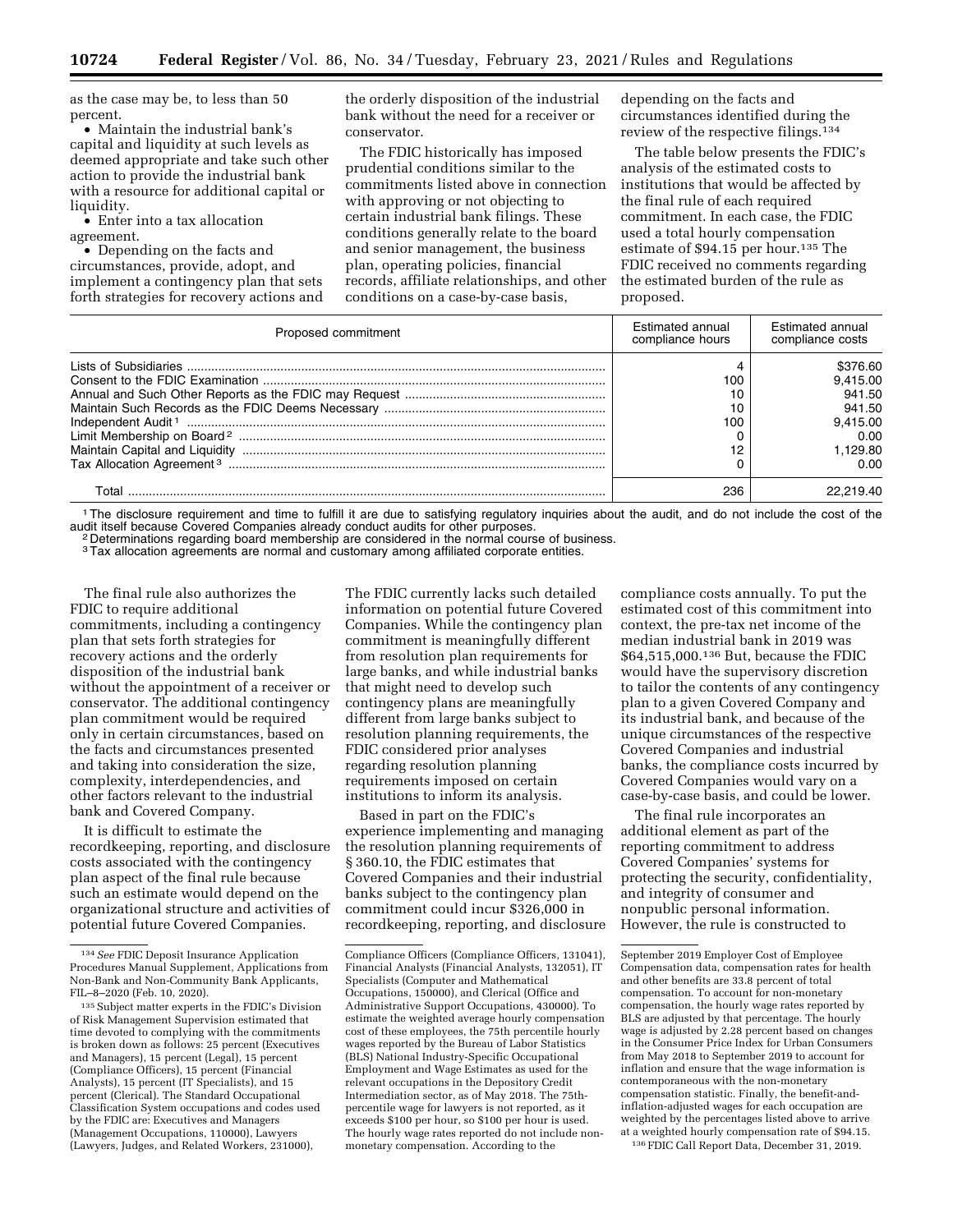enable affected parties to comply with the various commitments by relying on established and ongoing reports and records, to the extent possible. As such, while recognizing the difficulty in estimating the costs associated with this additional element due to the unique circumstances of each affected party, the FDIC believes the enhanced commitment should have no material impact on the estimated overall burden.

As illustrated by the preceding analysis, the final rule could pose as much as \$348,000 in additional recordkeeping, reporting, and disclosure compliance costs for each Covered Company that seeks to establish or acquire an industrial bank.137 Covered Companies would also be likely to incur some regulatory costs associated with making the necessary changes to internal systems and processes. For context, the estimated \$348,000 recordkeeping, reporting, and disclosure costs only comprise 0.8 percent of the median noninterest expense for the 23 existing industrial banks.<sup>138</sup>

The FDIC believes that the final rule would benefit the public by providing transparency for market participants and other interested parties. Additionally, the FDIC believes that the final rule would benefit the public by formalizing a framework by which the FDIC would supervise industrial banks and mitigate risk to the DIF that may otherwise be presented.

It is difficult to estimate whether the final rule would serve as an incentive or disincentive for affected parties. Decisions to establish or acquire an industrial bank depend on many considerations that the FDIC cannot accurately forecast, estimate, or model, such as future financial conditions, rates of return on capital, and innovations in the provision of financial services. The final rule would enhance transparency in the FDIC's evaluation of filings, which could increase the number of applications received. However, such transparency could also serve to limit the number of applications received.

The FDIC analyzed historical trends in filings that would be subject to the final rule. Based on that analysis, and consistent with the FDIC's PRA analysis, the FDIC assumes four applications: Three deposit insurance applications, and one change in bank control notice per year, on average. Between 2000 and 2009, the FDIC received as many as 12 and as few as

two deposit insurance applications from entities seeking to organize an industrial bank; between 2017 and 2019, the FDIC received as many as four and as few as two such applications. Therefore, the FDIC believes it is reasonable to assume an annual deposit insurance application volume of four for the purpose of this analysis. In addition, the FDIC has received three change in bank control notices relating to industrial banks since 2010; therefore, the FDIC believes it is reasonable to assume an annual volume of one for the purpose of this analysis.

## *C. Safety and Soundness of Affected Banks*

The FDIC believes the final rule is consistent with supervisory approaches the FDIC has used to insulate industrial banks from risks posed by their parent companies, and that these supervisory approaches have been effective. For example, as previously noted, only two small industrial banks failed during the crisis. The FDIC believes the final rule would provide a prudentially sound framework for reaching decisions on industrial bank filings that the FDIC receives from time to time.

## *D. Broad Effects on the Banking Industry*

To the extent that the final rule results in higher numbers of industrial banks, the increase could lead to increased competition for depositors and borrowers. The increased competition could result in one or more of: Higher yields on deposit products, lower interest rates on loan products, reduced fees, less restrictive underwriting standards, greater account opening bonuses for new customers, and other benefits. To the extent that the final rule does not result in a higher number of industrial banks, this would not be expected to lead to increased competition for depositors and borrowers.

## *E. Expected Effects on Consumers*

To the degree the final rule results in an increase in the number of industrial banks, consumers could benefit from increased competition within the banking industry. These benefits could take the form of higher rates on deposit accounts, improved access to credit with better terms or lower rates, and lower fees for banking services. To the extent that the proposed rule does not result in a higher number of industrial banks, this would not be expected to lead to potential benefits from increased competition within the banking industry. Finally, in response to comments the final rule includes a commitment for a Covered Company to

inform the FDIC about the Covered Company's systems for protecting the security, confidentiality, and integrity of consumer and nonpublic personal information. This aspect of the final rule is expected to benefit consumers by helping to mitigate potential consumer protection risks.

# *F. Expected Effects on the Economy*

The final rule's effects on the economy are likely to be modest, in line with its potential effects on the banking industry and consumers. If the final rule results in a modest increase in the number of industrial banks or improvement in the provision of banking products and services, the effects on the economy are likely to be modest.

#### **VI. Regulatory Analysis**

#### *A. Regulatory Flexibility Act*

The Regulatory Flexibility Act (RFA) generally requires an agency, in connection with a final rule, to prepare and make available for public comment a final regulatory flexibility analysis that describes the impact of a final rule on small entities.139 However, a final regulatory flexibility analysis is not required if the agency certifies that the rule will not have a significant economic impact on a substantial number of small entities.140 The Small Business Administration (SBA) has defined ''small entities'' to include banking organizations with total assets of less than or equal to \$600 million.141

Generally, the FDIC considers a significant effect to be a quantified effect in excess of 5 percent of total annual salaries and benefits per institution, or 2.5 percent of total noninterest expenses. The FDIC has considered the potential impact of the final rule on small entities in accordance with the RFA. Based on its analysis and for the reasons stated below, the FDIC believes that this final rule will not have a significant economic impact on a substantial number of small entities.

141The SBA defines a small banking organization as having \$600 million or less in assets, where an organization's ''assets are determined by averaging the assets reported on its four quarterly financial statements for the preceding year.'' *See* 13 CFR 121.201 (as amended, effective Aug. 19, 2019). In its determination, the SBA ''counts the receipts, employees, or other measure of size of the concern whose size is at issue and all of its domestic and foreign affiliates, regardless of whether the affiliates are organized for profit.'' 13 CFR 121.103. Following these regulations, the FDIC uses a covered entity's affiliated and acquired assets, averaged over the preceding four quarters, to determine whether the covered entity is ''small'' for the purposes of RFA.

<sup>137</sup> \$22,219.40 for all Covered Companies that seek to establish or acquire an industrial bank, and an additional \$326,000 for those institutions required to adopt, implement, and adhere to a contingency plan.

<sup>138</sup>FDIC Call Report Data, December 31, 2019.

<sup>139</sup> 5 U.S.C. 601 *et seq.* 

<sup>140</sup> 5 U.S.C. 605(b).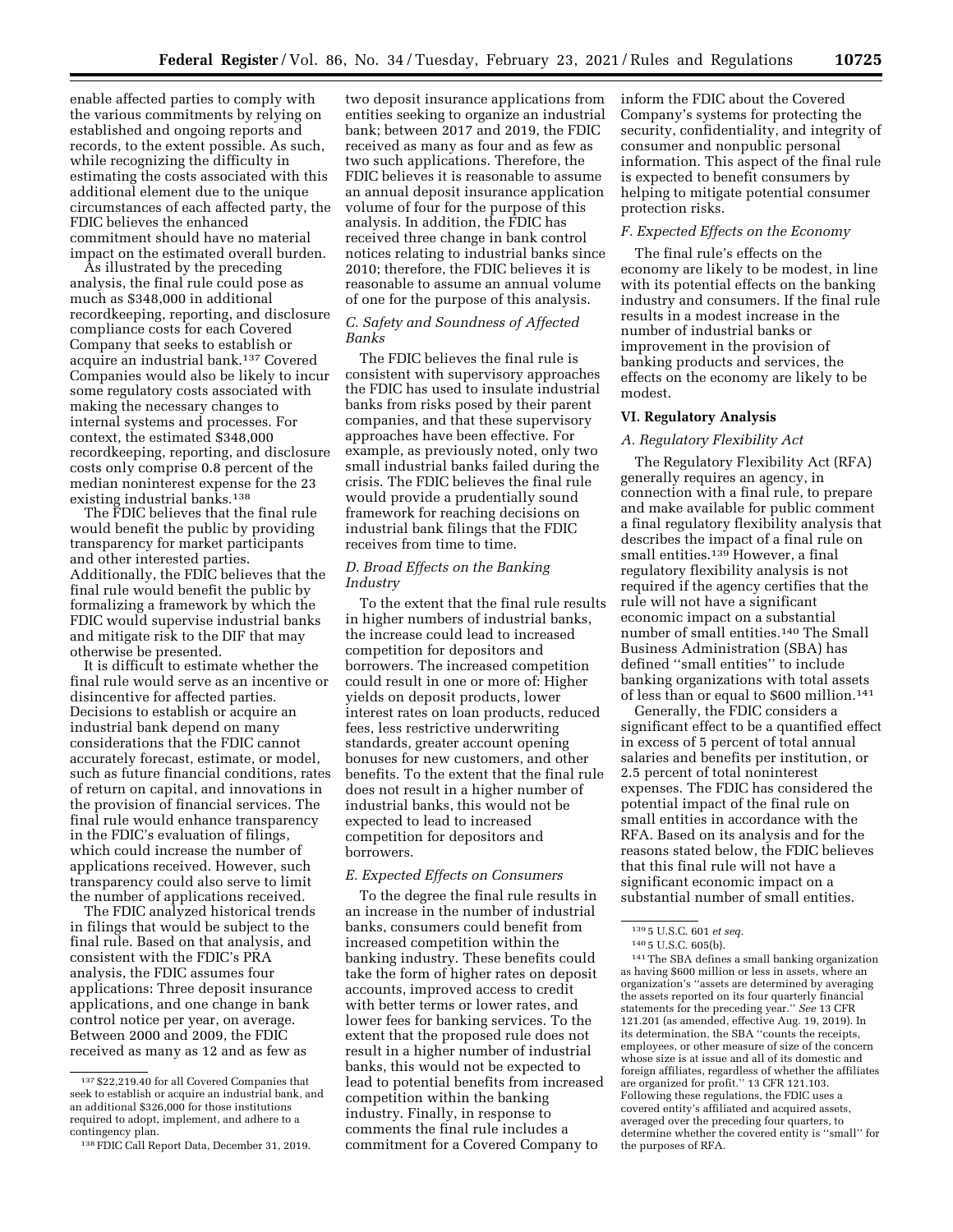As of June 30, 2020, the FDIC supervises 3,270 institutions, of which 2,492 are defined as small institutions by the terms of the RFA.142 Of these 3,270 institutions, 23 are industrial banks.

As previously discussed, a currently chartered industrial bank would be subject to the final rule, as would its parent company that is not subject to Federal consolidated supervision, if such a parent company acquired control of the grandfathered industrial bank pursuant to a change in bank control transaction that closes after the effective date of the final rule, or if the grandfathered industrial bank is the surviving institution in a merger transaction that closes after the effective date of the final rule.

Of the 23 existing industrial banks, eight reported total assets less than \$600 million, indicating that they could be small entities. However, to determine whether an institution is ''small'' for the purposes of the RFA, the SBA requires consideration of the receipts, employees, or other measure of size of the concern whose size is at issue and all of its domestic and foreign affiliates.143 The FDIC conducted an analysis to determine whether each industrial bank's parent company was ''small,'' according to the SBA size standards applicable to each particular parent company.144 Of the eight industrial banks that reported total assets less than \$600 million, the FDIC was able to determine that three of these potentially small industrial banks were owned by holding companies which were not small for purposes of the RFA. However, the FDIC currently lacks information necessary to determine whether the remaining five industrial banks are small. Therefore, of the 23 existing industrial banks, 18 are not small entities for purposes of the RFA, but no more than five, or about 22 percent, may be small entities.

Additionally, the FDIC has received three change in control notices relating to industrial banks since 2010. Of those three, only one was from an industrial bank that could possibly be small for purposes of the RFA.

Therefore, given that no more than five of the 23 existing industrial banks are small entities for the purposes of the RFA, and that no more than one change in control notice received by the FDIC

since 2010 may be from a small entity, the FDIC believes the aspects of the final rule relating to change in control notices or merger applications involving industrial banks is not likely to affect a substantial number of small entities among existing industrial banks.

As previously discussed, the final rule applies to industrial banks that, as of the effective date, become subsidiaries of companies that are Covered Companies, as such term is defined in § 354.2. It is difficult for the FDIC to estimate the volume of future applications from entities who seek to own and operate an insured industrial bank, or whether those entities would be considered ''small'' according to the terms of RFA, with the information currently available to the FDIC. Such estimates would require detailed information on the particular business models of institutions, prevailing economic and financial conditions, the decisions of senior management, and the demand for financial services, among other things. However, the FDIC reviewed the firms with industrial bank applications pending before the FDIC as of December 31, 2019. Each publically traded applicant had a market capitalization of at least \$1 billion as of March 6, 2020. Each applicant operates either nationally within the United States, or operates worldwide, and none appear likely to be small for purposes of the RFA. Therefore, the FDIC believes that the aspects of the final rule relating to entities who seek to own and operate an insured industrial bank is not likely to affect a substantial number of small entities among existing industrial banks.

Therefore, based on the preceding information, the FDIC certifies that the final rule does not significantly affect a substantial number of small entities.

#### *B. Paperwork Reduction Act*

In accordance with the requirements of the PRA,145 the FDIC may not conduct or sponsor, and the respondent is not required to respond to, an information collection unless it displays a currently valid Office of Management and Budget (OMB) control number.

As discussed above, the final rule imposes PRA reporting and recordkeeping requirements for each industrial bank subject to the rule and its Covered Company. In particular, each industrial bank, and each Covered

Company that directly or indirectly controls the industrial bank, must (i) agree to furnish the FDIC an initial listing, with annual updates, of all of the Covered Company's subsidiaries; (ii) submit to the FDIC an annual report on the Covered Company and its subsidiaries, and such other reports as the FDIC may request; 146 (iii) maintain such records as the FDIC deems necessary to assess the risks to the industrial bank and to the DIF; and (iv) in the event that the FDIC has concerns about a complex organizational structure or based on other circumstances presented by a particular filing, the FDIC may condition the approval of an application or the nonobjection to a notice—in each case that would result in an industrial bank being controlled, directly or indirectly, by a Covered Company—on the Covered Company and industrial bank committing to providing to the FDIC, and thereafter adopting and implementing, a contingency plan that sets forth, at a minimum, one or more strategies for recovery actions and the orderly disposition of such industrial bank, without the need for the appointment of a receiver or conservator.

The FDIC submitted its request to OMB for review and approval under section 3507(d) of the PRA (44 U.S.C. 3507(d)) and § 1320.11 of OMB's implementing regulations (5 CFR part 1320) at the proposed rule stage. OMB filed a comment assigning the FDIC OMB control number 3064–0213 and indicated that OMB would re-review the PRA submission once the proposed rule was finalized. The FDIC did not receive any comments on the PRA. In addition, as stated above, because the final rule has been constructed to enable affected parties to comply with the various reporting commitments by relying on established and ongoing reports and records, the FDIC believes that the enhanced reporting commitment should have no effect on the PRA burden listed at the proposed rule stage.

#### Information Collection

*Title:* Industrial Banks and Industrial Loan Companies.

*OMB Number:* 3064–0213.

*Affected Public:* Prospective parent companies of industrial banks and industrial loan companies.

<sup>142</sup>FDIC Call Report Data, September 30, 2019. In order to determine whether an entity is ''small'' for purposes of the Regulatory Flexibility Act, the FDIC uses its ''affiliated and acquired assets'' as described in the immediately preceding footnote. The latest available bank and thrift holding company reports, which the FDIC uses to determine

an entity's ''affiliated and acquired assets,'' are as of September 30, 2019. 143 12 CFR 121.103.

<sup>144</sup>For example, if a particular industrial bank's parent company was a motorcycle manufacturer, then the size standards applicable to motorcycle manufacturers were used.

<sup>145</sup> 44 U.S.C. 3501 *et seq.* 

<sup>146</sup>The final rule requires additional reporting by Covered Companies regarding systems for protecting the security, confidentiality, and integrity of consumer and nonpublic personal information as part of the annual report.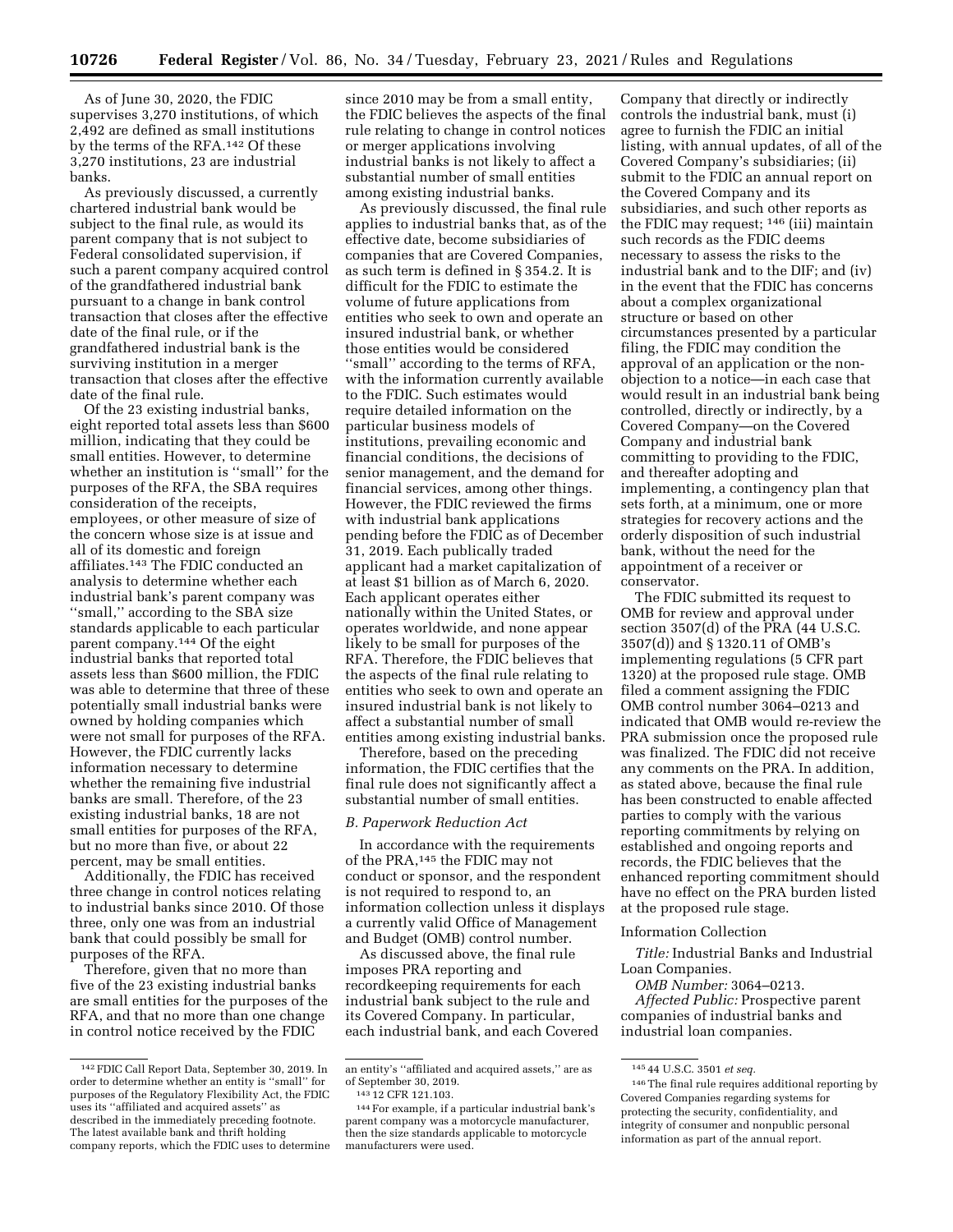|                                                                                                                  | Type of burden | Obligation to<br>respond | Estimated<br>number of<br>respondents | Estimated<br>frequency of<br>responses | Estimated<br>time per<br>response | Frequency of<br>response | Total annual<br>estimated<br>burden<br>(hours) |
|------------------------------------------------------------------------------------------------------------------|----------------|--------------------------|---------------------------------------|----------------------------------------|-----------------------------------|--------------------------|------------------------------------------------|
| Initial listing of all of the Covered Company's<br>subsidiaries.                                                 | Reporting      | Mandatory                | 4                                     | 1.00                                   | $\overline{4}$                    | One Time                 | 16                                             |
| Annual update of listing of all of the Covered<br>Company's subsidiaries.                                        | Reporting      | Mandatory                | 4                                     | 1.00                                   | 4                                 | Annual                   | 16                                             |
| Annual report on the Covered Company and<br>its subsidiaries, and such other reports as<br>the FDIC may request. | Reporting      | Mandatory                | 4                                     | 1.00                                   | 10                                | Annual                   | 40                                             |
| Maintain records to assess the risks to the<br>industrial bank and to the DIF.                                   | Recordkeeping  | Mandatory                | 4                                     | 1.00                                   |                                   | Annual                   | 40                                             |
|                                                                                                                  | Reporting      | Mandatory                |                                       | 1.00                                   | 345                               | On Occasion              | 345                                            |
| <b>Total Hourly Burden</b><br>                                                                                   |                |                          |                                       |                                        |                                   |                          | 457                                            |

# SUMMARY OF ANNUAL BURDEN AND INTERNAL COST

## *C. Plain Language*

Section 722 of the GLBA 147 requires each Federal banking agency to use plain language in all of its proposed and final rules published after January 1, 2000. The FDIC sought to present the final rule in a simple and straightforward manner and did not receive any comments on the use of plain language in the proposed rule.

# *D. Riegle Community Development and Regulatory Improvement Act of 1994*

Pursuant to section 302(a) of the RCDRIA,148 in determining the effective date and administrative compliance requirements for new regulations that impose additional reporting, disclosure, or other requirements on insured depository institutions, each Federal banking agency must consider, consistent with principles of safety and soundness and the public interest, any administrative burdens that such regulations would place on affected depository institutions, including small depository institutions, and customers of depository institutions, as well as the benefits of such regulations. In addition, section 302(b) of RCDRIA requires new regulations and amendments to regulations that impose additional reporting, disclosures, or other new requirements on insured depository institutions generally to take effect on the first day of a calendar quarter that begins on or after the date on which the regulations are published in final form.149 The FDIC considered the administrative burdens and benefits of the final rule in determining its effective date and administrative compliance requirements. As such, the final rule will be effective on April 1, 2021.

#### *E. Congressional Review Act*

For purposes of the Congressional Review Act, OMB makes a determination as to whether a final rule constitutes a ''major'' rule.150 If a rule is deemed a ''major rule'' by the OMB, the Congressional Review Act generally provides that the rule may not take effect until at least 60 days following its publication.151

The Congressional Review Act defines a ''major rule'' as any rule that the Administrator of the Office of Information and Regulatory Affairs of the OMB finds has resulted in or is likely to result in (1) an annual effect on the economy of \$100,000,000 or more; (2) a major increase in costs or prices for consumers, individual industries, Federal, State, or local government agencies or geographic regions, or (3) significant adverse effects on competition, employment, investment, productivity, innovation, or on the ability of United States-based enterprises to compete with foreignbased enterprises in domestic and export markets.152

The FDIC will submit the final rule and other appropriate reports to Congress and the Government Accountability Office for review.

## **List of Subjects in 12 CFR Part 354**

Bank deposit insurance, Banks, banking, Finance, Holding companies, Industrial banks, Industrial loan company, Insurance, Parent company, Reporting and recordkeeping requirements, Savings associations.

# **12 CFR Chapter III**

#### **Authority and Issuance**

For the reasons stated in the preamble, the Federal Deposit Insurance Corporation amends title 12 of the Code

of Federal Regulations by adding part 354 to read as follows:

## **PART 354—INDUSTRIAL BANKS**

- Sec.<br>354.1
- Scope.
- 354.2 Definitions.
- 354.3 Written agreement.
- 354.4 Required commitments and provisions of written agreement.
- 354.5 Restrictions on industrial bank subsidiaries of Covered Companies.
- 354.6 Reservation of authority.

**Authority:** 12 U.S.C. 1811, 1815, 1816, 1817, 1818, 1819(a) (Seventh) and (Tenth), 1820(g), 1831*o*–1, 3108, 3207.

#### **§ 354.1 Scope.**

(a) In addition to the applicable filing procedures of part 303 of this chapter, this part establishes certain requirements for filings involving an industrial bank or a Covered Company.

(b) The requirements of this part do not apply to an industrial bank that is organized as a subsidiary of a company that is not subject to Federal consolidated supervision by the Federal Reserve Board (FRB) before April 1, 2021. In addition, this part does not apply to:

(1) Any industrial bank that is or becomes controlled by a company that is subject to Federal consolidated supervision by the FRB; and

(2) Any industrial bank that is not or will not become a subsidiary of a company.

#### **§ 354.2 Definitions.**

Unless defined in this section, terms shall have the meaning given to them in section 3 of the FDI Act.

*Control* means the power, directly or indirectly, to direct the management or policies of a company or to vote 25 percent or more of any class of voting securities of a company, and includes the rebuttable presumptions of control at § 303.82(b)(1) of this chapter and of acting in concert at § 303.82(b)(2) of this chapter. For purposes of this part, the

<sup>147</sup> 12 U.S.C. 4809.

<sup>148</sup> 12 U.S.C. 4802(a).

<sup>149</sup> 12 U.S.C. 4802(b).

<sup>150</sup> 5 U.S.C. 801 *et seq.* 

<sup>151</sup> 5 U.S.C. 801(a)(3).

<sup>152</sup> 5 U.S.C. 804(2).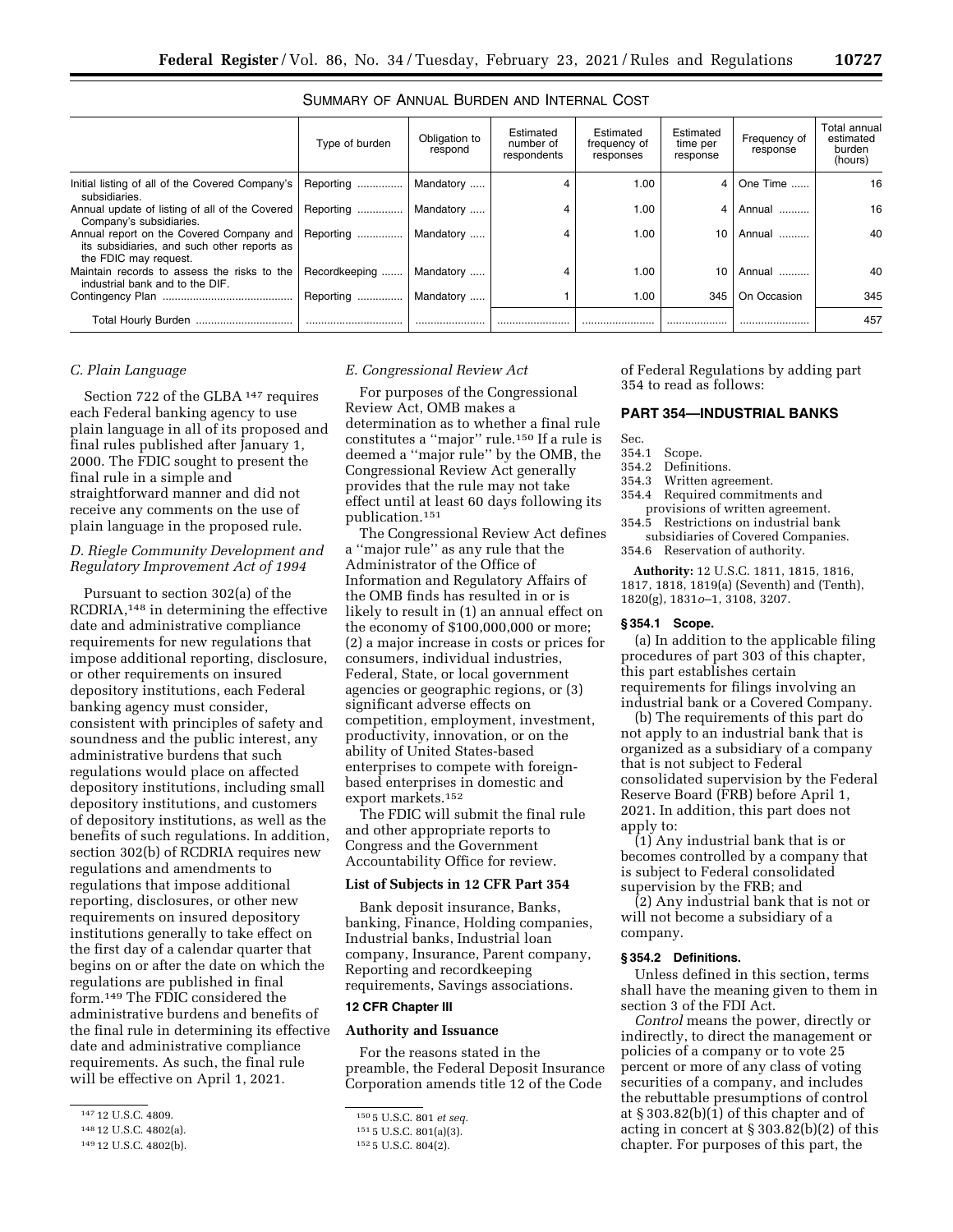presumptions set forth in § 303.82(b)(1) and (2) of this chapter shall apply with respect to any company in the same manner and to the same extent as if they applied to an acquisition of securities of the company.

*Covered Company* means any company that is not subject to Federal consolidated supervision by the FRB and that controls an industrial bank:

(1) As a result of a change in bank control pursuant to section 7(j) of the FDI Act;

(2) As a result of a merger transaction pursuant to section 18(c) of the FDI Act; or

(3) That is granted deposit insurance by the FDIC pursuant to section 6 of the FDI Act, in each case on or after April 1, 2021.

*FDI Act* means the Federal Deposit Insurance Act, 12 U.S.C. 1811, *et seq.* 

*Filing* has the meaning given to it in § 303.2(s) of this chapter.

*FRB* means the Board of Governors of the Federal Reserve System and each Federal Reserve Bank.

*Industrial bank* means any insured State bank that is an industrial bank, industrial loan company, or other similar institution that is excluded from the definition of the term ''bank'' in section 2(c)(2)(H) of the Bank Holding Company Act, 12 U.S.C. 1841(c)(2)(H).

*Senior executive officer* has the meaning given it in § 303.101(b) of this chapter.

#### **§ 354.3 Written agreement.**

(a) No industrial bank may become a subsidiary of a Covered Company unless the Covered Company enters into one or more written agreements with both the Federal Deposit Insurance Corporation (FDIC) and the subsidiary industrial bank, which contain commitments by the Covered Company to comply with each of paragraphs (a)(1) through (8) in § 354.4 and such other written agreements, commitments, or restrictions as the FDIC deems appropriate, including, but not limited to, the provisions of §§ 354.4 and 354.5.

(b) The FDIC may, at its sole discretion, condition a grant of deposit insurance, issuance of a non-objection to a change in control, or approval of a merger on an individual who is a controlling shareholder of a Covered Company joining as a party to any written agreement required by paragraph (a) of this section.

#### **§ 354.4 Required commitments and provisions of written agreement.**

(a) The commitments required to be made in the written agreements referenced in § 354.3 are set forth in paragraphs (a)(1) through (8) of this

section. In addition, with respect to an industrial bank subject to this part, the FDIC will condition each grant of deposit insurance, each issuance of a non-objection to a change in control, and each approval of a merger on compliance with paragraphs (a)(1) through (8) of this section by the parties to the written agreement. As required, each Covered Company must:

(1) Submit to the FDIC an initial listing of all of the Covered Company's subsidiaries and update such list annually;

(2) Consent to the examination by the FDIC of the Covered Company and each of its subsidiaries to permit the FDIC to assess compliance with the provisions of any written agreement, commitment, or condition imposed; the FDI Act; or any other Federal law for which the FDIC has specific enforcement jurisdiction against such Covered Company or subsidiary, and all relevant laws and regulations;

(3) Submit to the FDIC an annual report describing the Covered Company's operations and activities, in the form and manner prescribed by the FDIC, and such other reports as may be requested by the FDIC to inform the FDIC as to the Covered Company's:

(i) Financial condition;

(ii) Systems for identifying, measuring, monitoring, and controlling financial and operational risks;

(iii) Transactions with depository institution subsidiaries of the Covered Company;

(iv) Systems for protecting the security, confidentiality, and integrity of consumer and nonpublic personal information; and

(v) Compliance with applicable provisions of the FDI Act and any other law or regulation;

(4) Maintain such records as the FDIC may deem necessary to assess the risks to the subsidiary industrial bank or to the Deposit Insurance Fund;

(5) Cause an independent audit of each subsidiary industrial bank to be performed annually;

(6) Limit the Covered Company's direct and indirect representation on the board of directors or board of managers, as the case may be, of each subsidiary industrial bank to less than 50 percent of the members of such board of directors or board of managers, in the aggregate, and, in the case of a subsidiary industrial bank that is organized as a member-managed limited liability company, limit the Covered Company's direct and indirect representation as a managing member to less than 50 percent of the managing member interests of the subsidiary industrial bank, in the aggregate;

(7) Maintain the capital and liquidity of the subsidiary industrial bank at such levels as the FDIC deems appropriate, and take such other actions as the FDIC deems appropriate to provide the subsidiary industrial bank with a resource for additional capital and liquidity including, for example, pledging assets, obtaining and maintaining a letter of credit from a third-party institution acceptable to the FDIC, and providing indemnification of the subsidiary industrial bank; and

(8) Execute a tax allocation agreement with its subsidiary industrial bank that expressly states that an agency relationship exists between the Covered Company and the subsidiary industrial bank with respect to tax assets generated by such industrial bank, and that further states that all such tax assets are held in trust by the Covered Company for the benefit of the subsidiary industrial bank and will be promptly remitted to such industrial bank. The tax allocation agreement also must provide that the amount and timing of any payments or refunds to the subsidiary industrial bank by the Covered Company should be no less favorable than if the subsidiary industrial bank were a separate taxpayer.

(b) The FDIC may require such Covered Company and industrial bank to commit to provide to the FDIC, and, thereafter, implement and adhere to, a contingency plan subject to the FDIC's approval that sets forth, at a minimum, recovery actions to address significant financial or operational stress that could threaten the safe and sound operation of the industrial bank and one or more strategies for the orderly disposition of such industrial bank without the need for the appointment of a receiver or conservator.

## **§ 354.5 Restrictions on industrial bank subsidiaries of Covered Companies.**

Without the FDIC's prior written approval, an industrial bank that is controlled by a Covered Company shall not:

(a) Make a material change in its business plan after becoming a subsidiary of such Covered Company;

(b) Add or replace a member of the board of directors, board of managers, or a managing member, as the case may be, of the subsidiary industrial bank during the first three years after becoming a subsidiary of such Covered Company;

(c) Add or replace a senior executive officer during the first three years after becoming a subsidiary of such Covered Company;

(d) Employ a senior executive officer who is, or during the past three years has been, associated in any manner (*e.g.,*